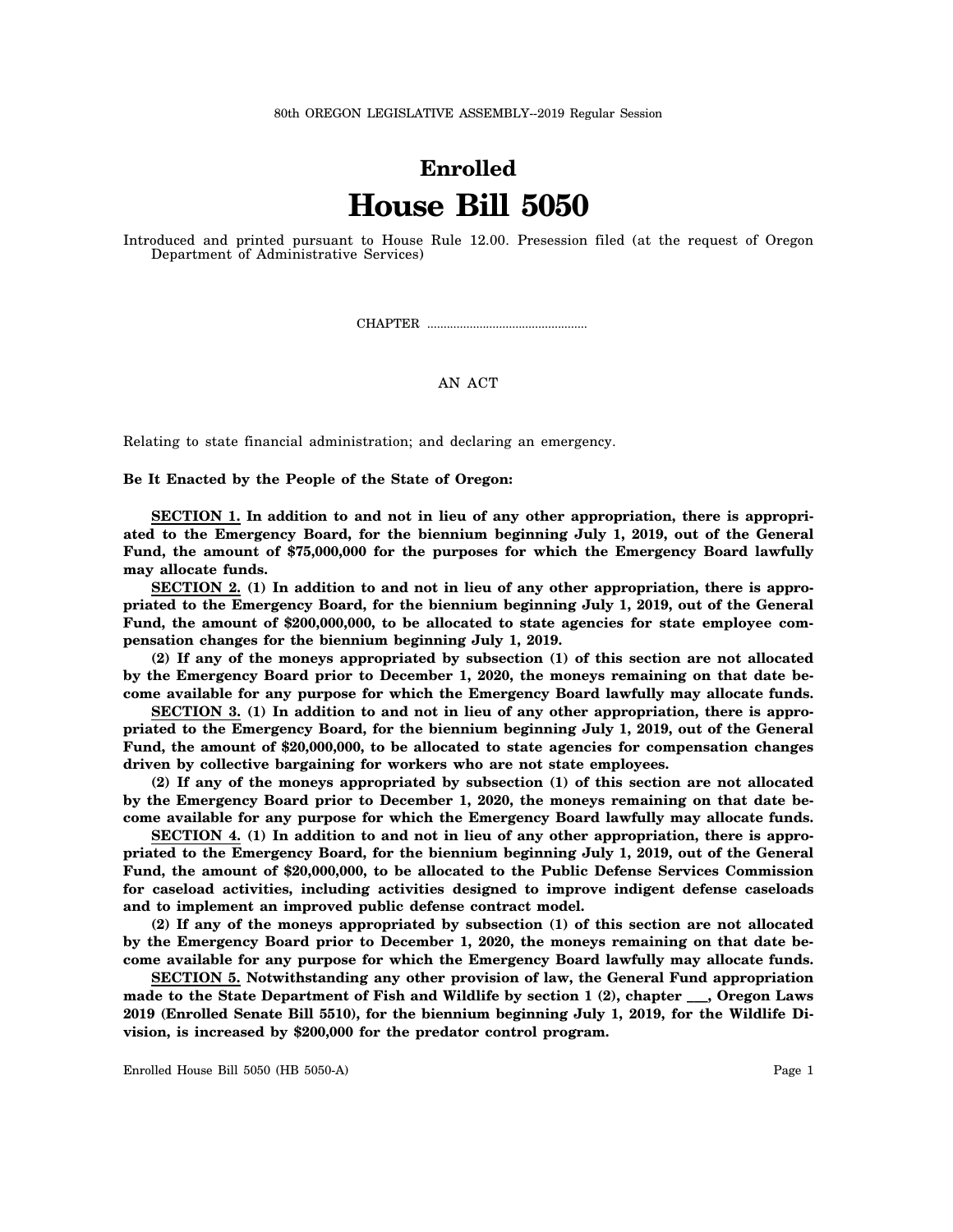**SECTION 6. (1) Notwithstanding any other provision of law, the General Fund appropriation made to the State Department of Agriculture by section 1 (3), chapter \_\_\_, Oregon Laws 2019 (Enrolled House Bill 5002), for the biennium beginning July 1, 2019, for natural resources, is increased by \$100,000 to conduct water quality monitoring of Klamath Lake.**

**(2) Notwithstanding any other provision of law, the General Fund appropriation made to the State Department of Agriculture by section 1 (2), chapter \_\_\_, Oregon Laws 2019 (Enrolled House Bill 5002), for the biennium beginning July 1, 2019, for food safety, is increased by \$200,000 for the predator control program.**

**(3) Notwithstanding any other provision of law, the General Fund appropriation made to the State Department of Agriculture by section 1 (2), chapter \_\_\_, Oregon Laws 2019 (Enrolled House Bill 5002), for the biennium beginning July 1, 2019, for food safety, is increased by \$600,000 for lab equipment replacement.**

**(4) Notwithstanding any other provision of law, the General Fund appropriation made to the State Department of Agriculture by section 1 (3), chapter \_\_\_, Oregon Laws 2019 (Enrolled House Bill 5002), for the biennium beginning July 1, 2019, for natural resources, is increased by \$300,000 for the Invasive Species Council.**

**SECTION 7. Notwithstanding any other provision of law, the General Fund appropriation made to the Department of Justice by section 1 (4), chapter \_\_\_, Oregon Laws 2019 (Enrolled Senate Bill 5515), for the biennium beginning July 1, 2019, for the Crime Victim and Survivor Services Division, is increased by \$700,000 for the Oregon Crime Victims Law Center.**

**SECTION 8. Notwithstanding any other provision of law, the General Fund appropriation made to the Columbia River Gorge Commission by section 1, chapter 217, Oregon Laws 2019 (Enrolled House Bill 5009), for the biennium beginning July 1, 2019, is increased by \$109,813 for joint operating expenses.**

**SECTION 9. (1) Notwithstanding any other provision of law, the General Fund appropriation made to the Department of Corrections by section 1 (4), chapter 573, Oregon Laws 2017, for the biennium ending June 30, 2019, for community corrections, is decreased by \$150,000.**

**(2) Notwithstanding any other provision of law, the General Fund appropriation made to the Department of Corrections by section 1 (6), chapter 573, Oregon Laws 2017, for the biennium ending June 30, 2019, for capital improvements, is increased by \$150,000.**

**(3) Notwithstanding any other provision of law, the General Fund appropriation made to the Department of Corrections by section 1 (3), chapter 573, Oregon Laws 2017, for the biennium ending June 30, 2019, for offender management and rehabilitation, is decreased by \$500,000.**

**(4) Notwithstanding any other provision of law, the General Fund appropriation made to the Department of Corrections by section 1 (1), chapter 573, Oregon Laws 2017, for the biennium ending June 30, 2019, for operations and health services, is increased by \$1,000,000.**

**(5) Notwithstanding any other provision of law, the General Fund appropriation made to the Department of Corrections by section 1 (2), chapter 573, Oregon Laws 2017, for the biennium ending June 30, 2019, for central administration and administrative services, is increased by \$2,500,000.**

**SECTION 10. Notwithstanding any other law limiting expenditures, the limitation on expenditures established by section 3, chapter \_\_\_, Oregon Laws 2019 (Enrolled Senate Bill 5533), for the biennium beginning July 1, 2019, as the maximum limit for payment of expenses from federal funds collected or received by the Department of Public Safety Standards and Training, is increased by \$325,955 for the purchase of a fire truck.**

**SECTION 11. Notwithstanding any other law limiting expenditures, the limitation on expenditures established by section 3, chapter \_\_\_, Oregon Laws 2019 (Enrolled Senate Bill 5506), for the biennium beginning July 1, 2019, as the maximum limit for payment of expenses from fees, moneys or other revenues, including Miscellaneous Receipts, but excluding lottery funds and federal funds, collected or received by the Oregon Criminal Justice Commission, is increased by \$275,086 for jail data analysis.**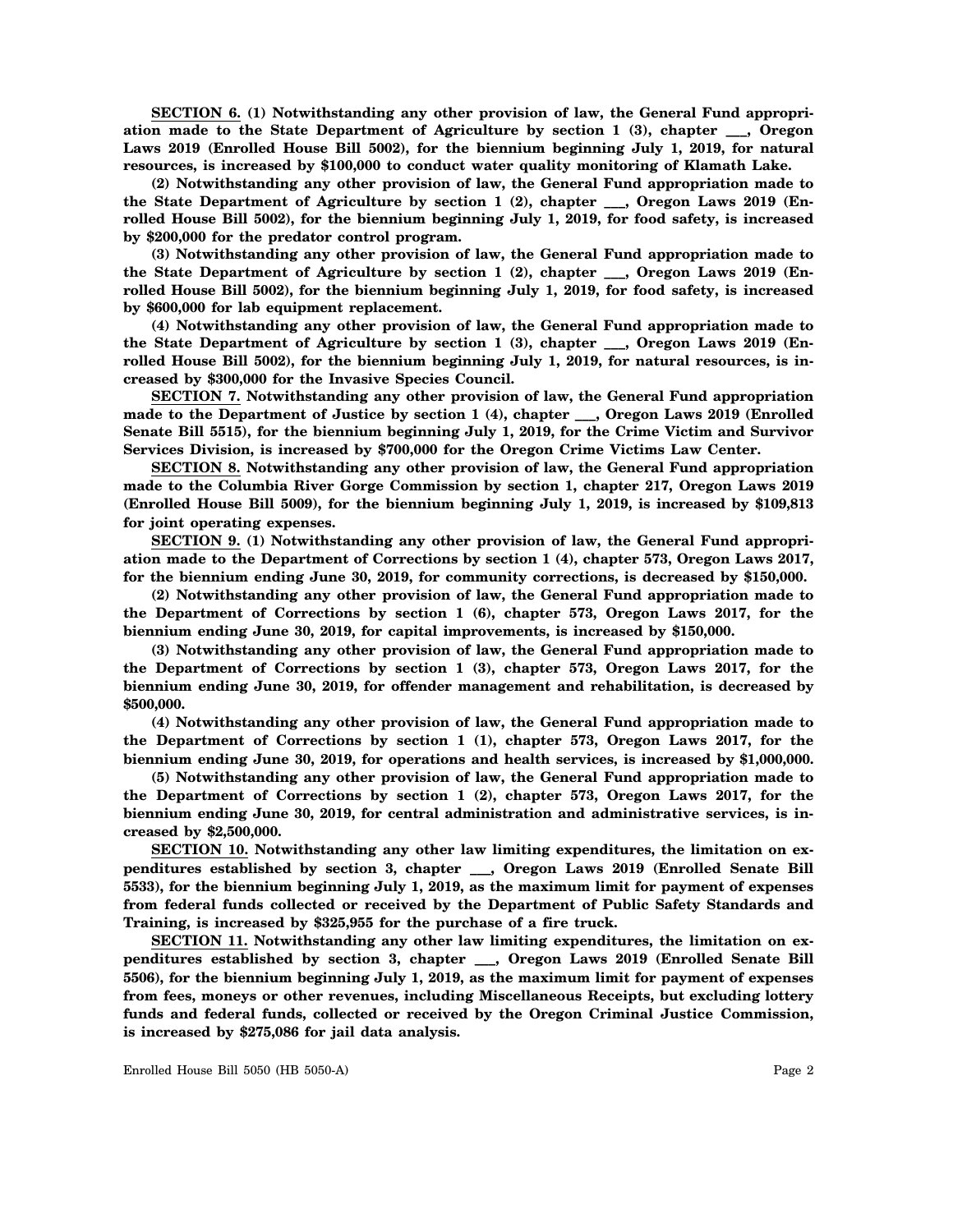**SECTION 12. Notwithstanding any other provision of law, the General Fund appropriation made to the Oregon Criminal Justice Commission by section 1, chapter \_\_\_, Oregon Laws 2019 (Enrolled Senate Bill 5506), for the biennium beginning July 1, 2019, is increased by \$78,242 for taking reports on police profiling.**

**SECTION 13. Notwithstanding any other provision of law, the General Fund appropriation made to the Higher Education Coordinating Commission by section 1 (9), chapter \_\_\_, Oregon Laws 2019 (Enrolled House Bill 5024), for the biennium beginning July 1, 2019, for public university statewide programs, is decreased by \$276,581 for the transfer of the Criminal Justice Policy Research Institute's Law Enforcement Contacts Policy and Data Review Committee responsibilities from Portland State University to the Oregon Criminal Justice Commission.**

**SECTION 14. Notwithstanding any other law limiting expenditures, the limitation on expenditures established by section 2 (2), chapter \_\_\_, Oregon Laws 2019 (Enrolled Senate Bill 5504), for the biennium beginning July 1, 2019, as the maximum limit for payment of expenses from fees, moneys or other revenues, including Miscellaneous Receipts, but excluding lottery funds and federal funds, collected or received by the Department of Corrections, for central administration and administrative services, is increased by \$724,932 for the cost of bond issuance.**

**SECTION 15. Notwithstanding any other provision of law, the General Fund appropriation made to the Department of Corrections by section 1 (5), chapter \_\_\_, Oregon Laws 2019 (Enrolled Senate Bill 5504), for the biennium beginning July 1, 2019, for debt service, is increased by \$1,579,588.**

**SECTION 16. In addition to and not in lieu of any other appropriation, there is appropriated to the Department of Corrections, for the biennium beginning July 1, 2019, out of the General Fund, the amount of \$1,650,000 for the Corrections Information System Tool Upgrade project.**

**SECTION 17. Notwithstanding any other law limiting expenditures, the amount of \$51,378 is established for the biennium beginning July 1, 2019, as the maximum limit for payment of expenses from fees, moneys or other revenues, including Miscellaneous Receipts, but excluding lottery funds and federal funds, collected or received by the Department of Corrections, for debt service.**

**SECTION 18. Notwithstanding any other law limiting expenditures, the amount of \$95,000 is established for the biennium beginning July 1, 2019, as the maximum limit for payment of expenses from fees, moneys or other revenues, including Miscellaneous Receipts, but excluding lottery funds and federal funds, collected or received by the Oregon Youth Authority, for debt service.**

**SECTION 19. Notwithstanding any other law limiting expenditures, the limitation on expenditures established by section 2 (2), chapter \_\_\_, Oregon Laws 2019 (Enrolled House Bill 5031), for the biennium beginning July 1, 2019, as the maximum limit for payment of expenses from fees, moneys or other revenues, including Miscellaneous Receipts and reimbursements from federal service agreements, but excluding lottery funds and federal funds not described in section 2, chapter \_\_\_, Oregon Laws 2019 (Enrolled House Bill 5031), collected or received by the Oregon Military Department, for operations, is increased by \$348,000 for the cost of bond issuance.**

**SECTION 20. Notwithstanding any other provision of law, the General Fund appropriation made to the Oregon Military Department by section 1 (5), chapter \_\_\_, Oregon Laws 2019 (Enrolled House Bill 5031), for the biennium beginning July 1, 2019, for debt service, is increased by \$533,528.**

**SECTION 21. Notwithstanding any other law limiting expenditures, the limitation on expenditures established by section 2, chapter 427, Oregon Laws 2019 (Enrolled Senate Bill 5541), for the biennium beginning July 1, 2019, as the maximum limit for payment of expenses from fees, moneys or other revenues, including Miscellaneous Receipts, but excluding lottery**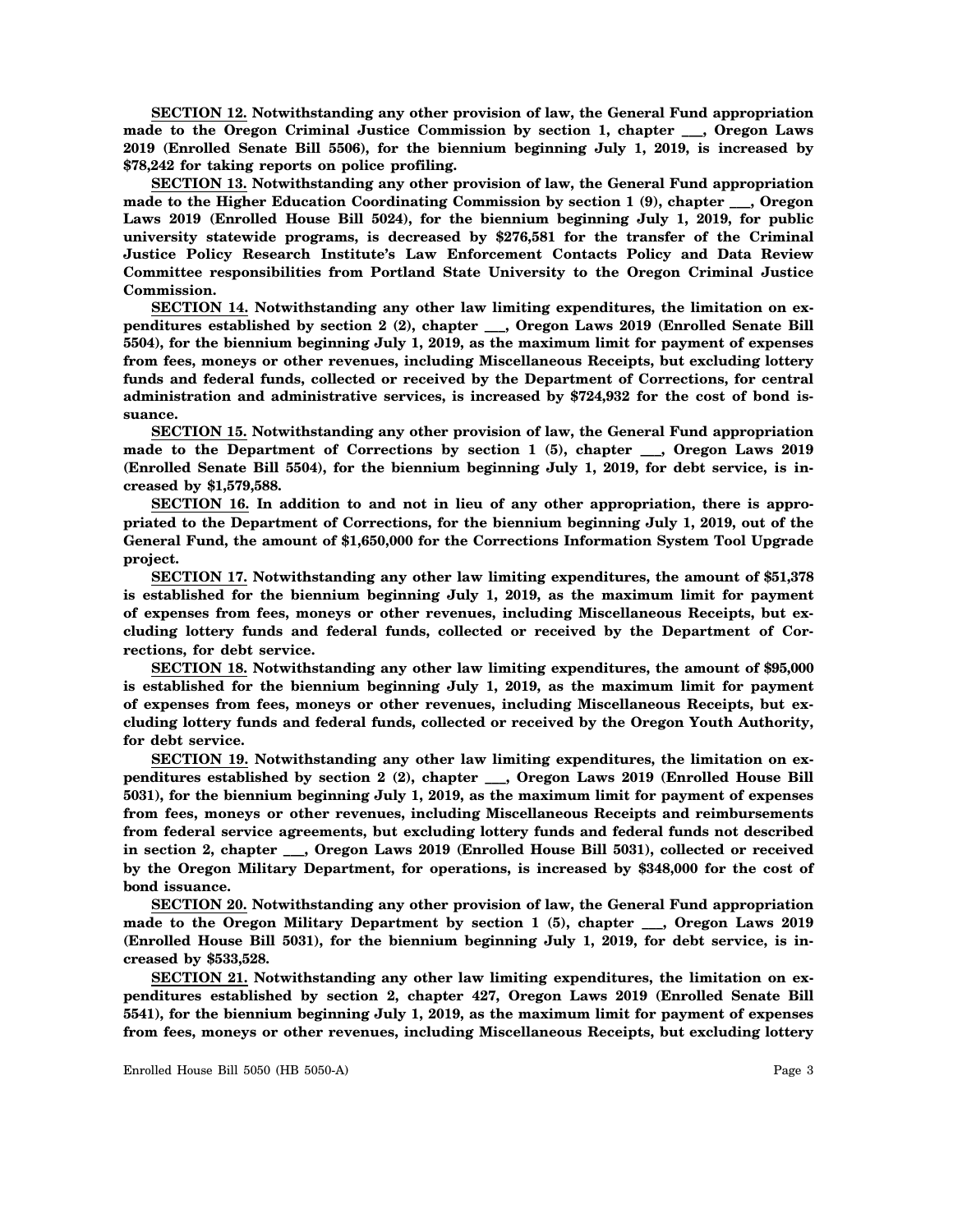**funds and federal funds, collected or received by the Oregon Youth Authority, is increased by \$774,709 for the cost of bond issuance.**

**SECTION 22. Notwithstanding any other provision of law, the General Fund appropriation made to the Oregon Youth Authority by section 1 (5), chapter 427, Oregon Laws 2019 (Enrolled Senate Bill 5541), for the biennium beginning July 1, 2019, for debt service, is increased by \$914,307.**

**SECTION 23. Notwithstanding any other law limiting expenditures, the amount established by section 1 (1), chapter \_\_\_, Oregon Laws 2019 (Enrolled Senate Bill 5519), for the biennium beginning July 1, 2019, as the maximum limit for payment of expenses from fees, moneys or other revenues, including Miscellaneous Receipts, but excluding lottery funds and federal funds, collected or received by the Oregon Liquor Control Commission, for administrative expenses, is increased by \$233,400 for an internal auditor position.**

**SECTION 24. Notwithstanding any other law limiting expenditures, the limitation on expenditures established by section 2, chapter \_\_\_, Oregon Laws 2019 (Enrolled Senate Bill 5512), for the biennium beginning July 1, 2019, as the maximum limit for payment of expenses for operations, from fees, moneys or other revenues, including Miscellaneous Receipts and federal funds from the United States Department of Housing and Urban Development for contract services, but excluding lottery funds and federal funds not described in section 2, chapter \_\_\_, Oregon Laws 2019 (Enrolled Senate Bill 5512), collected or received by the Housing and Community Services Department, is increased by \$376,763 for management of agency research and procurement responsibilities.**

**SECTION 25. Notwithstanding any other law limiting expenditures, the limitation on expenditures established by section 2, chapter \_\_\_, Oregon Laws 2019 (Enrolled Senate Bill 5512), for the biennium beginning July 1, 2019, as the maximum limit for payment of expenses for operations, from fees, moneys or other revenues, including Miscellaneous Receipts and federal funds from the United States Department of Housing and Urban Development for contract services, but excluding lottery funds and federal funds not described in section 2, chapter \_\_\_, Oregon Laws 2019 (Enrolled Senate Bill 5512), collected or received by the Housing and Community Services Department, is increased by \$730,000 for the cost of issuing bonds for the development of permanent supportive housing.**

**SECTION 26. Notwithstanding any other law limiting expenditures, the amount of \$2,932,331 is established for the biennium beginning July 1, 2019, as the maximum limit for payment of expenses from fees, moneys or other revenues, including Miscellaneous Receipts and federal funds from the United States Department of Housing and Urban Development for contract services, but excluding lottery funds and federal funds not described in this section, collected or received by the Housing and Community Services Department, for payment of expenses related to rental assistance payments for permanent supportive housing developed** with proceeds from bonds issued under the authority of Article XI-Q of the Oregon Consti**tution.**

**SECTION 27. Notwithstanding any other provision of law, the General Fund appropriation made to the Housing and Community Services Department by section 5, chapter \_\_\_, Oregon Laws 2019 (Enrolled Senate Bill 5512), for the biennium beginning July 1, 2019, is increased by \$11,370,998 for debt service.**

**SECTION 28. Notwithstanding any other law limiting expenditures, the limitation on expenditures established by section 2, chapter \_\_\_, Oregon Laws 2019 (Enrolled Senate Bill 5512), for the biennium beginning July 1, 2019, as the maximum limit for payment of expenses for operations, from fees, moneys or other revenues, including Miscellaneous Receipts and federal funds from the United States Department of Housing and Urban Development for contract services, but excluding lottery funds and federal funds not described in section 2, chapter \_\_\_, Oregon Laws 2019 (Enrolled Senate Bill 5512), collected or received by the Housing and Community Services Department, is increased by \$1,550,000 for the cost of issuing bonds for the development of affordable housing for low income households issued un-**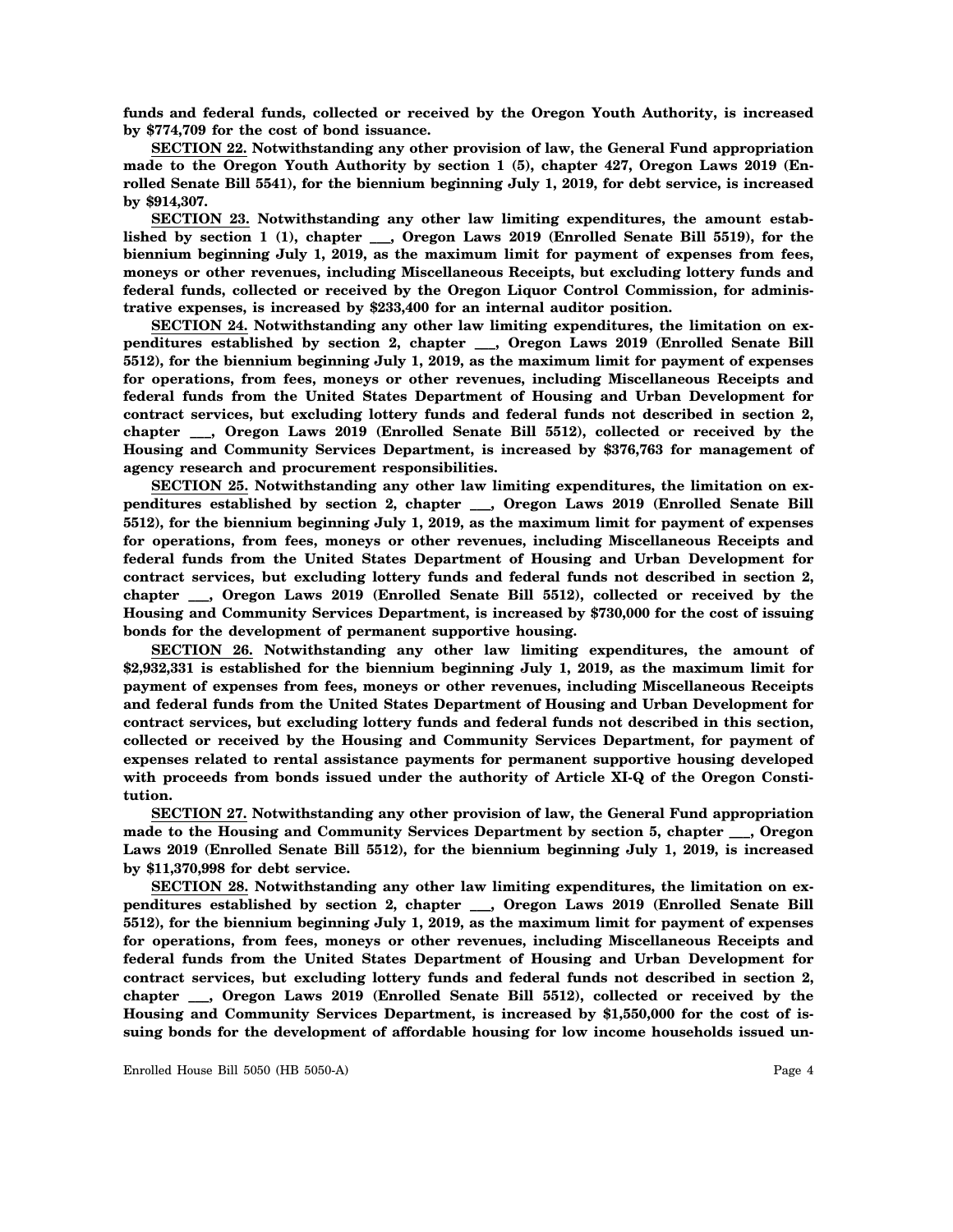**der the authority of Article XI-Q of the Oregon Constitution for the Local Innovation and Fast Track Housing Program.**

**SECTION 29. Notwithstanding any other law limiting expenditures, the limitation on expenditures established by section 2, chapter \_\_\_, Oregon Laws 2019 (Enrolled Senate Bill 5512), for the biennium beginning July 1, 2019, as the maximum limit for payment of expenses for operations, from fees, moneys or other revenues, including Miscellaneous Receipts and federal funds from the United States Department of Housing and Urban Development for contract services, but excluding lottery funds and federal funds not described in section 2, chapter \_\_\_, Oregon Laws 2019 (Enrolled Senate Bill 5512), collected or received by the Housing and Community Services Department, is increased by \$462,839 for payment of expenses related to the development of affordable housing for low income households funded with proceeds from bonds issued under the authority of Article XI-Q of the Oregon Constitution for the Local Innovation and Fast Track Housing Program.**

**SECTION 30. Notwithstanding any other law limiting expenditures, the limitation on expenditures established by section 2, chapter \_\_\_, Oregon Laws 2019 (Enrolled Senate Bill 5512), for the biennium beginning July 1, 2019, as the maximum limit for payment of expenses for operations, from fees, moneys or other revenues, including Miscellaneous Receipts and federal funds from the United States Department of Housing and Urban Development for contract services, but excluding lottery funds and federal funds not described in section 2, chapter \_\_\_, Oregon Laws 2019 (Enrolled Senate Bill 5512), collected or received by the Housing and Community Services Department, is increased by \$15,278,750 for the purposes of seeding a revolving loan program within the Housing and Community Services Department to acquire market rate naturally occurring affordable housing, and the cost of issuance.**

**SECTION 31. Notwithstanding any other law limiting expenditures, the limitation on expenditures established by section 2, chapter \_\_\_, Oregon Laws 2019 (Enrolled Senate Bill 5512), for the biennium beginning July 1, 2019, as the maximum limit for payment of expenses for operations, from fees, moneys or other revenues, including Miscellaneous Receipts and federal funds from the United States Department of Housing and Urban Development for contract services, but excluding lottery funds and federal funds not described in section 2, chapter \_\_\_, Oregon Laws 2019 (Enrolled Senate Bill 5512), collected or received by the Housing and Community Services Department, is increased by \$25,407,658 for preservation of manufactured dwelling parks, affordable housing properties with rental assistance contracts, properties undergoing significant recapitalization, publicly supported housing, and the cost of issuance.**

**SECTION 32. Notwithstanding any other law limiting expenditures, the limitation on expenditures established by section 3 (2), chapter \_\_\_, Oregon Laws 2019 (Enrolled Senate Bill 5524), for the biennium beginning July 1, 2019, as the maximum limit for payment of expenses from lottery moneys allocated from the Administrative Services Economic Development Fund to the Oregon Business Development Department, for operations, is increased by \$175,350 for the establishment of an internal auditor position.**

**SECTION 33. Notwithstanding any other law limiting expenditures, the limitation on expenditures established by section 2 (3), chapter \_\_\_, Oregon Laws 2019 (Enrolled Senate Bill 5524), for the biennium beginning July 1, 2019, as the maximum limit for payment of expenses from fees, moneys or other revenues, including Miscellaneous Receipts, but excluding lottery funds and federal funds, collected or received by the Oregon Business Development Department, for operations, is increased by \$30,944 for the establishment of an internal auditor position.**

**SECTION 34. Notwithstanding any other law limiting expenditures, the amount of \$157,290 is established for the biennium beginning July 1, 2019, as the maximum limit for payment of expenses for debt service from fees, moneys or other revenues, including Miscellaneous Receipts, but excluding lottery funds and federal funds, collected or received by the Oregon Business Development Department.**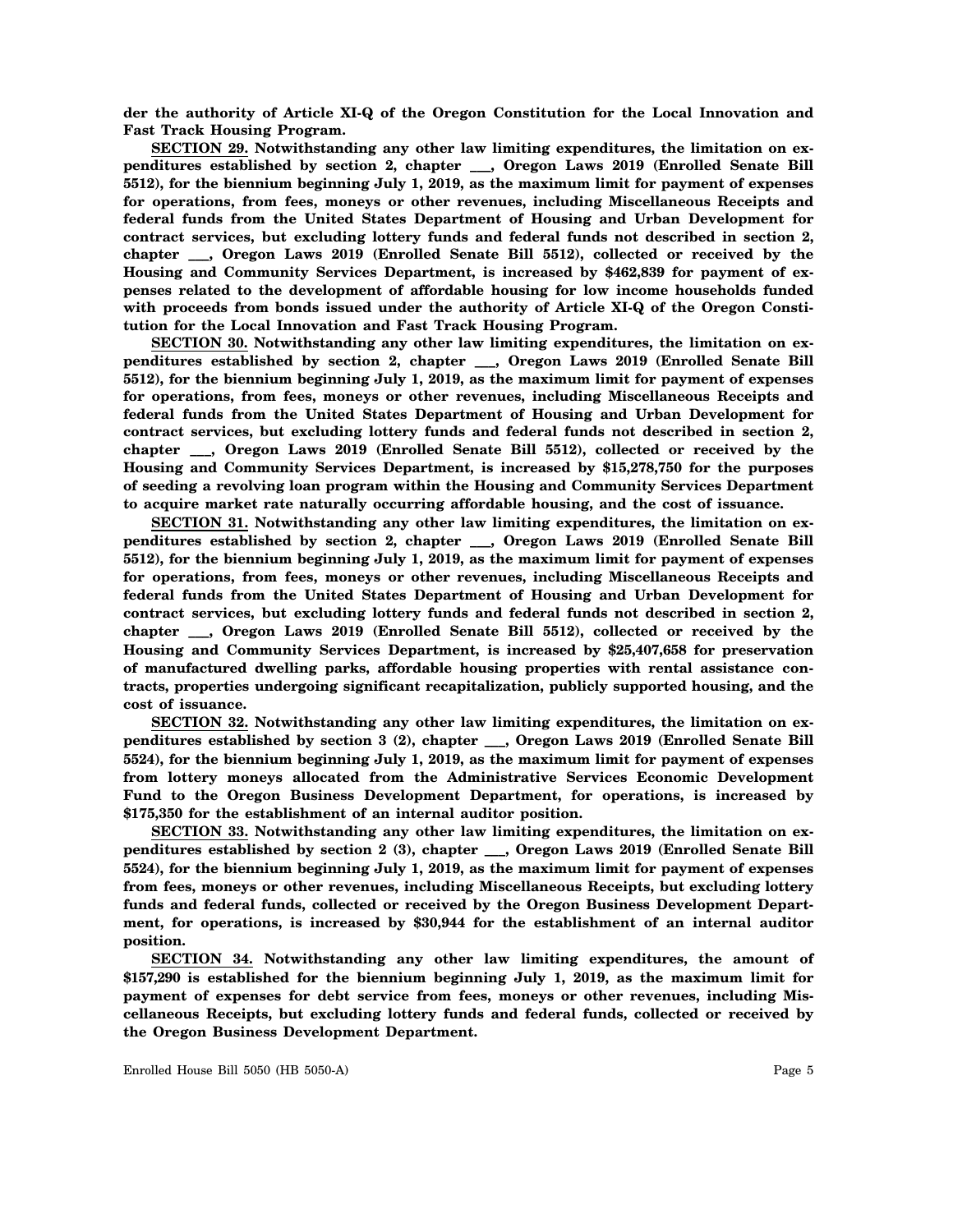**SECTION 35. In addition to and not in lieu of any other appropriation, there is appropriated to the Oregon Business Development Department, for the biennium beginning July 1, 2019, out of the General Fund, the amount of \$10,000,000 for deposit into the University Innovation Research Fund established by section 21, chapter \_\_\_, Oregon Laws 2019 (Enrolled House Bill 2377).**

**SECTION 36. Notwithstanding any other law limiting expenditures, the amount of \$10,000,000 is established for the biennium beginning July 1, 2019, as the maximum limit for payment of expenses from fees, moneys or other revenues, including Miscellaneous Receipts, but excluding lottery funds and federal funds, collected or received by the Oregon Business Development Department from the University Innovation Research Fund established by section 21, chapter \_\_\_, Oregon Laws 2019 (Enrolled House Bill 2377).**

**SECTION 37. Notwithstanding any other law limiting expenditures, the amount of \$1 is established for the biennium beginning July 1, 2019, as the maximum limit for payment of expenses from lottery moneys allocated from the Administrative Services Economic Development Fund to the Oregon Business Development Department for a tide gate and culvert repair and replacement grant and loan program.**

**SECTION 38. Notwithstanding any other law limiting expenditures, the limitation on expenditures established by section 3 (5), chapter \_\_\_, Oregon Laws 2019 (Enrolled Senate Bill 5524), for the biennium beginning July 1, 2019, as the maximum limit for payment of expenses from lottery moneys allocated from the Administrative Services Economic Development Fund to the Oregon Business Development Department, for infrastructure, is increased by the following amounts for the following purposes:**

| (1) | <b>City of Sandy for Wastewater</b> |           |
|-----|-------------------------------------|-----------|
|     | <b>System Project Planning and</b>  |           |
|     |                                     | 500,000   |
| (2) | Columbia Corridor Drainage          |           |
|     | <b>Districts Joint Contracting</b>  |           |
|     | <b>Authority for Levee Ready</b>    |           |
|     |                                     | 500,000   |
| (3) | Port of Port Orford for             |           |
|     | <b>Redevelopment of Port of</b>     |           |
|     | Port Orford Cannery \$ 1,600,000    |           |
| (4) | City of Astoria for                 |           |
|     | Warehouse Site Cleanup and          |           |
|     | Redevelopment \$                    | 1.000.000 |

**SECTION 39. Notwithstanding any other law limiting expenditures, the following amounts are established for the biennium beginning July 1, 2019, as the maximum limits for payment of expenses from lottery moneys allocated from the Administrative Services Economic Development Fund to the Oregon Business Development Department, for Arts and Cultural Trust, for the following grants:**

| (1) | Cottage Theatre, ACT III           |           |
|-----|------------------------------------|-----------|
|     |                                    | 375,000   |
| (2) | <b>High Desert Museum, By Hand</b> |           |
|     | Through Memory Exhibit             |           |
|     | Renovation and Art of the          |           |
|     | American West Gallery  \$          | 250,000   |
| (3) | Liberty Theatre, Stage House       |           |
|     | and Facilities Improvements  \$    | 1,000,000 |
| (4) | Oregon Nikkei Endowment,           |           |
|     | Oregon Nikkei Legacy Center        |           |
|     |                                    | 500.000   |
|     |                                    |           |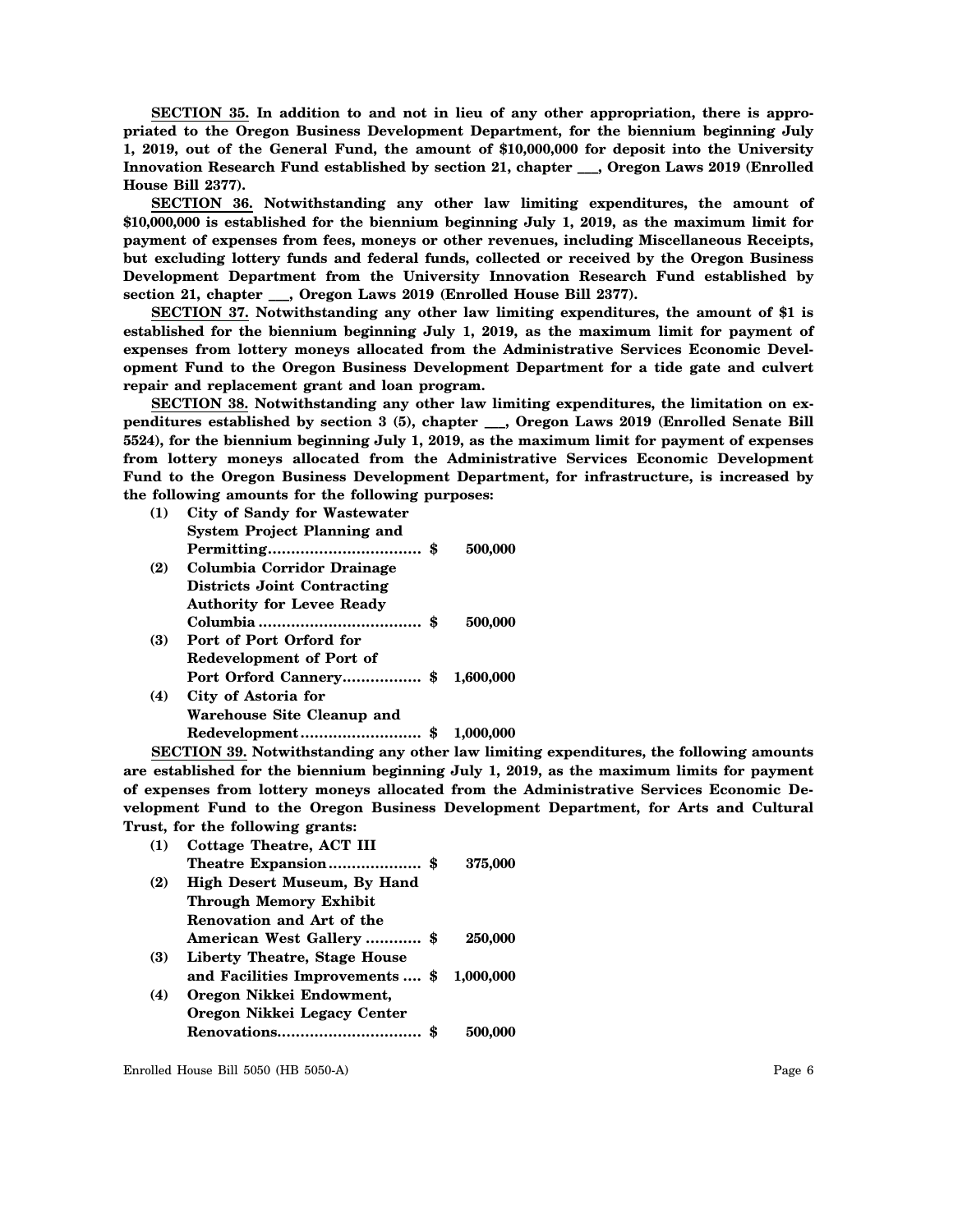**SECTION 40. Notwithstanding any other law limiting expenditures, the limitation on expenditures established by section 2 (2), chapter \_\_\_, Oregon Laws 2019 (Enrolled Senate Bill 5524), for the biennium beginning July 1, 2019, as the maximum limit for payment of expenses from fees, moneys or other revenues, including Miscellaneous Receipts, but excluding lottery funds and federal funds, collected or received by the Oregon Business Development Department, for infrastructure, is increased by \$120,000,000 for the seismic rehabilitation grant program.**

**SECTION 41. Notwithstanding any other provision of law, the General Fund appropriation made to the Oregon Business Development Department by section 1 (3), chapter \_\_\_, Oregon Laws 2019 (Enrolled Senate Bill 5524), for the biennium beginning July 1, 2019, for debt service, is increased by \$4,535,118.**

**SECTION 42. Notwithstanding any other law limiting expenditures, the limitation on expenditures established by section 2 (2), chapter \_\_\_, Oregon Laws 2019 (Enrolled Senate Bill 5524), for the biennium beginning July 1, 2019, as the maximum limit for payment of expenses from fees, moneys or other revenues, including Miscellaneous Receipts, but excluding lottery funds and federal funds, collected or received by the Oregon Business Development Department, for infrastructure, is increased by \$68,380,000 for programs and projects financed through the issuance of lottery bonds.**

**SECTION 43. Notwithstanding any other law limiting expenditures, the limitation on expenditures established by section 2 (2), chapter \_\_\_, Oregon Laws 2019 (Enrolled Senate Bill 5524), for the biennium beginning July 1, 2019, as the maximum limit for payment of expenses from fees, moneys or other revenues, including Miscellaneous Receipts, but excluding lottery funds and federal funds, collected or received by the Oregon Business Development Department, for infrastructure, is increased by \$3,259,356 for the costs of issuing general obligation and lottery bonds.**

**SECTION 44. Notwithstanding any other law limiting expenditures, the limitation on expenditures established by section 2 (4), chapter \_\_\_, Oregon Laws 2019 (Enrolled Senate Bill 5524), for the biennium beginning July 1, 2019, as the maximum limit for payment of expenses from fees, moneys or other revenues, including Miscellaneous Receipts, but excluding lottery funds and federal funds, collected or received by the Oregon Business Development Department, for Arts and Cultural Trust, is increased by \$3,000,000 for projects financed through the issuance of lottery bonds.**

**SECTION 45. Notwithstanding any other law limiting expenditures, the limitation on expenditures established by section 2 (4), chapter \_\_\_, Oregon Laws 2019 (Enrolled Senate Bill 5524), for the biennium beginning July 1, 2019, as the maximum limit for payment of expenses from fees, moneys or other revenues, including Miscellaneous Receipts, but excluding lottery funds and federal funds, collected or received by the Oregon Business Development Department, for Arts and Cultural Trust, is increased by \$78,938 for the cost of issuing lottery bonds.**

**SECTION 46. Notwithstanding any other law limiting expenditures, the limitation on expenditures established by section 3 (1), chapter \_\_\_, Oregon Laws 2019 (Enrolled Senate Bill 5524), for the biennium beginning July 1, 2019, as the maximum limit for payment of expenses from lottery moneys allocated from the Administrative Services Economic Development Fund to the Oregon Business Development Department, for business, innovation and trade, is increased by \$5,000,000 for the Oregon Manufacturing Innovation Center.**

**SECTION 47. Notwithstanding any other provision of law, the General Fund appropriation made to the Higher Education Coordinating Commission by section 1 (11), chapter \_\_\_, Oregon Laws 2019 (Enrolled House Bill 5024), for the biennium beginning July 1, 2019, for the Oregon State University Extension Service, is increased by \$2,000,000 for fire resilience and resistance.**

**SECTION 48. Notwithstanding any other provision of law, the General Fund appropriation made to the Higher Education Coordinating Commission by section 1 (9), chapter \_\_\_, Oregon**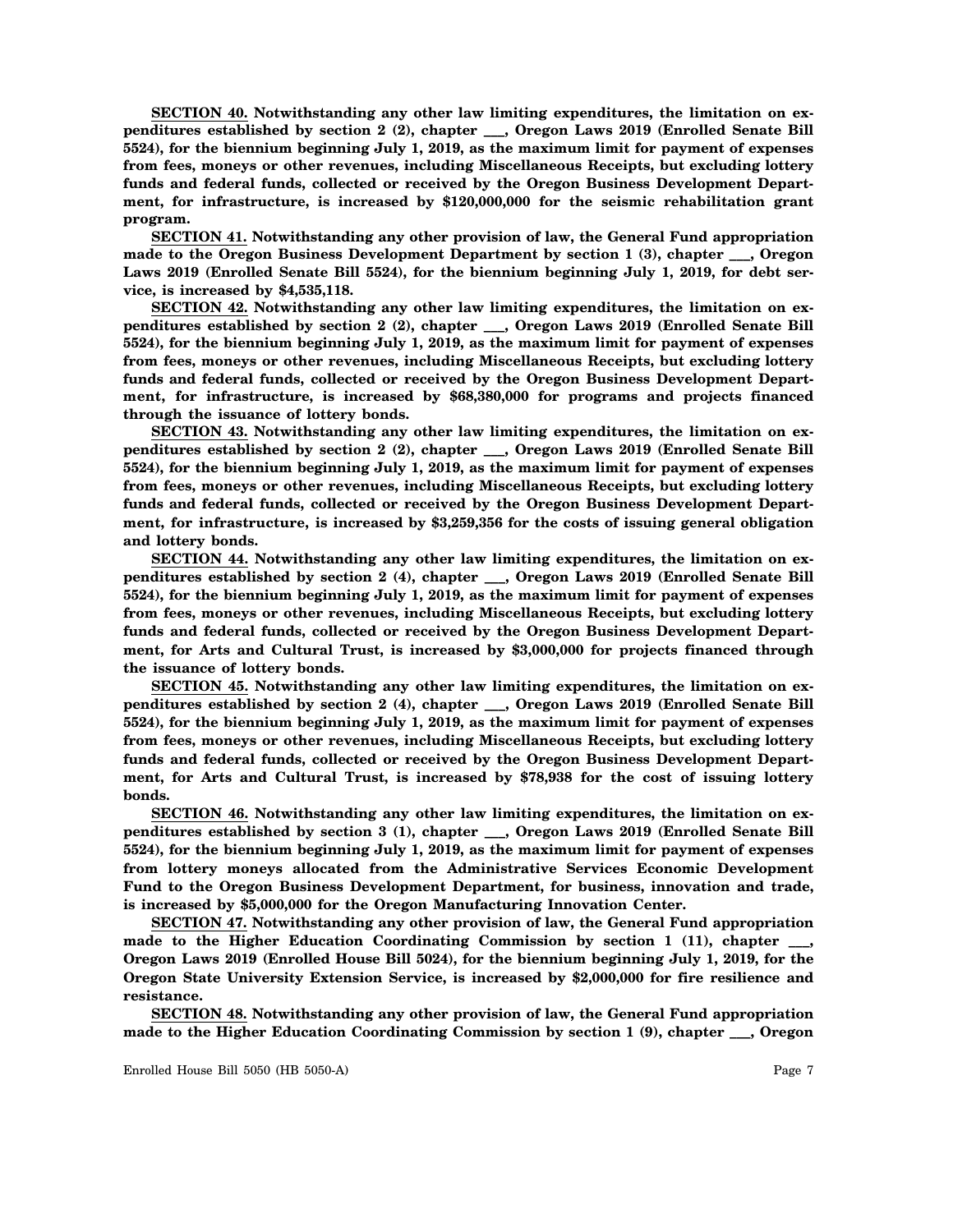**Laws 2019 (Enrolled House Bill 5024), for the biennium beginning July 1, 2019, for public university statewide programs, is increased by \$450,000 for the Oregon Institute of Technology to support OMIC Rapid Toolmaking Center of Excellence research.**

**SECTION 49. Notwithstanding any other provision of law, the General Fund appropriation made to the Higher Education Coordinating Commission by section 1 (9), chapter \_\_\_, Oregon Laws 2019 (Enrolled House Bill 5024), for the biennium beginning July 1, 2019, for public university statewide programs, is increased by \$300,000 for the Oregon Institute of Technology to develop additive manufacturing and prototyping training capability.**

**SECTION 50. Notwithstanding any other provision of law, the General Fund appropriation** made to the Higher Education Coordinating Commission by section 1 (16)(e), chapter **Oregon Laws 2019 (Enrolled House Bill 5024), for the biennium beginning July 1, 2019, for debt service on outstanding general obligation bonds sold pursuant to Article XI-Q of the Oregon Constitution for the benefit of Oregon public universities, is increased by \$955,149.**

**SECTION 51. Notwithstanding any other law limiting expenditures, the limitation on expenditures established by section 6 (1), chapter \_\_\_, Oregon Laws 2019 (Enrolled House Bill 5024), for the biennium beginning July 1, 2019, as the maximum limit for payment of expenses from fees, moneys or other revenues, including Miscellaneous Receipts, but excluding lottery funds and federal funds and funds described in sections 8 to 12, chapter \_\_\_, Oregon Laws 2019 (Enrolled House Bill 5024), collected or received by the Higher Education Coordinating Commission, for operations, is increased by \$2,194,431 for the costs of issuing general obligation and lottery bonds.**

**SECTION 52. Notwithstanding any other law limiting expenditures, the amount of \$136,695,000 is established for the biennium beginning July 1, 2019, as the maximum limit for payment of expenses by the Judicial Department from the Oregon Courthouse Capital Construction and Improvement Fund for the project costs of, and cost of issuing general obligation bonds for, county courthouse projects.**

**SECTION 53. Notwithstanding any other law limiting expenditures, the amount of \$1,300,000 is established for the biennium beginning July 1, 2019, as the maximum limit for payment of expenses for debt service from fees, moneys or other revenues, including Miscellaneous Receipts, and including reimbursements from federal service agreements, but excluding lottery funds and federal funds not described in this section, collected or received by the Judicial Department.**

**SECTION 54. In addition to and not in lieu of any other appropriation, there is appropriated to the Judicial Department, for the biennium beginning July 1, 2019, out of the General Fund, the amount of \$2,000,000 for planning associated with the replacement of the Benton County Courthouse.**

**SECTION 55. Notwithstanding any other law limiting expenditures, the limitation on expenditures established by section 2 (2), chapter 303, Oregon Laws 2019 (Enrolled Senate Bill 5532), for the biennium beginning July 1, 2019, as the maximum limit for payment of expenses from fees, moneys or other revenues, including Miscellaneous Receipts, but excluding lottery funds and federal funds, collected or received by the Public Defense Services Commission, for the Contract and Business Services Division, is increased by \$305,853 to restore one position for the Application Contribution Program.**

**SECTION 56. (1) Notwithstanding any other provision of law, the General Fund appro**priation made to the Legislative Administration Committee by section 1 (1), chapter **Oregon Laws 2019 (Enrolled Senate Bill 5517), for the biennium beginning July 1, 2019, for general program, is increased by \$1,361,800 for costs related to planning for Phase II of the Capitol Accessibility, Maintenance and Safety Project.**

**(2) In addition to and not in lieu of any other appropriation, there is appropriated to the Legislative Administration Committee, for the biennium beginning July 1, 2019, out of the General Fund, the amount of \$766,117 for payment of expenses of the Legislative Adminis-**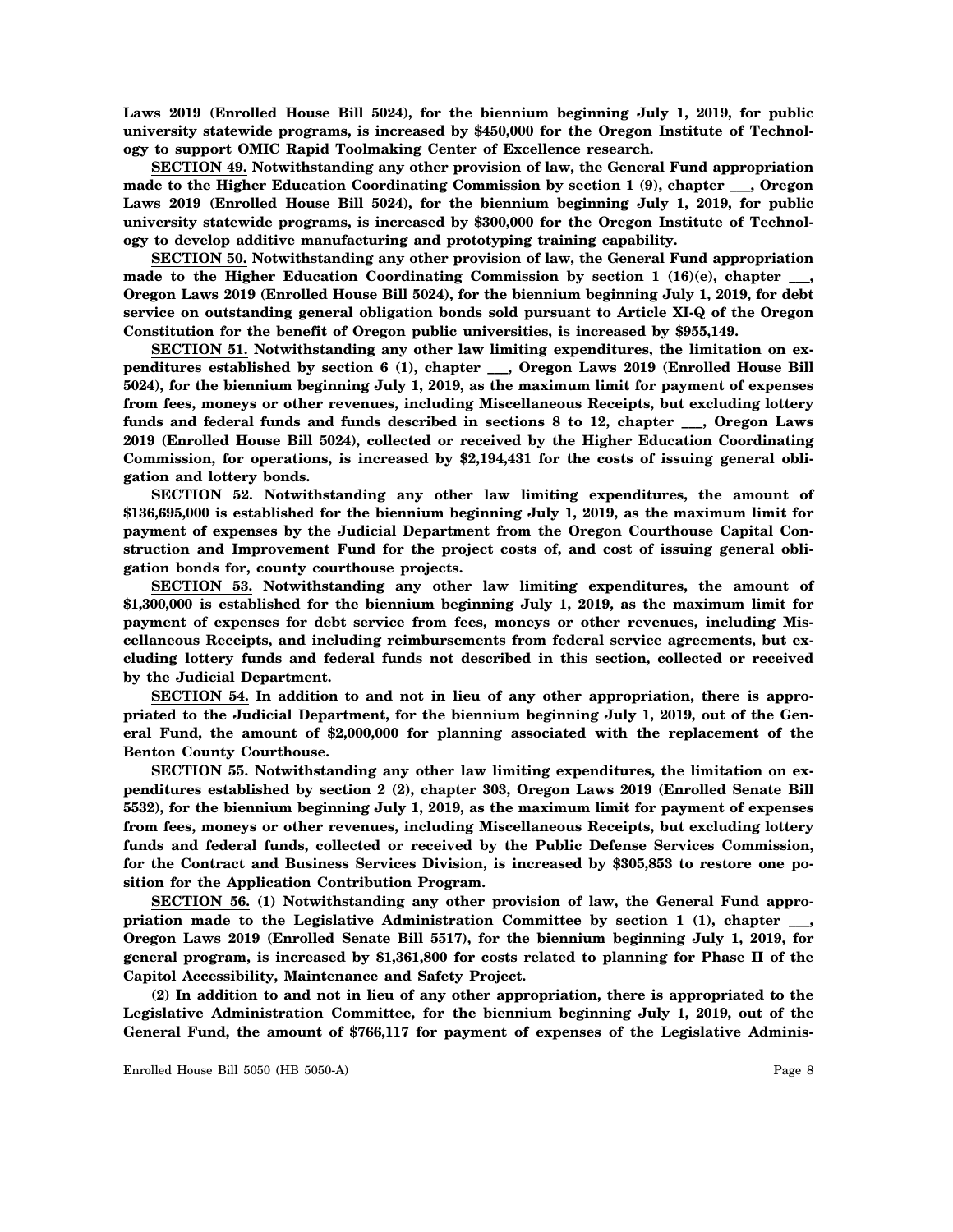**tration Committee for debt service for the Document Publishing and Management System project.**

**(3) Notwithstanding any other law limiting expenditures, the amount of \$5,168,000 is established for the biennium beginning July 1, 2019, as the maximum limit for payment of expenses from fees, moneys or other revenues, including Miscellaneous Receipts, but excluding lottery funds and federal funds, collected or received by the Legislative Administration Committee, for the cost of issuing general obligation bonds and project costs for the Document Publishing and Management System project.**

**SECTION 57. In addition to and not in lieu of any other appropriation, there is appropriated to the Office of the Governor, for the biennium beginning July 1, 2019, out of the General Fund, the amount of \$250,000 for the purpose of providing administrative support to the Governor's Council on Wildfire Response.**

**SECTION 58. Notwithstanding any other law limiting expenditures, the amount of \$1,000,000 is established for the biennium beginning July 1, 2019, as the maximum limit for payment of expenses from lottery moneys allocated from the Veterans' Services Fund established under ORS 406.140 to the Department of Veterans' Affairs for a grant to the Family YMCA of Marion and Polk Counties to construct veterans' affordable housing in Salem.**

**SECTION 59. Notwithstanding any other law limiting expenditures, the amount of \$4,056,603 is established for the biennium beginning July 1, 2019, from fees, moneys or other revenues, including Miscellaneous Receipts, but excluding lottery funds and federal funds, collected or received by the Department of Veterans' Affairs for projects financed through the issuance of lottery bonds and associated costs of issuance.**

**SECTION 60. Notwithstanding any other law limiting expenditures, the limitation on expenditures established by section 2 (5), chapter \_\_\_, Oregon Laws 2019 (Enrolled House Bill 5039), for the biennium beginning July 1, 2019, as the maximum limit for payment of expenses from fees, moneys or other revenues, including Miscellaneous Receipts and federal funds received as reimbursement from the United States Department of Transportation, but excluding lottery funds and federal funds not described in section 2, chapter \_\_\_, Oregon Laws 2019 (Enrolled House Bill 5039), collected or received by the Department of Transportation, for the operations program, is increased by \$42,876 for the Sherwood Pedestrian Connectors project cost and cost of issuing lottery bonds.**

**SECTION 61. Notwithstanding any other law limiting expenditures, the limitation on expenditures established by section 2 (13), chapter \_\_\_, Oregon Laws 2019 (Enrolled House Bill 5039), for the biennium beginning July 1, 2019, as the maximum limit for payment of expenses from fees, moneys or other revenues, including Miscellaneous Receipts and federal funds received as reimbursement from the United States Department of Transportation, but excluding lottery funds and federal funds not described in section 2, chapter \_\_\_, Oregon Laws 2019 (Enrolled House Bill 5039), collected or received by the Department of Transportation, for rail, is increased by \$5,106,587 for the Oregon International Port of Coos Bay Rail Line Repairs and Bridge Replacement project cost and cost of issuing lottery bonds.**

**SECTION 62. Notwithstanding any other law limiting expenditures, the limitation on expenditures established by section 2 (8), chapter \_\_\_, Oregon Laws 2019 (Enrolled House Bill 5039), for the biennium beginning July 1, 2019, as the maximum limit for payment of expenses from fees, moneys or other revenues, including Miscellaneous Receipts and federal funds received as reimbursement from the United States Department of Transportation, but excluding lottery funds and federal funds not described in section 2, chapter \_\_\_, Oregon Laws 2019 (Enrolled House Bill 5039), collected or received by the Department of Transportation, for the local government program, is increased by \$1,000,000 for a one-time contribution to support the Neskowin Emergency Egress project in Tillamook County.**

**SECTION 63. Notwithstanding any other law limiting expenditures, the limitation on expenditures established by section 2 (7), chapter \_\_\_, Oregon Laws 2019 (Enrolled House Bill 5039), for the biennium beginning July 1, 2019, as the maximum limit for payment of expenses**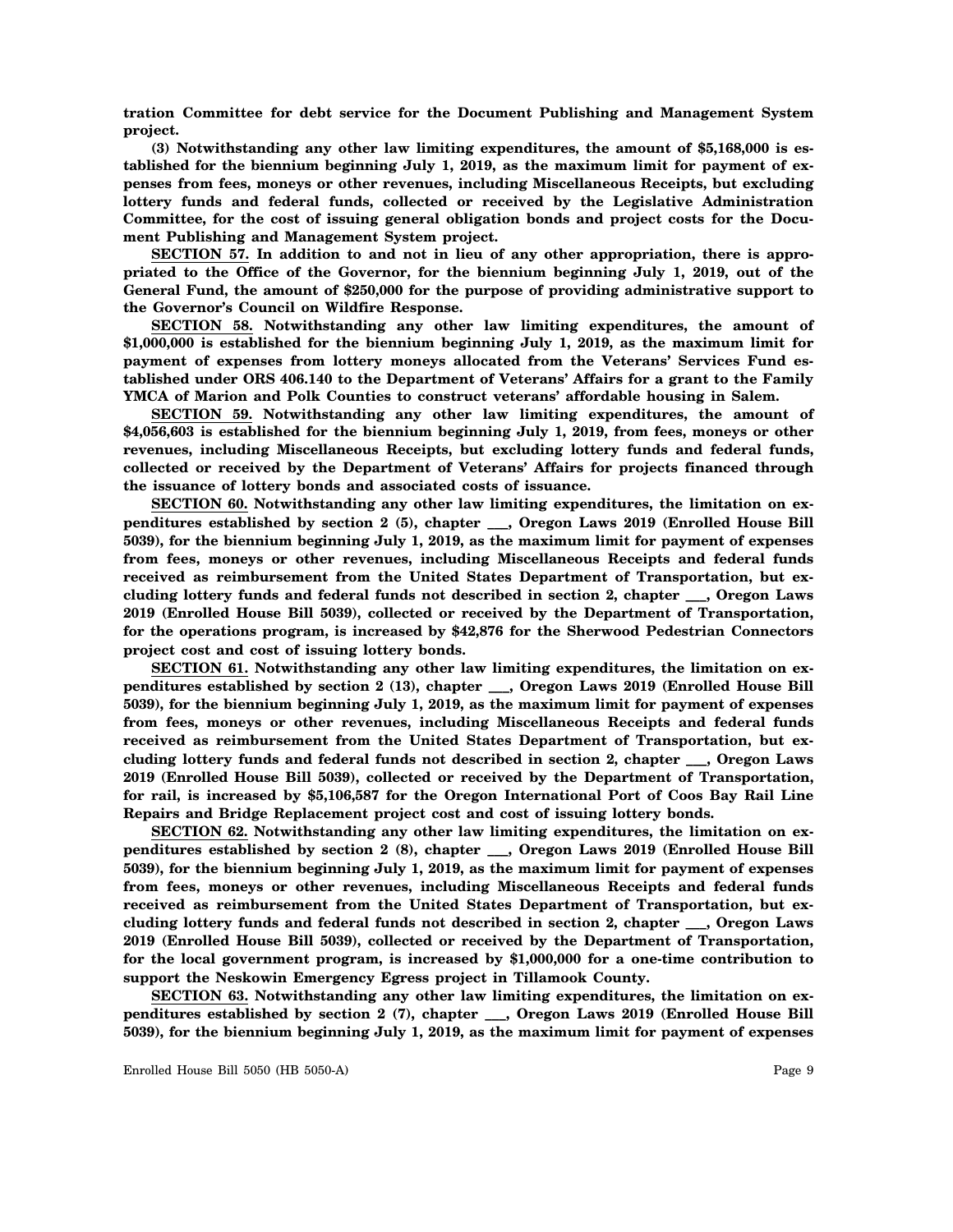**from fees, moneys or other revenues, including Miscellaneous Receipts and federal funds received as reimbursement from the United States Department of Transportation, but excluding lottery funds and federal funds not described in section 2, chapter \_\_\_, Oregon Laws 2019 (Enrolled House Bill 5039), collected or received by the Department of Transportation, for special programs, is increased by \$650,000 to support the upgrade and recapitalization of 44 electric vehicle charging station locations known as the West Coast Electric Highway.**

**SECTION 64. Notwithstanding any other law limiting expenditures, the limitation on expenditures established by section 2 (9), chapter \_\_\_, Oregon Laws 2019 (Enrolled House Bill 5039), for the biennium beginning July 1, 2019, as the maximum limit for payment of expenses from fees, moneys or other revenues, including Miscellaneous Receipts and federal funds received as reimbursement from the United States Department of Transportation, but excluding lottery funds and federal funds not described in section 2, chapter \_\_\_, Oregon Laws 2019 (Enrolled House Bill 5039), collected or received by the Department of Transportation, for driver and motor vehicle services, is increased by \$221,442 for implementation of chapter \_\_\_, Oregon Laws 2019 (Enrolled House Bill 2015).**

**NOTE:** Section 65 was deleted by amendment. Subsequent sections were not renumbered.

**SECTION 66. Notwithstanding any other provision of law, the General Fund appropriation made to the Department of Education by section 1, chapter 218, Oregon Laws 2019 (Enrolled House Bill 5016), for the biennium beginning July 1, 2019, for the State School Fund, is increased by \$5,101,078.**

**SECTION 67. Notwithstanding any other law limiting expenditures, the limitation on expenditures established by section 2, chapter 218, Oregon Laws 2019 (Enrolled House Bill 5016), for the biennium beginning July 1, 2019, as the maximum limit for payment of expenses from lottery moneys allocated from the Administrative Services Economic Development Fund to the Department of Education for the State School Fund is decreased by \$5,573,050.**

**SECTION 68. Notwithstanding any other law limiting expenditures, the limitation on expenditures established by section 3, chapter 218, Oregon Laws 2019 (Enrolled House Bill 5016), for the biennium beginning July 1, 2019, as the maximum limit for payment of expenses by the Department of Education from fees, moneys or other revenues, including Miscellaneous Receipts, but excluding lottery funds, federal funds and funds described in section 4, chapter 218, Oregon Laws 2019 (Enrolled House Bill 5016), collected or received by the Department of Education for the State School Fund, is increased by \$471,972.**

**SECTION 69. Notwithstanding any other law limiting expenditures, the amount of \$125,000,000 is established for the biennium beginning July 1, 2019, as the maximum limit for payment of expenses from fees, moneys or other revenues, including Miscellaneous Receipts and proceeds of bonds issued pursuant to Article XI-P of the Oregon Constitution, but excluding lottery funds and federal funds, collected or received by the Department of Education, for matching grants made to school districts for construction or improvement to school facilities through the Oregon School Capital Improvement Matching program.**

**SECTION 70. Notwithstanding any other law limiting expenditures, the limitation on expenditures established by section 6 (2), chapter \_\_, Oregon Laws 2019 (Enrolled House Bill 5015), for the biennium beginning July 1, 2019, as the maximum limit for payment of expenses, other than expenses described in sections 7 and 10, chapter \_\_\_, Oregon Laws 2019 (Enrolled House Bill 5015), from fees, moneys or other revenues, including Miscellaneous Receipts, but excluding lottery funds and federal funds, collected or received by the Department of Education, for operations, is increased by \$1,090,000 for costs of issuance of general obligation bonds.**

**SECTION 71. Notwithstanding any other law limiting expenditures, the limitation on expenditures established by section 6 (1), chapter \_\_, Oregon Laws 2019 (Enrolled House Bill 5024), for the biennium beginning July 1, 2019, as the maximum limit for payment of expenses from fees, moneys or other revenues, including Miscellaneous Receipts, but excluding lottery funds and federal funds and funds described in sections 8 to 12, chapter \_\_\_, Oregon Laws**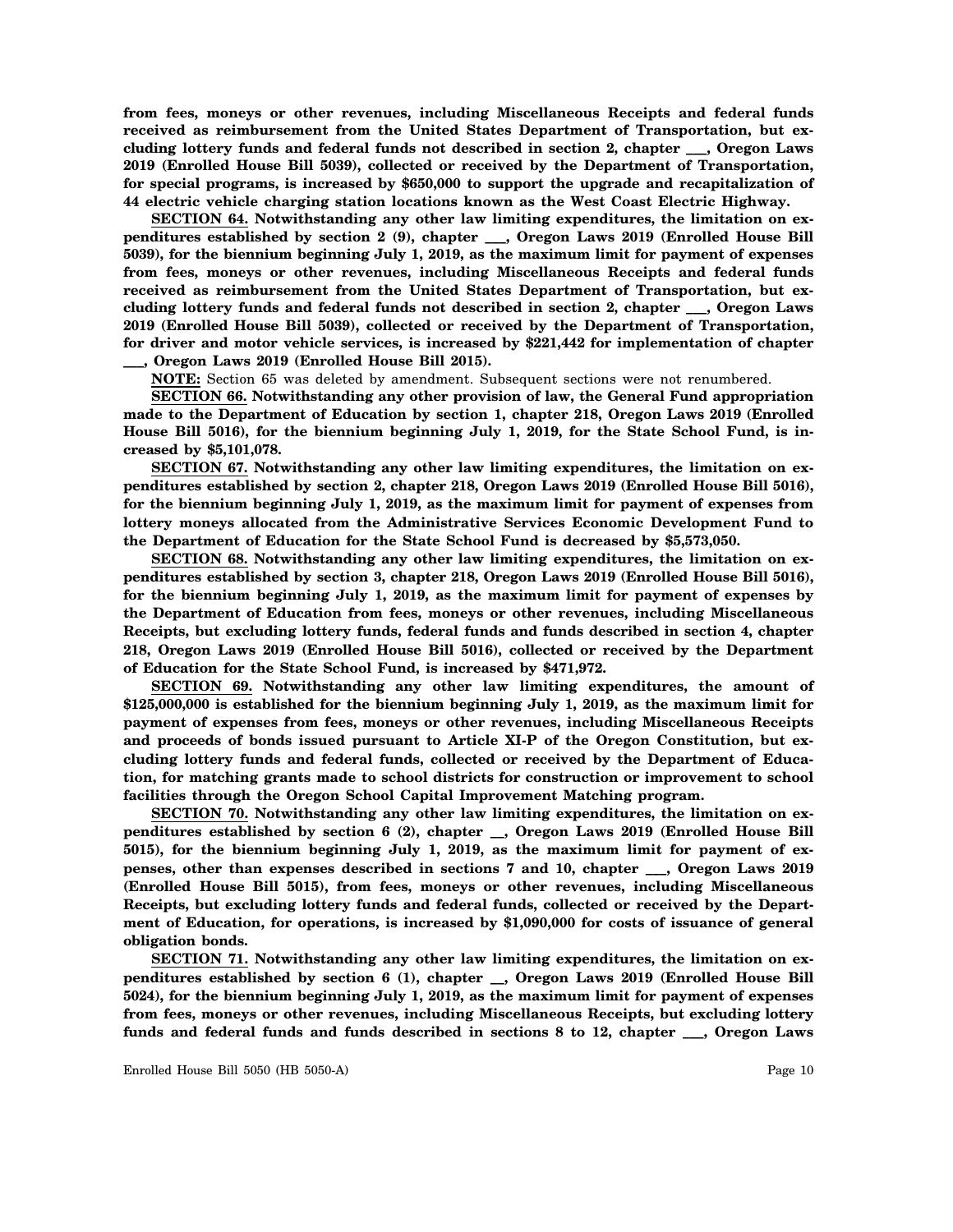**2019 (Enrolled House Bill 5024), collected or received by the Higher Education Coordinating Commission, for operations, is increased by \$4,184,935 for the statewide longitudinal data system.**

**SECTION 72. In addition to and not in lieu of any other appropriation, there is appropriated to the Higher Education Coordinating Commission, for the biennium beginning July 1, 2019, out of the General Fund, the amount of \$975,000 for a grant to Treasure Valley Community College for the Career and Technical Center.**

**SECTION 73. Notwithstanding any other provision of law, the General Fund appropriation made to the Department of Environmental Quality by section 1 (1), chapter \_\_\_, Oregon Laws 2019 (Enrolled House Bill 5017), for the biennium beginning July 1, 2019, for air quality, is increased by \$250,000 for a smoke mitigation grant program.**

**SECTION 74. Notwithstanding any other provision of law, the General Fund appropriation made to the Public Defense Services Commission by section 1 (2), chapter 303, Oregon Laws 2019 (Enrolled Senate Bill 5532), for the biennium beginning July 1, 2019, for professional services, is increased by \$3,500,000 to extend the Parent Child Representation Program into Multnomah County.**

**SECTION 75. (1) In addition to and not in lieu of any other appropriation, there is appropriated to the Emergency Board, for the biennium beginning July 1, 2019, out of the General Fund, the amount of \$3,000,000, to be allocated for the implementation of grand jury recording and chapter 650, Oregon Laws 2017.**

**(2) If any of the moneys appropriated by subsection (1) of this section are not allocated by the Emergency Board prior to December 1, 2020, the moneys remaining on that date become available for any purpose for which the Emergency Board lawfully may allocate funds.**

**SECTION 76. (1) In addition to and not in lieu of any other appropriation, there is appropriated to the Emergency Board, for the biennium beginning July 1, 2019, out of the General Fund, the amount of \$5,700,000 to be allocated to the Oregon Health Authority for the support of interdisciplinary assessment teams consistent with the requirements of chapter \_\_\_, Oregon Laws 2019 (Enrolled Senate Bill 1).**

**(2) If any of the moneys appropriated by subsection (1) of this section are not allocated by the Emergency Board prior to December 1, 2020, the moneys remaining on that date become available for any purpose for which the Emergency Board lawfully may allocate funds.**

**SECTION 77. Notwithstanding any other law limiting expenditures, the limitation on expenditures established by section 2 (5), chapter 302, Oregon Laws 2019 (Enrolled Senate Bill 5527), for the biennium beginning July 1, 2019, as the maximum limit for payment of expenses from lottery moneys allocated from the Parks and Natural Resources Fund to the State Parks and Recreation Department, for community support and grants, is increased by \$448,769 for the purpose of distributing grant funding for local parks.**

**SECTION 78. Notwithstanding any other law limiting expenditures, the amount of \$33,023 is established for the biennium beginning July 1, 2019, as the maximum limit for payment of expenses from fees, moneys or other revenues, including Miscellaneous Receipts, but excluding lottery funds and federal funds, collected or received by the State Parks and Recreation Department, for the payment of debt service.**

**SECTION 79. Notwithstanding any other law limiting expenditures, the limitation on expenditures established by section 1 (5), chapter 302, Oregon Laws 2019 (Enrolled Senate Bill 5527), for the biennium beginning July 1, 2019, as the maximum limit for payment of expenses from fees, moneys or other revenues, including Miscellaneous Receipts, but excluding lottery funds and federal funds, collected or received by the State Parks and Recreation Department, for community support and grants, is increased by \$5,106,587 for the expenditure of lottery bond proceeds and costs of bond issuance related to the Oregon Main Street program.**

**SECTION 80. Notwithstanding any other law limiting expenditures, the amount of \$394 is established for the biennium beginning July 1, 2019, as the maximum limit for payment of expenses from fees, moneys or other revenues, including Miscellaneous Receipts and in-**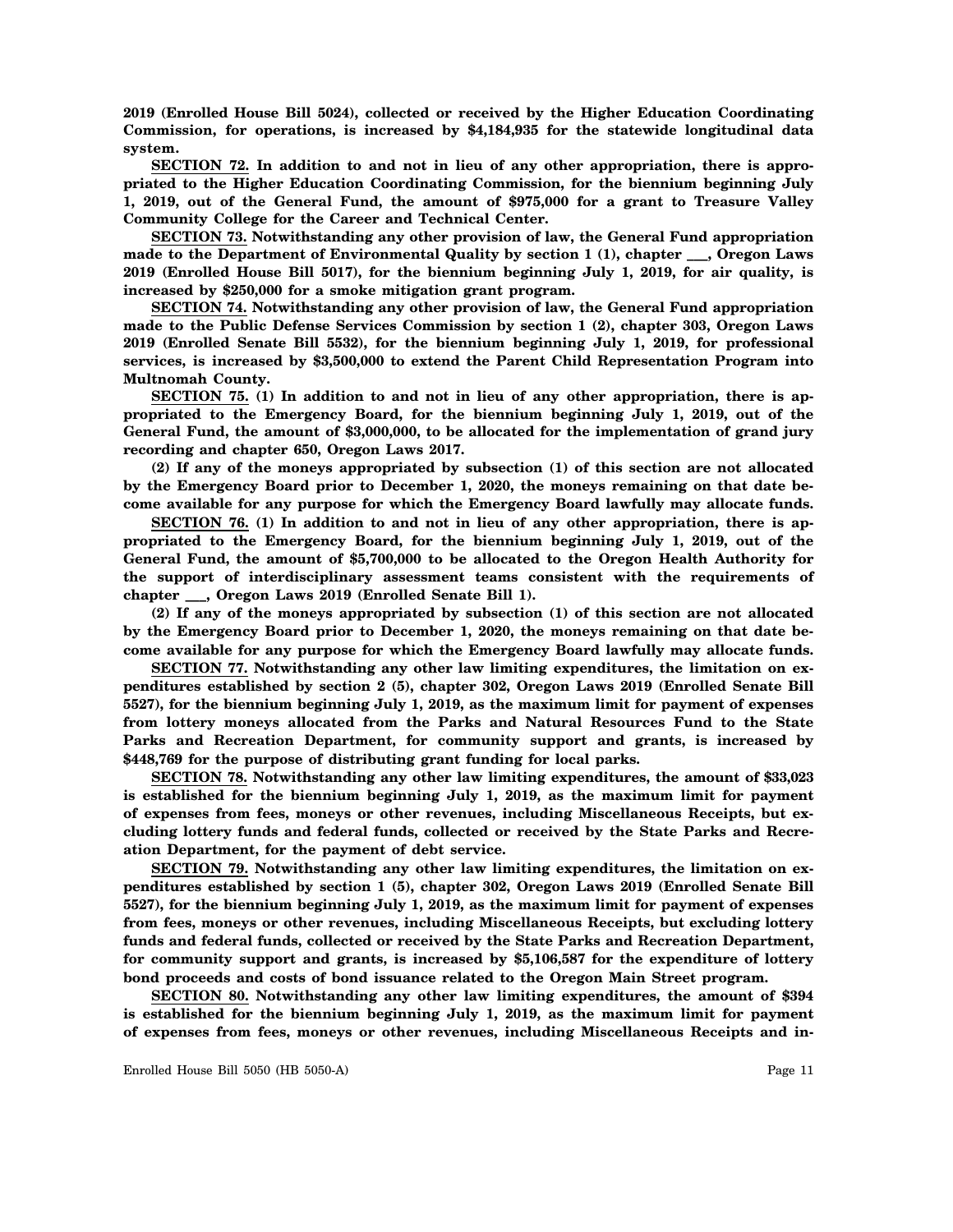**cluding federal funds received under cooperative agreements with or contracts from the Bureau of Reclamation of the United States Department of the Interior, the United States Army Corps of Engineers, the United States Geological Survey, the Bonneville Power Administration and the National Fish and Wildlife Foundation, but excluding lottery funds and federal funds not described in this section, collected or received by the Water Resources Department, for the payment of debt service.**

**SECTION 81. Notwithstanding any other law limiting expenditures, the limitation on expenditures established by section 3 (1), chapter \_\_\_, Oregon Laws 2019 (Enrolled House Bill 5043), for the biennium beginning July 1, 2019, as the maximum limit for payment of expenses from fees, moneys or other revenues, including Miscellaneous Receipts and including federal funds received under cooperative agreements with or contracts from the Bureau of Reclamation of the United States Department of the Interior, the United States Army Corps of Engineers, the United States Geological Survey, the Bonneville Power Administration and the National Fish and Wildlife Foundation, but excluding lottery funds and federal funds not described in section 3, chapter \_\_\_, Oregon Laws 2019 (Enrolled House Bill 5043), collected or received by the Water Resources Department, for administrative services, is increased by the following amounts for paying the following costs from the Water Supply Development Account established by ORS 541.656:**

- **(1) Water Supply Development grants and loans as described in ORS 541.656 (2)(a) ................. \$ 15,000,000**
- **(2) Deschutes Basin Board of Control piping project ............... \$ 10,000,000**
- **(3) Bond issuance costs.................. \$ 521,689**

**SECTION 82. Notwithstanding any other law limiting expenditures, the limitation on expenditures established by section 3 (1), chapter \_\_\_, Oregon Laws 2019 (Enrolled House Bill 5043), for the biennium beginning July 1, 2019, as the maximum limit for payment of expenses from fees, moneys or other revenues, including Miscellaneous Receipts and including federal funds received under cooperative agreements with or contracts from the Bureau of Reclamation of the United States Department of the Interior, the United States Army Corps of Engineers, the United States Geological Survey, the Bonneville Power Administration and the National Fish and Wildlife Foundation, but excluding lottery funds and federal funds not described in section 3, chapter \_\_\_, Oregon Laws 2019 (Enrolled House Bill 5043), collected or received by the Water Resources Department, for administrative services, is increased by the following amounts for paying the following costs from the Water Resources Department Water Supply Fund established by section 10, chapter 906, Oregon Laws 2009:**

- **(1) City of Newport for planning, environmental permitting and design costs of replacing the Big Creek Dams ........................ \$ 4,000,000**
- **(2) Wallowa Lake Irrigation District for rehabilitation of the Wallowa Lake Dam ........ \$ 14,000,000**
- **(3) Bond issuance costs.................. \$ 327,563**

**SECTION 83. Notwithstanding any other law limiting expenditures, the limitation on expenditures established by section 3 (1), chapter \_\_\_, Oregon Laws 2019 (Enrolled House Bill 5035), for the biennium beginning July 1, 2019, as the maximum limit for payment of expenses from federal funds collected or received by the Department of State Lands, for South Slough National Estuarine Research Reserve operations, is increased by \$154,000 for the expenditure of grant funds awarded to the department from the National Oceanic and Atmospheric Administration.**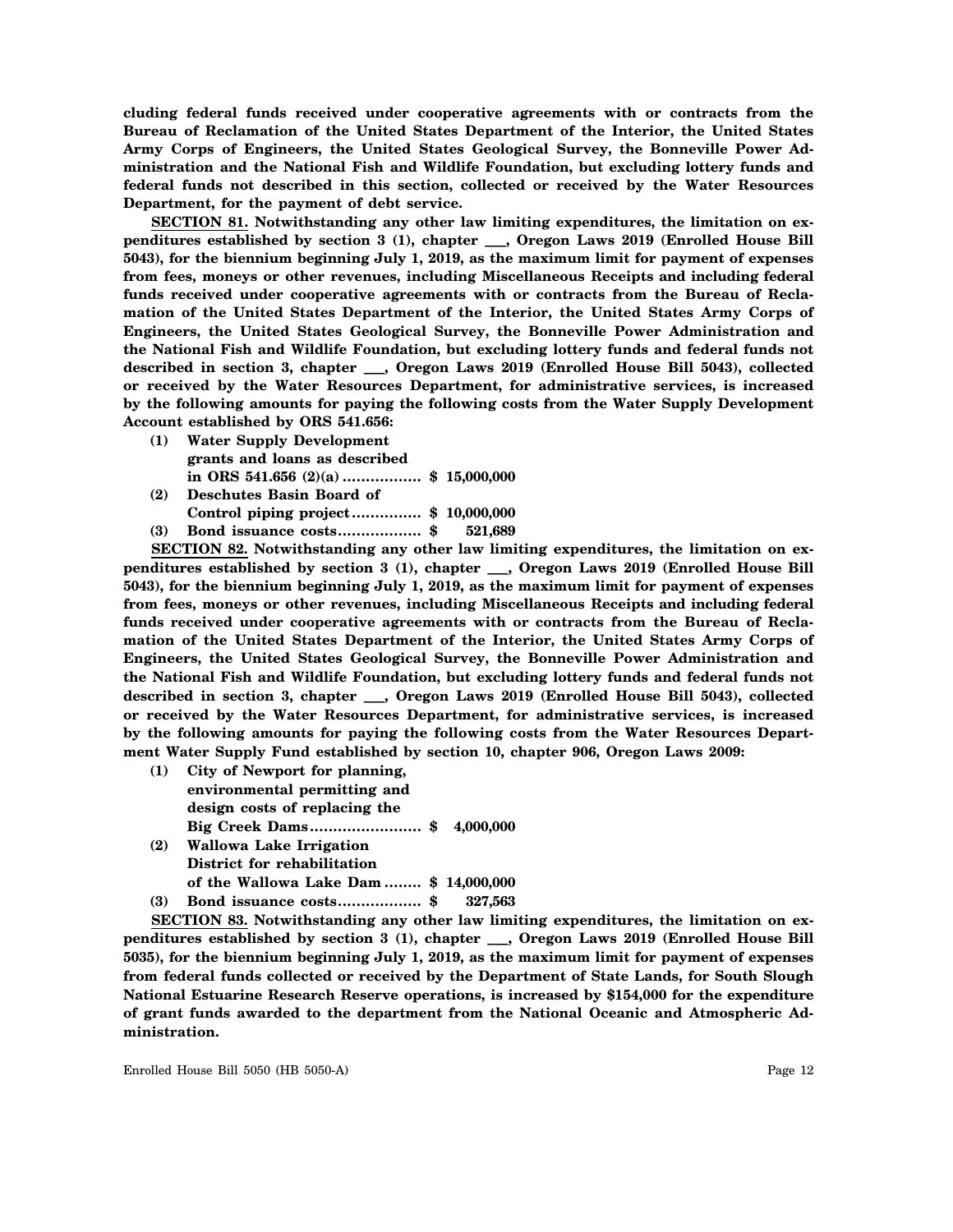**SECTION 84. Notwithstanding any other law limiting expenditures, the limitation on expenditures established by section 2, chapter \_\_\_, Oregon Laws 2019 (Enrolled House Bill 5035), for the biennium beginning July 1, 2019, as the maximum limit for payment of expenses by the Department of State Lands from the Portland Harbor Cleanup Fund established by ORS 274.064, is increased by \$6,000,000 for the purpose of fulfilling financial obligations under a settlement agreement for funding remedial design with the United States Environmental Protection Agency.**

**SECTION 85. Notwithstanding any other law limiting expenditures, the limitation on expenditures established by section 1 (5), chapter \_\_\_, Oregon Laws 2019 (Enrolled House Bill 5011), for the biennium beginning July 1, 2019, as the maximum limit for payment of expenses from fees, moneys or other revenues, including Miscellaneous Receipts, but excluding lottery funds and federal funds, collected or received by the Department of Consumer and Business Services, for the Division of Financial Regulation, is increased by \$262,610 to restore a position reduction in the Senior Health Insurance Benefit Assistance program.**

**SECTION 86. Notwithstanding any other law limiting expenditures, the limitation on expenditures established by section 5 (5), chapter \_\_\_, Oregon Laws 2019 (Enrolled House Bill 5011), for the biennium beginning July 1, 2019, as the maximum limit for payment of expenses from federal funds collected or received by the Department of Consumer and Business Services, for the Division of Financial Regulation, is increased by \$780,000 to allow for the expenditure of federal grant funding received by the department from the Centers for Medicare and Medicaid Services for planning and implementing insurance market reforms.**

**SECTION 87. In addition to and not in lieu of any other appropriation, there is appropriated to the State Forestry Department, for the biennium beginning July 1, 2019, out of the General Fund, the amount of \$200,000 for the purpose of purchasing an approximately 160-acre timber tract adjacent to the Willamette National Forest Opal Creek Scenic Recreation Area and Santiam State Forest, for addition to the Santiam State Forest.**

**SECTION 88. In addition to and not in lieu of any other appropriation, there is appropriated to the State Forestry Department, for the biennium beginning July 1, 2019, out of the General Fund, the amount of \$1,700,000, for the purpose of reducing the spread of Phytophthora ramorum in Oregon.**

**SECTION 89. Notwithstanding any other law limiting expenditures, the limitation on expenditures established by section 2 (2), chapter \_\_\_, Oregon Laws 2019 (Enrolled House Bill 5019), for the biennium beginning July 1, 2019, as the maximum limit for payment of expenses from fees, moneys or other revenues, including Miscellaneous Receipts and including federal funds from the United States Forest Service for fire protection and for research projects, but excluding lottery funds and federal funds not described in section 2, chapter \_\_\_, Oregon Laws 2019 (Enrolled House Bill 5019), collected or received by the State Forestry Department, for fire protection, is increased by \$52,035 for bond issuance costs related to general obligation bonds issued for the Toledo Facility Replacement.**

**SECTION 90. Notwithstanding any other provision of law, the General Fund appropriation made to the State Forestry Department by section 1 (4), chapter \_\_\_, Oregon Laws 2019 (Enrolled House Bill 5019), for the biennium beginning July 1, 2019, for debt service, is increased by \$121,559 for debt service related to bonds issued for the Toledo Facility Replacement.**

**SECTION 91. Notwithstanding any other law limiting expenditures, the limitation on expenditures established by section 2 (6), chapter \_\_\_, Oregon Laws 2019 (Enrolled House Bill 5019), for the biennium beginning July 1, 2019, as the maximum limit for payment of expenses from fees, moneys or other revenues, including Miscellaneous Receipts and including federal funds from the United States Forest Service for fire protection and for research projects, but excluding lottery funds and federal funds not described in section 2, chapter \_\_\_, Oregon Laws 2019 (Enrolled House Bill 5019), collected or received by the State Forestry Department,**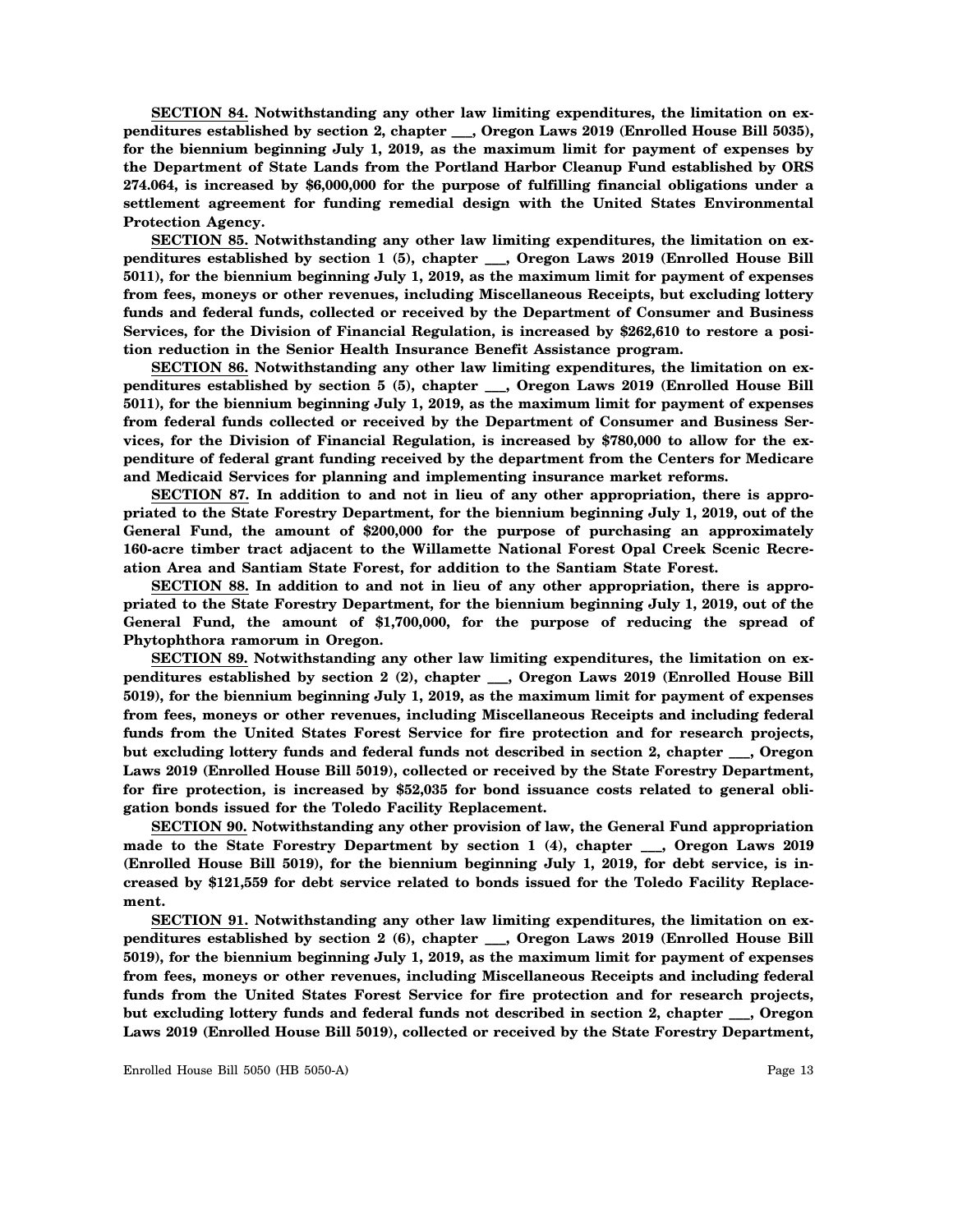**for debt service, is increased by \$168,904 for debt service related to bonds issued for the Toledo Facility Replacement.**

**SECTION 92. Notwithstanding any other law limiting expenditures, the limitation on expenditures established by section 5a, chapter \_\_\_, Oregon Laws 2019 (Enrolled House Bill 5024), for the biennium beginning July 1, 2019, as the maximum limit for payment of expenses by the Higher Education Coordinating Commission from lottery moneys allocated to the Sports Lottery Account, is increased by \$5,859,809.**

**SECTION 93. Notwithstanding any other law limiting expenditures, the amount of \$10,500,000 is established for the biennium beginning July 1, 2019, as the maximum limit for payment of expenses from fees, moneys or other revenues, including Miscellaneous Receipts and federal funds from the United States Department of Housing and Urban Development for contract services, but excluding lottery funds and federal funds not described in this section, collected or received by the Housing and Community Services Department, for the TANF Housing Pilot Program created under section 1, chapter \_\_\_, Oregon Laws 2019 (Enrolled House Bill 2032).**

**SECTION 94. (1) Notwithstanding any other provision of law, the General Fund appropriation made to the Housing and Community Services Department by section 1, chapter \_\_\_, Oregon Laws 2019 (Enrolled Senate Bill 5512), for the biennium beginning July 1, 2019, is reduced by \$935,504 to reflect the elimination of the Low-Income Rental Housing Fund program, and to reduce General Fund support for ongoing operating expenditures.**

**(2) Notwithstanding any other law limiting expenditures, the limitation on expenditures established by section 2, chapter \_\_\_, Oregon Laws 2019 (Enrolled Senate Bill 5512), for the biennium beginning July 1, 2019, as the maximum limit for payment of expenses for operations from fees, moneys or other revenues, including Miscellaneous Receipts and federal funds from the United States Department of Housing and Urban Development for contract services, but excluding lottery funds and federal funds not described in section 2, chapter \_\_\_, Oregon Laws 2019 (Enrolled Senate Bill 5512), collected or received by the Housing and Community Services Department, is increased by \$440,043 for ongoing support of research and program analysis functions.**

**SECTION 95. Notwithstanding any other provision of law, the General Fund appropriation made to the Oregon Health Authority by section 1 (1), chapter \_\_\_, Oregon Laws 2019 (Enrolled Senate Bill 5525), for the biennium beginning July 1, 2019, for Health Systems, Health Policy and Analytics, and Public Health, is increased by \$6,700,000 for inflationary expenses for medical assistance programs.**

**SECTION 96. Notwithstanding any other law limiting expenditures, the limitation on expenditures established by section 4 (1), chapter \_\_\_, Oregon Laws 2019 (Enrolled Senate Bill 5525), for the biennium beginning July 1, 2019, as the maximum limit for payment of expenses from federal funds, excluding federal funds described in section 2, chapter \_\_\_, Oregon Laws 2019 (Enrolled Senate Bill 5525), collected or received by the Oregon Health Authority, for Health Systems, Health Policy and Analytics, and Public Health, is increased by \$25,000,000 for inflationary expenses for medical assistance programs.**

**SECTION 97. Notwithstanding any other provision of law, the General Fund appropriation made to the Oregon Health Authority by section 1 (1), chapter \_\_\_, Oregon Laws 2019 (Enrolled Senate Bill 5525), for the biennium beginning July 1, 2019, for Health Systems, Health Policy and Analytics, and Public Health, is decreased by \$10,000,000 for savings unrelated, directly or indirectly, to changes in caseloads for medical assistance programs.**

**SECTION 98. (1) Notwithstanding any other law limiting expenditures, the limitation on expenditures established by section 3 (1), chapter \_\_\_, Oregon Laws 2019 (Enrolled Senate Bill 5525), for the biennium beginning July 1, 2019, as the maximum limit for payment of expenses from lottery moneys allocated from the Administrative Services Economic Development Fund to the Oregon Health Authority, for Health Systems and Health Policy and Analytics, is decreased by \$2,500,000.**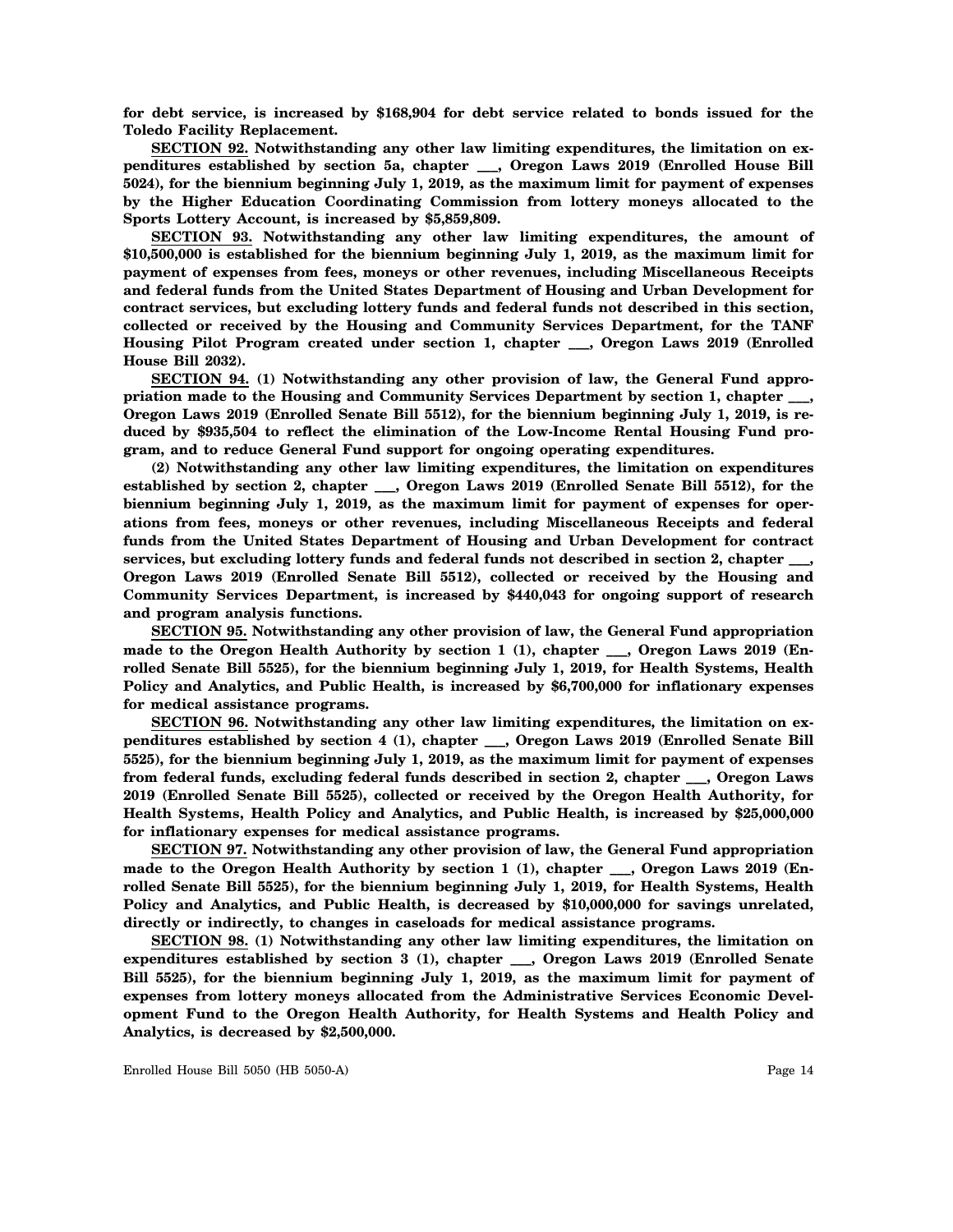**(2) Notwithstanding any other law limiting expenditures, the amount of \$2,500,000 is established for the biennium beginning July 1, 2019, as the maximum limit for payment of expenses from lottery moneys allocated from the Veterans' Services Fund established under ORS 406.140 to the Oregon Health Authority for veterans' behavioral health services.**

**SECTION 99. Notwithstanding any other law limiting expenditures, the amount of \$216,435 is established for the biennium beginning July 1, 2019, as the maximum limit for payment of expenses from fees, moneys or other revenues, including Miscellaneous Receipts, tobacco tax receipts, recreational marijuana tax receipts, provider taxes, Medicare receipts and federal funds for indirect cost recovery, Supplemental Security Income recoveries, Women, Infants and Children Program food rebates, the Coordinated School Health Program, the Edward Byrne Memorial State and Local Law Enforcement Assistance Grant Program and emergency preparedness and response services, but excluding lottery funds and federal funds not described in this section, collected or received by the Oregon Health Authority, for debt service.**

**SECTION 100. Notwithstanding any other provision of law, the General Fund appropriation made to the Oregon Health Authority by section 1 (1), chapter \_\_\_, Oregon Laws 2019 (Enrolled Senate Bill 5525), for the biennium beginning July 1, 2019, for Health Systems, Health Policy and Analytics, and Public Health, is increased by \$1,000,000 for providing competitive grants to sobering facilities to support planning and startup costs.**

**SECTION 101. Notwithstanding any other provision of law, the General Fund appropriation made to the Oregon Health Authority by section 1 (1), chapter \_\_\_, Oregon Laws 2019 (Enrolled Senate Bill 5525), for the biennium beginning July 1, 2019, for Health Systems, Health Policy and Analytics, and Public Health, is increased by \$200,000 for the Senior Farm Direct Nutrition Program.**

**SECTION 102. Notwithstanding any other provision of law, the General Fund appropriation made to the Oregon Health Authority by section 1 (1), chapter \_\_\_, Oregon Laws 2019 (Enrolled Senate Bill 5525), for the biennium beginning July 1, 2019, for Health Systems, Health Policy and Analytics, and Public Health, is increased by \$1,000,000 for the Women, Infants and Children Farm Direct Nutrition Program.**

**SECTION 103. Notwithstanding any other provision of law, the General Fund appropriation made to the Department of Human Services by section 1 (2), chapter \_\_\_, Oregon Laws 2019 (Enrolled House Bill 5026), for the biennium beginning July 1, 2019, for self-sufficiency and vocational rehabilitation services, is increased by \$1,300,000 for the Oregon Hunger Response Fund.**

**SECTION 104. Notwithstanding any other provision of law, the General Fund appropriation made to the Department of Human Services by section 1 (2), chapter \_\_\_, Oregon Laws 2019 (Enrolled House Bill 5026), for the biennium beginning July 1, 2019, for self-sufficiency and vocational rehabilitation services, is increased by \$1,500,000 for the Double Up Food Bucks program.**

**SECTION 105. Notwithstanding any other provision of law, the General Fund appropriation made to the Department of Human Services by section 1 (1), chapter \_\_\_, Oregon Laws 2019 (Enrolled House Bill 5026), for the biennium beginning July 1, 2019, for central services and state assessments and enterprise-wide costs, is increased by \$11,174,770 for the ONE Integrated Eligibility and Medicaid Eligibility System project.**

**SECTION 106. In addition to and not in lieu of any other appropriation, there is appropriated to the Department of Human Services, for the biennium beginning July 1, 2019, out of the General Fund, the amount of \$5,757,349 for capital debt service and related costs for outstanding general obligation bonds sold pursuant to Article XI-Q of the Oregon Constitution for the ONE Integrated Eligibility and Medicaid Eligibility System project.**

**SECTION 107. Notwithstanding any other law limiting expenditures, the amount of \$665,000 is established for the biennium beginning July 1, 2019, as the maximum limit for payment of expenses from fees, moneys or other revenues, including Miscellaneous Receipts**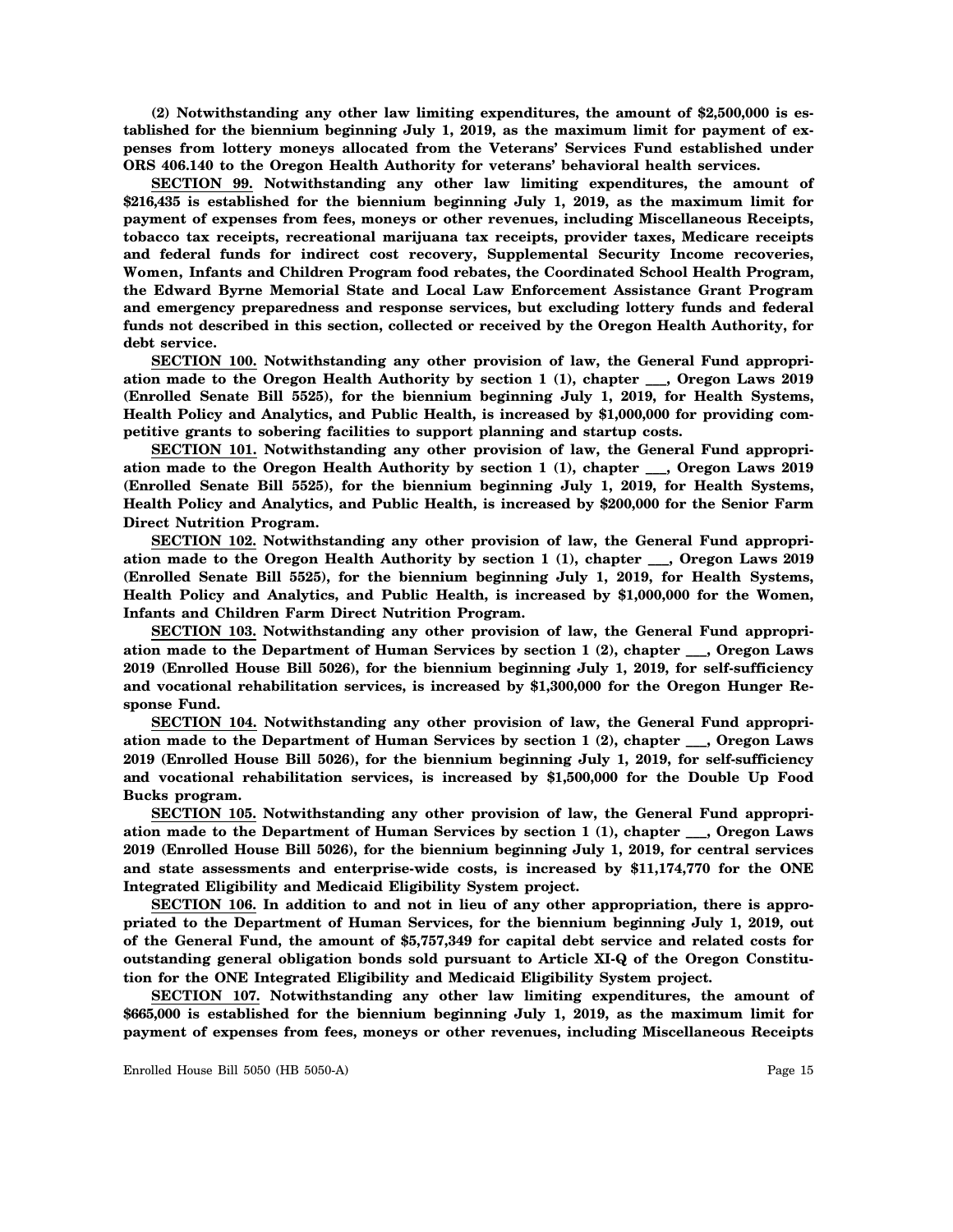**and Medicare receipts and including federal funds for indirect cost recovery, Social Security Supplemental Security Income recoveries and the Child Care and Development Fund, but excluding lottery funds and federal funds not described in this section, collected or received by the Department of Human Services, for costs of issuance of general obligation bonds sold pursuant to Article XI-Q of the Oregon Constitution for the ONE Integrated Eligibility and Medicaid Eligibility System project.**

**SECTION 108. Notwithstanding any other law limiting expenditures, the limitation on expenditures established by section 2 (1), chapter \_\_\_, Oregon Laws 2019 (Enrolled House Bill 5026), for the biennium beginning July 1, 2019, as the maximum limit for payment of expenses from fees, moneys or other revenues, including Miscellaneous Receipts and Medicare receipts and including federal funds for indirect cost recovery, Social Security Supplemental Security Income recoveries and the Child Care and Development Fund, but excluding lottery funds and federal funds not described in section 2, chapter \_\_\_, Oregon Laws 2019 (Enrolled House Bill 5026), collected or received by the Department of Human Services, for central services and state assessments and enterprise-wide costs, is increased by \$43,233,481 for the ONE Integrated Eligibility and Medicaid Eligibility System project.**

**SECTION 109. Notwithstanding any other law limiting expenditures, the limitation on expenditures established by section 3 (1), chapter \_\_\_, Oregon Laws 2019 (Enrolled House Bill 5026), for the biennium beginning July 1, 2019, as the maximum limit for payment of expenses from federal funds, excluding federal funds described in section 2, chapter \_\_\_, Oregon Laws 2019 (Enrolled House Bill 5026), collected or received by the Department of Human Services, for central services and state assessments and enterprise-wide costs, is increased by \$139,731,325 for the ONE Integrated Eligibility and Medicaid Eligibility System project.**

**SECTION 110. Notwithstanding any other provision of law, the General Fund appropriation made to the Oregon Health Authority by section 1 (1), chapter \_\_\_, Oregon Laws 2019 (Enrolled Senate Bill 5525), for the biennium beginning July 1, 2019, for Health Systems, Health Policy and Analytics, and Public Health, is increased by \$671,490 for the ONE Integrated Eligibility and Medicaid Eligibility System project.**

**SECTION 111. Notwithstanding any other law limiting expenditures, the limitation on expenditures established by section 4 (1), chapter \_\_\_, Oregon Laws 2019 (Enrolled Senate Bill 5525), for the biennium beginning July 1, 2019, as the maximum limit for payment of expenses from federal funds, excluding federal funds described in section 2, chapter \_\_\_, Oregon Laws 2019 (Enrolled Senate Bill 5525), collected or received by the Oregon Health Authority, for Health Systems, Health Policy and Analytics, and Public Health, is increased by \$1,638,121 for the ONE Integrated Eligibility and Medicaid Eligibility System project.**

**SECTION 112. Notwithstanding any other law limiting expenditures, the limitation on expenditures established by section 2 (4), chapter \_\_\_, Oregon Laws 2019 (Enrolled Senate Bill 5525), for the biennium beginning July 1, 2019, as the maximum limit for payment of expenses from fees, moneys or other revenues, including Miscellaneous Receipts, tobacco tax receipts, recreational marijuana tax receipts, provider taxes, Medicare receipts and federal funds for indirect cost recovery, Supplemental Security Income recoveries, Women, Infants and Children Program food rebates, the Coordinated School Health Program, the Edward Byrne Memorial State and Local Law Enforcement Assistance Grant Program and emergency preparedness and response services, but excluding lottery funds and federal funds not described in section 2, chapter \_\_\_, Oregon Laws 2019 (Enrolled Senate Bill 5525), collected or received by the Oregon Health Authority, for shared administrative services, is increased by \$11,216,676 for the ONE Integrated Eligibility and Medicaid Eligibility System project.**

**SECTION 113. Notwithstanding any other provision of law, the General Fund appropriation made to the Oregon Department of Administrative Services by section 1 (3), chapter \_\_\_, Oregon Laws 2019 (Enrolled Senate Bill 5502), for the biennium beginning July 1, 2019, for Oregon Public Broadcasting, is increased by \$500,000.**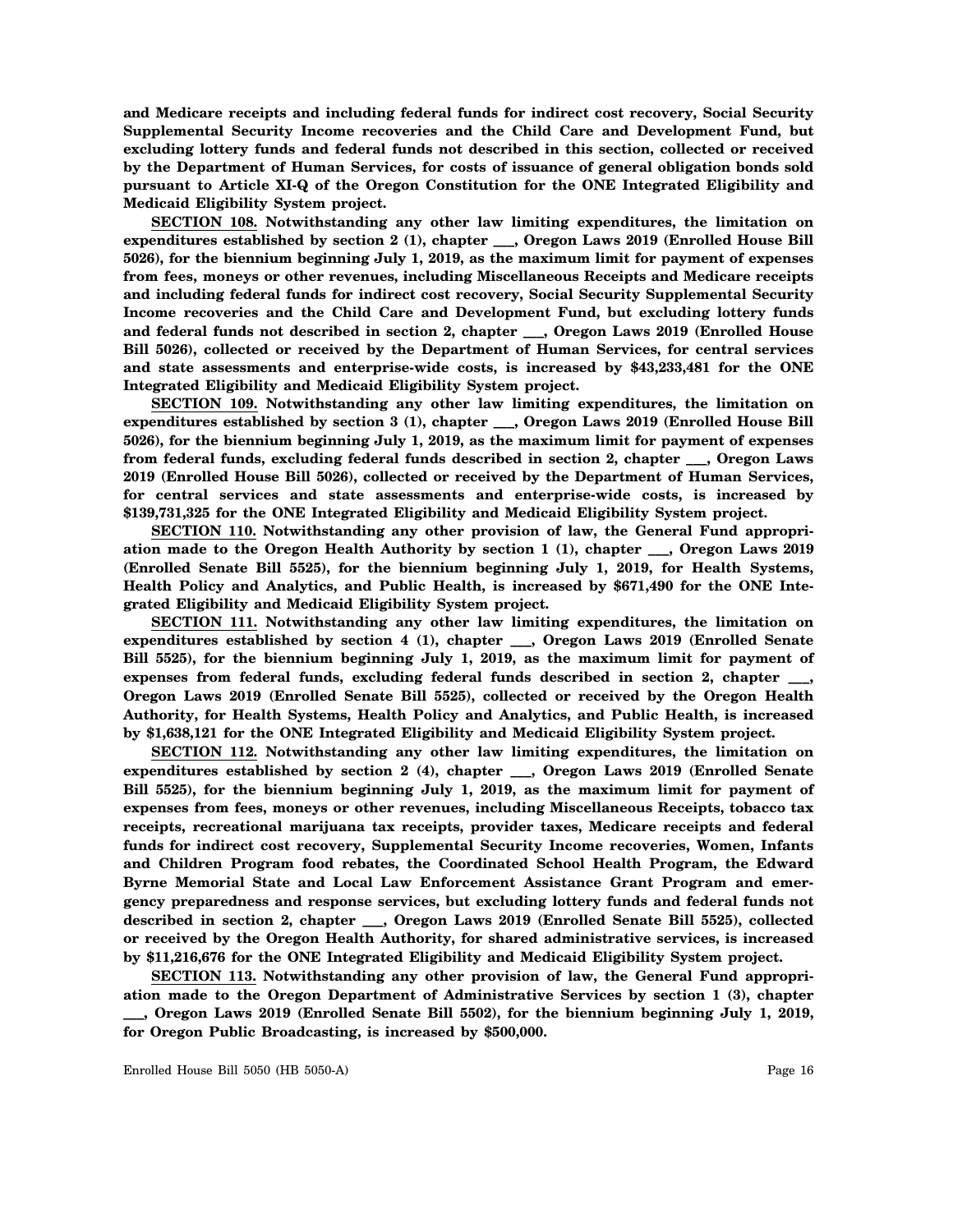**SECTION 114. Notwithstanding any other provision of law, the General Fund appropriation made to the Oregon Department of Administrative Services by section 1 (4), chapter \_\_\_, Oregon Laws 2019 (Enrolled Senate Bill 5502), for the biennium beginning July 1, 2019,**

**for the Oregon Historical Society, is increased by \$1,250,000.**

**SECTION 115. In addition to and not in lieu of any other appropriation, there are appropriated to the Oregon Department of Administrative Services, for the biennium beginning July 1, 2019, out of the General Fund, the following amounts for the following purposes:**

| (1)  | United Way for census outreach      |               |
|------|-------------------------------------|---------------|
|      | and coordination activities \$      | 7,500,000     |
| (2)  | <b>Clatsop County for the</b>       |               |
|      | Clatsop County Jail\$               | 2,000,000     |
| (3)  | Innovation Law Lab for              |               |
|      | immigration defense \$ 2,000,000    |               |
| (4)  | Josephine County for rural          |               |
|      | fire protection district            |               |
|      | start-up costs after district       |               |
|      |                                     | 1,500,000     |
| (5)  | City of Salem for the               |               |
|      | <b>Gerry Frank/Salem Rotary</b>     |               |
|      | Amphitheater \$                     | 1,000,000     |
| (6)  | <b>Umatilla-Morrow Head Start</b>   |               |
|      | for an Early Learning Center \$     | 1,000,000     |
| (7)  | <b>Umatilla County for surface</b>  |               |
|      | water pumping costs of              |               |
|      | ground water rights holders in      |               |
|      | critical ground water areas \$      | 1,000,000     |
| (8)  | <b>Central Linn School District</b> |               |
|      | for grade 6-8 Cobra Academy  \$     | 700,000       |
| (9)  | <b>Siuslaw Regional Aquatic</b>     |               |
|      | Center for renovations of           |               |
|      | the Mapleton pool\$                 | 500,000       |
| (10) | <b>Tucker Maxon School</b>          |               |
|      | for capital improvements\$          | 500,000       |
| (11) | <b>Association of Oregon</b>        |               |
|      | Counties for urban growth           |               |
|      | boundary planning grants            |               |
|      | to Eastern Oregon Counties \$       | 500,000       |
| (12) | <b>Oregon Thoroughbred Owners</b>   |               |
|      | and Breeders Association            |               |
|      | for safety improvements at          |               |
|      | race tracks that hold race          |               |
|      | meets and education for             |               |
|      | thoroughbred owners and             |               |
|      |                                     | 500,000       |
| (13) | <b>Lutheran Community Services</b>  |               |
|      | Northwest for drug abuse            |               |
|      |                                     | 500,000       |
| (14) | <b>Clackamas County for</b>         |               |
|      | <b>Clackamas Women's Services</b>   | \$<br>485,000 |
| (15) | <b>Douglas Timber Operators for</b> |               |
|      | a Rogue River Sediment Study. \$    | 452,930       |
| (16) | <b>Historical Portland Public</b>   |               |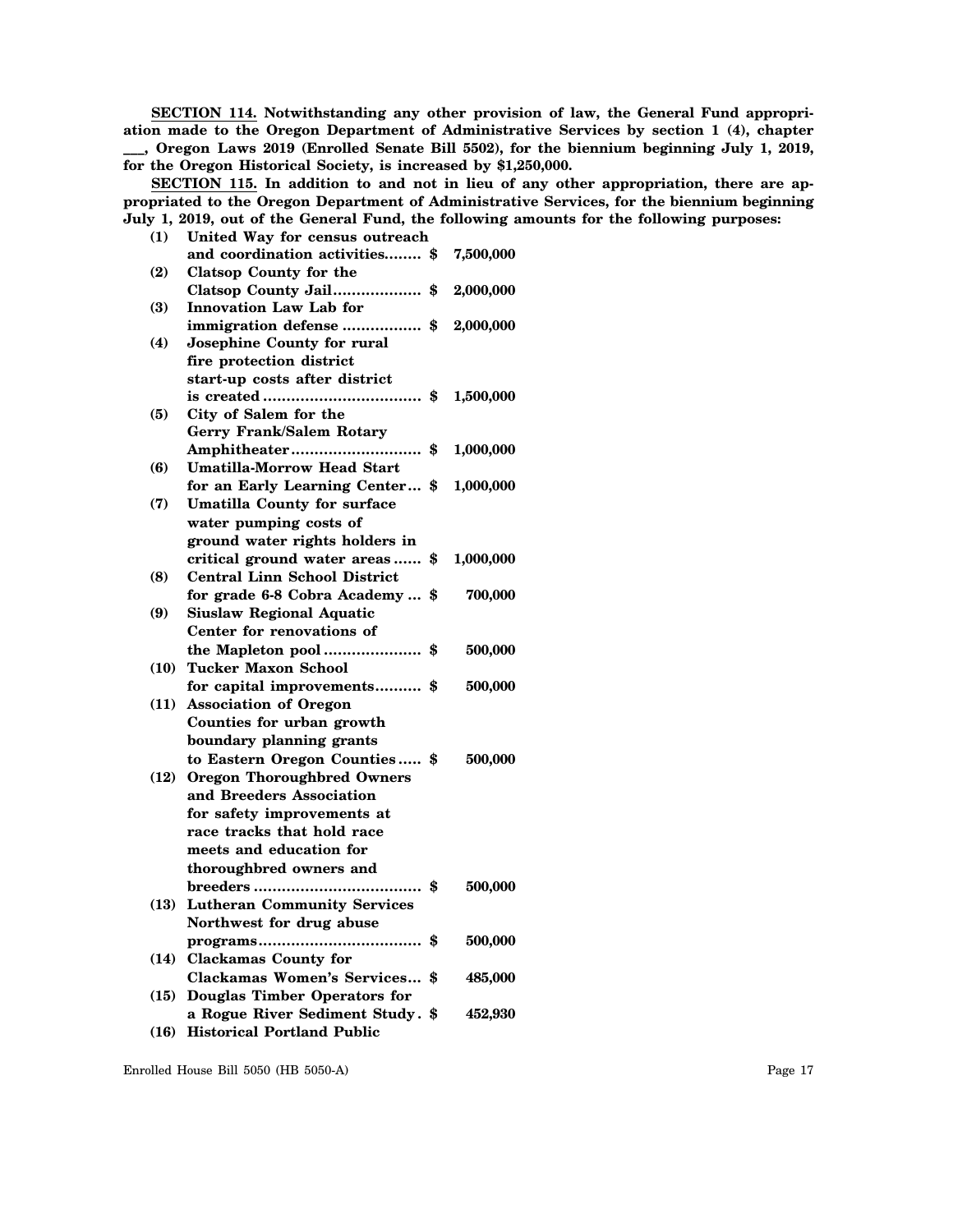| <b>Market Foundation for</b>         |         |
|--------------------------------------|---------|
| the James Beard Public Market \$     | 400,000 |
| $(17)$ City of Independence for a    |         |
| Mid-Willamette Valley Trolley \$     | 300,000 |
| (18) Liberty House of Salem for      |         |
| childhood abuse assessment           |         |
| and support services\$               | 250,000 |
| (19) Harney County School            |         |
| District #1.J to drill               |         |
| a potable water well \$              | 175,000 |
| (20) Save the Salem Peace Mosaic     |         |
| to protect the River of              |         |
|                                      | 100,000 |
| (21) Klamath County to acquire,      |         |
| install and maintain stream          |         |
| gauges in the Klamath Basin \$       | 30,000  |
| (22) Special Olympics Oregon         |         |
| for sports training and              |         |
| athletic competition\$               | 500,000 |
| (23) Ecumenical Ministries of Oregon |         |
| for the Runaway Homeless             |         |
| Youth Program\$                      | 300,000 |
|                                      |         |

**SECTION 116. Notwithstanding any other law limiting expenditures, the following amounts are established for the biennium beginning July 1, 2019, as the maximum limits for payment of expenses from lottery bond proceeds collected or received by the Oregon Department of Administrative Services for the following purposes:**

| (1)  | Eugene Family YMCA Facility \$ 15,278,251 |           |
|------|-------------------------------------------|-----------|
| (2)  | City of Roseburg - Southern               |           |
|      | <b>Oregon Medical Workforce</b>           |           |
|      |                                           |           |
| (3)  | Oregon Coast Aquarium  \$                 | 5,106,587 |
| (4)  | <b>YMCA of Columbia-Willamette -</b>      |           |
|      | Beaverton Hoop YMCA\$                     | 5,106,587 |
| (5)  | Jefferson County - Health and             |           |
|      | Wellness Center \$ 4,158,104              |           |
| (6)  | Parrott Creek Child & Family              |           |
|      | Services - Building Renovation. \$        | 3,556,196 |
| (7)  | Center for Hope &                         |           |
|      | Safety - Hope Plaza\$ 2,548,087           |           |
| (8)  | <b>Wallowa Valley Center</b>              |           |
|      |                                           | 2,548,087 |
| (9)  | Port of Cascade Locks -                   |           |
|      | Business Park Expansion \$2,445,625       |           |
| (10) | <b>Multnomah County School</b>            |           |
|      | District #7 - Reynolds                    |           |
|      | High School Health Center \$              | 2,377,028 |
| (11) | City of Gresham - Gradin                  |           |
|      | Community Sports Park\$                   | 2,042,875 |
| (12) | <b>Curry Health District -</b>            |           |
|      | Brookings Emergency Room \$2,042,875      |           |
| (13) | Hacienda CDC - Las Adelitas               |           |
|      | Housing Project \$                        | 2,042,875 |
|      |                                           |           |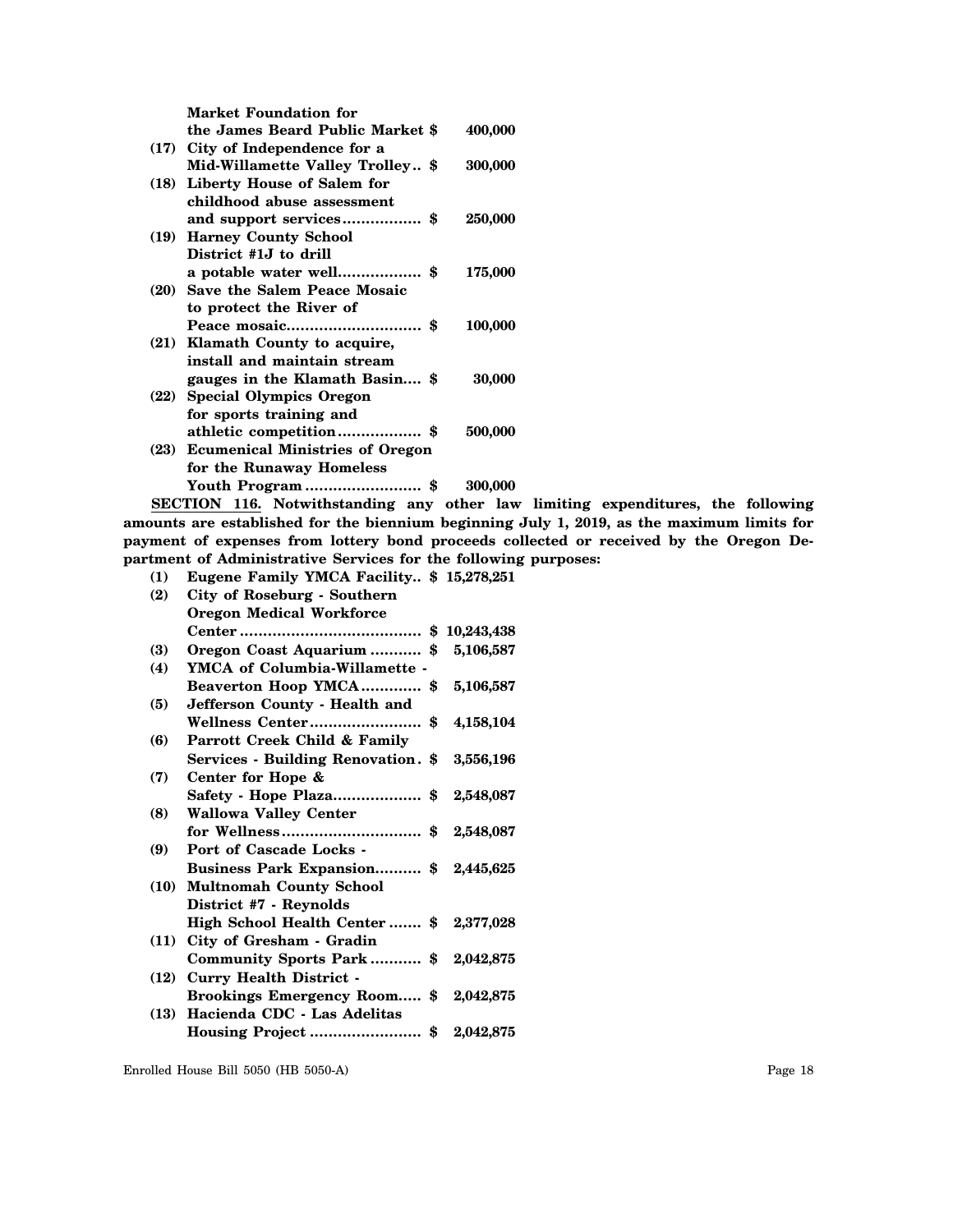- **(14) Umatilla County Jail - Expansion/Mental Health Facility...................................... \$ 1,643,532**
- **(15) Port of Morrow Early Learning Center Expansion ...... \$ 1,439,188**
- **(16) Special Payments from proceeds of previously issued bonds ........ \$ 27,405,993**

**SECTION 117. Notwithstanding any other law limiting expenditures, the following amounts are established for the biennium beginning July 1, 2019, as the maximum limits for payment of expenses from proceeds of bonds issued under Article XI-Q of the Oregon Constitution, collected or received by the Oregon Department of Administrative Services, for the following purposes:**

- **(1) Oregon State Fair**
- **capital improvements................ \$ 5,430,000**
- **(2) Oregon State Fair Horse Barn . \$ 3,050,000**
- **(3) Oregon State Fair Poultry Barn \$ 2,045,000**

**SECTION 118. (1) Notwithstanding any other law limiting expenditures, the limitation on expenditures established by section 2 (12), chapter \_\_\_, Oregon Laws 2019 (Enrolled Senate Bill 5502), for the biennium beginning July 1, 2019, as the maximum limit for payment of expenses from fees, moneys or other revenues, including Miscellaneous Receipts and federal funds received from charges, but excluding lottery funds and federal funds not described in section 2, chapter \_\_\_, Oregon Laws 2019 (Enrolled Senate Bill 5502), collected or received by the Oregon Department of Administrative Services, for Oregon Department of Administrative Services debt service, is increased by \$4,527,721.**

**(2) Notwithstanding any other law limiting expenditures, the limitation on expenditures established by section 2 (6), chapter \_\_\_, Oregon Laws 2019 (Enrolled Senate Bill 5502), for the biennium beginning July 1, 2019, as the maximum limit for payment of expenses from fees, moneys or other revenues, including Miscellaneous Receipts and federal funds received from charges, but excluding lottery funds and federal funds not described in section 2, chapter \_\_\_, Oregon Laws 2019 (Enrolled Senate Bill 5502), collected or received by the Oregon Department of Administrative Services, for Enterprise Asset Management, is increased by \$800,000 for the payment of bond issuance costs associated with bonds issued under Article XI-Q of the Oregon Constitution.**

**SECTION 119. Notwithstanding any other provision of law, the General Fund appropriation made to the Commission on Judicial Fitness and Disability by section 1 (1), chapter 26, Oregon Laws 2019 (Enrolled Senate Bill 5514), for the biennium beginning July 1, 2019, for administration, is increased by \$16,000 for compensation plan adjustments and administrative support.**

**SECTION 120. Notwithstanding any other law limiting expenditures, the limitation on expenditures established by section 2 (4), chapter \_\_\_, Oregon Laws 2019 (Enrolled Senate Bill 5504), for the biennium beginning July 1, 2019, as the maximum limit for payment of expenses from fees, moneys or other revenues, including Miscellaneous Receipts, but excluding lottery funds and federal funds, collected or received by the Department of Corrections, for community corrections, is increased by \$4,585,442 for the purpose of planning, operating and maintaining county juvenile and adult corrections programs and facilities and drug and alcohol programs.**

**SECTION 121. (1) In addition to and not in lieu of any other appropriation, there is appropriated to the Emergency Board, for the biennium beginning July 1, 2019, out of the General Fund, the amount of \$1,000,000, to be allocated to the Oregon Department of Corrections or the Public Defense Services Commission, or both, for costs relating to chapter \_\_\_, Oregon Laws 2019 (Enrolled House Bill 2328).**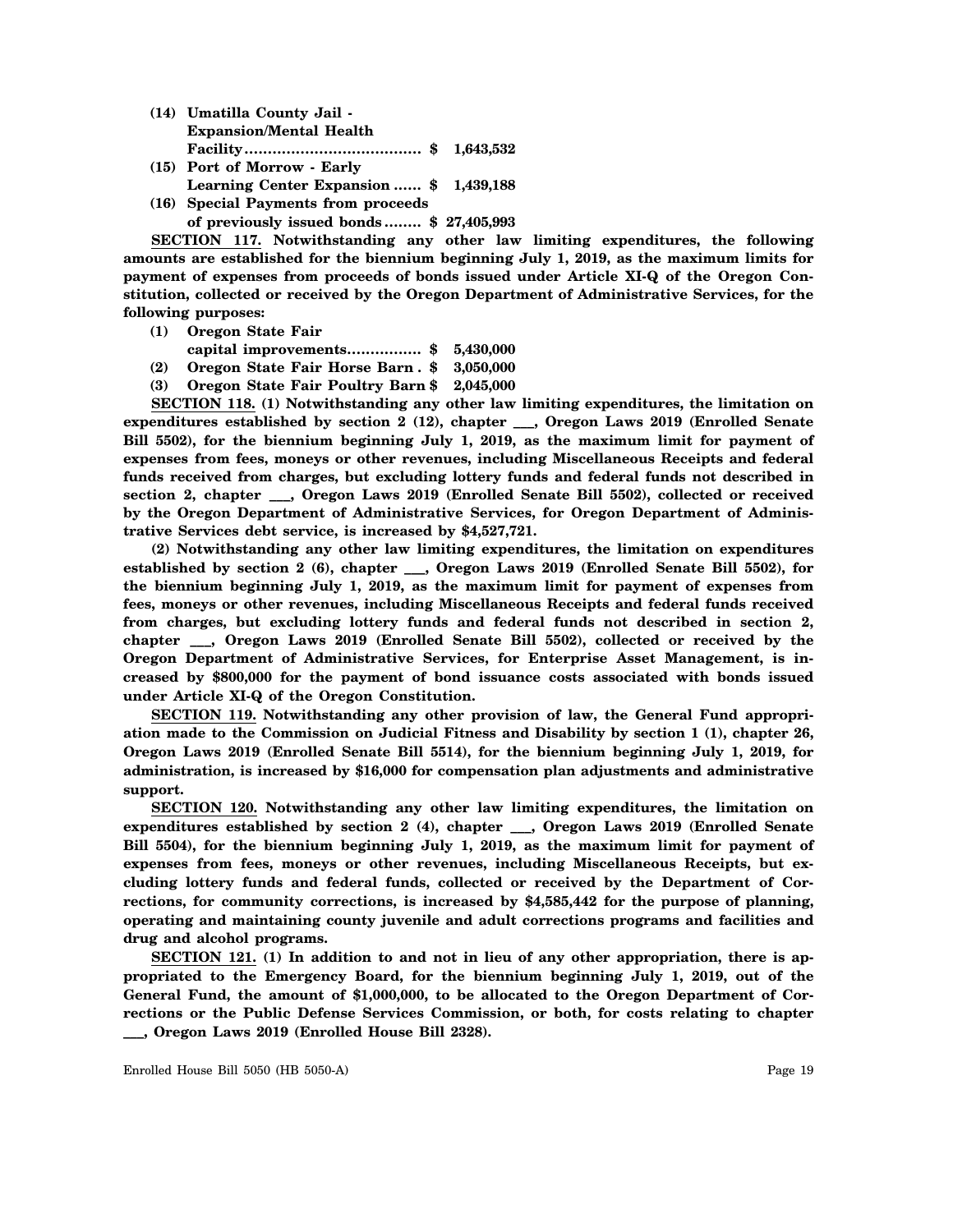**(2) If any of the moneys appropriated by subsection (1) of this section are not allocated by the Emergency Board prior to December 1, 2020, the moneys remaining on that date become available for any purpose for which the Emergency Board lawfully may allocate funds.**

**SECTION 122. (1) In addition to and not in lieu of any other appropriation, there is appropriated to the Emergency Board, for the biennium beginning July 1, 2019, out of the General Fund, the amount of \$1,146,094, to be allocated to the Secretary of State for costs relating to chapter \_\_\_, Oregon Laws 2019 (Enrolled Senate Bill 861).**

**(2) If any of the moneys appropriated by subsection (1) of this section are not allocated by the Emergency Board prior to December 1, 2020, the moneys remaining on that date become available for any purpose for which the Emergency Board lawfully may allocate funds.**

**SECTION 123. Notwithstanding any other provision of law, the General Fund appropriation made to the Department of Environmental Quality by section 1 (1), chapter \_\_\_, Oregon Laws 2019 (Enrolled House Bill 5017), for the biennium beginning July 1, 2019, for air quality, is decreased by \$110,247.**

**SECTION 124. Notwithstanding any other provision of law, the General Fund appropriation made to the Department of Environmental Quality by section 1 (2), chapter \_\_\_, Oregon Laws 2019 (Enrolled House Bill 5017), for the biennium beginning July 1, 2019, for water quality, is decreased by \$88,424.**

**SECTION 125. Notwithstanding any other provision of law, the General Fund appropriation made to the Department of Environmental Quality by section 1 (3), chapter \_\_\_, Oregon Laws 2019 (Enrolled House Bill 5017), for the biennium beginning July 1, 2019, for land quality, is increased by \$198,671.**

**SECTION 126. Notwithstanding any other provision of law, the General Fund appropriation made to the Department of Environmental Quality by section 1 (5), chapter \_\_\_, Oregon Laws 2019 (Enrolled House Bill 5017), for the biennium beginning July 1, 2019, for debt service, is increased by \$834,752.**

**SECTION 127. Notwithstanding any other law limiting expenditures, the limitation on expenditures established by section 2 (4), chapter \_\_\_, Oregon Laws 2019 (Enrolled House Bill 5017), for the biennium beginning July 1, 2019, as the maximum limit for payment of expenses from fees, moneys or other revenues, including Miscellaneous Receipts, the proceeds of bonds for the Orphan Site Account and federal funds from congestion mitigation and air quality grants, drinking water protection, beach bacteria monitoring, laboratory accreditation and woodstove grants and for smoke monitoring laboratory services, but excluding lottery funds and federal funds not described in section 2, chapter \_\_\_, Oregon Laws 2019 (Enrolled House Bill 5017), collected or received by the Department of Environmental Quality, for agency management, is increased by \$5,065,000 for project costs and for costs of issuing bonds for the Environmental Data Management System.**

**SECTION 128. Notwithstanding any other law limiting expenditures, the amount of \$1,500,000 is established for the biennium beginning July 1, 2019, as the maximum limit for payment of expenses from fees, moneys, or other revenues, but excluding lottery funds and federal funds, collected or received by the Oregon Health Authority, for the Mental and Behavioral Health Pilot Program pursuant to section 2, chapter \_\_\_, Oregon Laws 2019 (Enrolled House Bill 2032).**

**SECTION 129. Notwithstanding any other law limiting expenditures, the amount of \$1,500,000 is established for the biennium beginning July 1, 2019, as the maximum limit for payment of expenses from federal funds collected or received by the Oregon Health Authority, for the Mental and Behavioral Health Pilot Program pursuant to section 2, chapter \_\_\_, Oregon Laws 2019 (Enrolled House Bill 2032).**

**SECTION 129a. Sections 128 and 129 of this 2019 Act become operative on the effective date of chapter \_\_\_, Oregon Laws 2019 (Enrolled House Bill 2032).**

**SECTION 130. Notwithstanding any other provision of law, the General Fund appropriation made to the Department of Human Services by section 1 (4), chapter \_\_\_, Oregon Laws**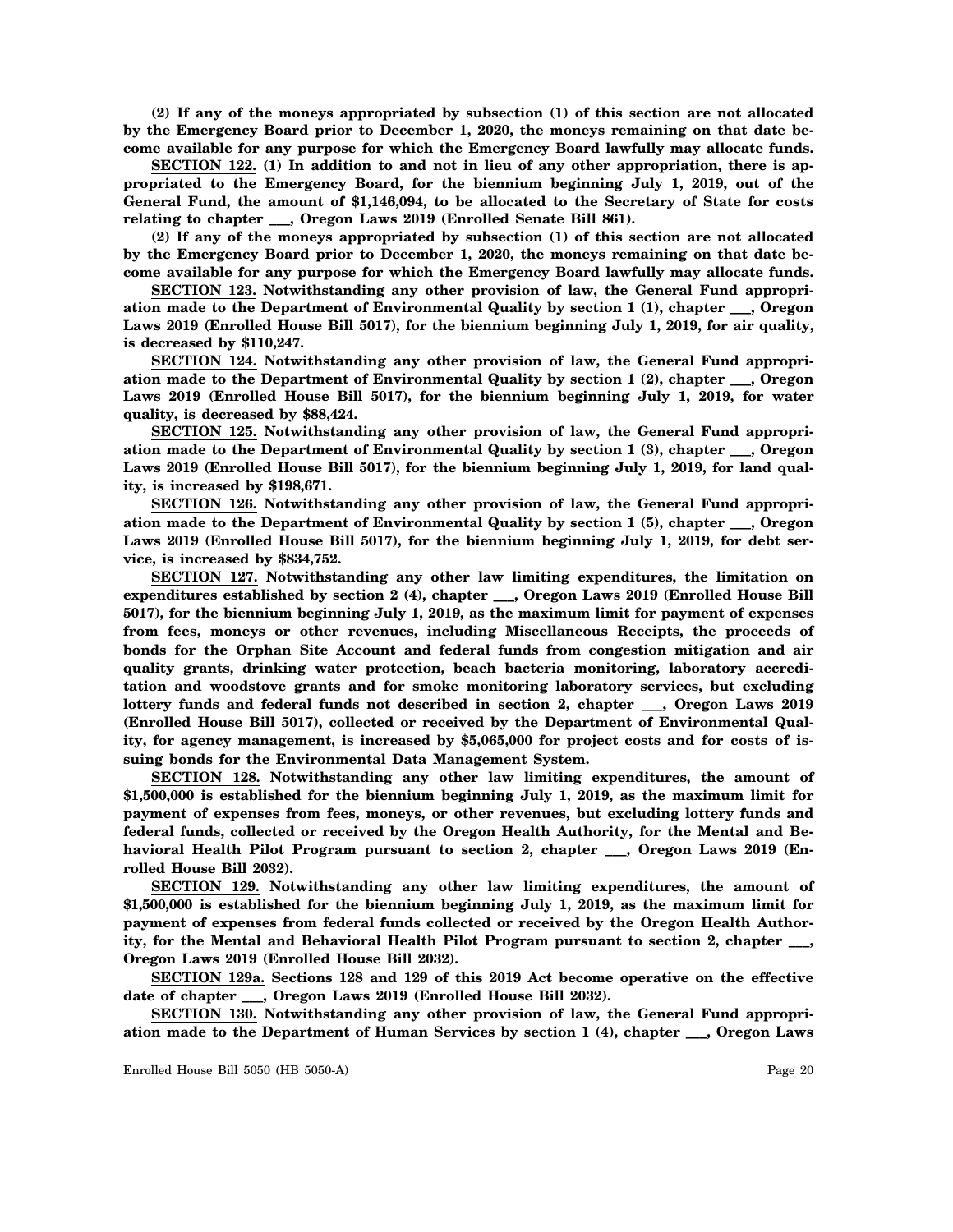**2019 (Enrolled House Bill 5026), for the biennium beginning July 1, 2019, for aging and people with disabilities and intellectual/developmental disabilities programs, is increased by \$2,235,831 for distribution to local Area Agencies on Aging.**

**SECTION 131. Notwithstanding any other law limiting expenditures, the limitation on expenditures established by section 2 (4), chapter \_\_\_, Oregon Laws 2019 (Enrolled House Bill 5026), for the biennium beginning July 1, 2019, as the maximum limit for payment of expenses from fees, moneys or other revenues, including Miscellaneous Receipts and Medicare receipts and including federal funds for indirect cost recovery, Social Security Supplemental Security Income recoveries and the Child Care and Development Fund, but excluding lottery funds and federal funds not described in section 2, chapter \_\_\_, Oregon Laws 2019 (Enrolled House Bill 5026), collected or received by the Department of Human Services, for aging and people with disabilities and intellectual/developmental disabilities programs, is increased by \$251,600 for a one-time fund shift of nursing facility program expenditures.**

**SECTION 132. Notwithstanding any other law limiting expenditures, the limitation on expenditures established by section 3 (4), chapter \_\_\_, Oregon Laws 2019 (Enrolled House Bill 5026), for the biennium beginning July 1, 2019, as the maximum limit for payment of expenses from federal funds, excluding federal funds described in section 2, chapter \_\_\_, Oregon Laws 2019 (Enrolled House Bill 5026), collected or received by the Department of Human Services, for aging and people with disabilities and intellectual/developmental disabilities programs, is increased by \$167,188 for emergency services and quality metrics/council coordination.**

**SECTION 133. Notwithstanding any other provision of law, the General Fund appropriation made to the Department of Human Services by section 1 (4), chapter \_\_\_, Oregon Laws 2019 (Enrolled House Bill 5026), for the biennium beginning July 1, 2019, for aging and people with disabilities and intellectual/developmental disabilities programs, is decreased by \$268,514 for budget adjustments related to brokerage training and quality assurance work.**

**SECTION 134. Notwithstanding any other law limiting expenditures, the limitation on expenditures established by section 3 (4), chapter \_\_\_, Oregon Laws 2019 (Enrolled House Bill 5026), for the biennium beginning July 1, 2019, as the maximum limit for payment of expenses from federal funds, excluding federal funds described in section 2, chapter \_\_\_, Oregon Laws 2019 (Enrolled House Bill 5026), collected or received by the Department of Human Services for aging and people with disabilities and intellectual/developmental disabilities programs, is decreased by \$267,674 for budget adjustments related to brokerage training and quality assurance work.**

**NOTE:** Section 135 was deleted by amendment. Subsequent sections were not renumbered.

**SECTION 136. In addition to and not in lieu of any other appropriation, there is appropriated to the Department of Land Conservation and Development, for the biennium beginning July 1, 2019, out of the General Fund, the amount of \$2,005,563 for the implementation of the provisions of chapter \_\_\_, Oregon Laws 2019 (Enrolled House Bill 2001), and chapter \_\_\_, Oregon Laws 2019 (Enrolled House Bill 2003).**

**SECTION 137. Notwithstanding any other law limiting expenditures, the limitation on expenditures established by section 4, chapter \_\_\_, Oregon Laws 2019 (Enrolled Senate Bill 5512), for the biennium beginning July 1, 2019, as the maximum limit for payment of expenses from federal funds other than those described in sections 2 and 6, chapter \_\_\_, Oregon Laws 2019 (Enrolled Senate Bill 5512), collected or received by the Housing and Community Services Department, is decreased by \$1,000,000 for the Housing Stabilization Program.**

**SECTION 138. Notwithstanding any other law limiting expenditures, the limitation on expenditures established by section 2, chapter \_\_\_, Oregon Laws 2019 (Enrolled Senate Bill 5512), for the biennium beginning July 1, 2019, as the maximum limit for payment of expenses from fees, moneys or other revenues, including Miscellaneous Receipts and federal funds from the United States Department of Housing and Urban Development for contract services, but excluding lottery funds and federal funds not described in section 2, chapter \_\_\_, Oregon Laws 2019 (Enrolled Senate Bill 5512), collected or received by the Housing and**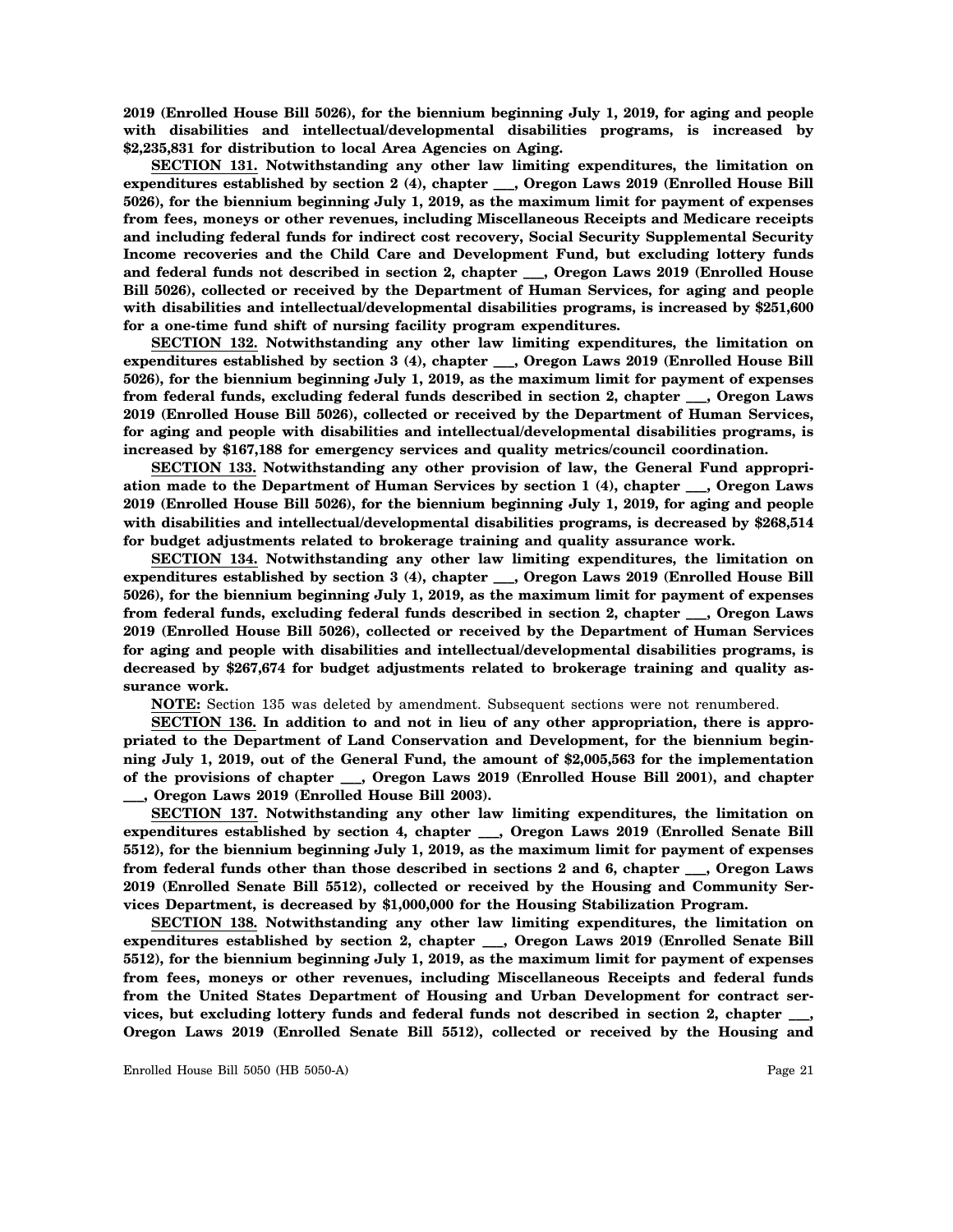**Community Services Department, is increased by \$5,000,000 for the Housing Stabilization Program.**

**SECTION 139. Notwithstanding any other provision of law, the General Fund appropriation made to the Higher Education Coordinating Commission by section 1 (11), chapter \_\_\_, Oregon Laws 2019 (Enrolled House Bill 5024), for the biennium beginning July 1, 2019, for Oregon State University Extension Service, is increased by \$375,000 for two organic agriculture faculty positions.**

**SECTION 140. Notwithstanding any other provision of law, the General Fund appropriation made to the Higher Education Coordinating Commission by section 1 (1), chapter \_\_, Oregon Laws 2019 (Enrolled House Bill 5024), for the biennium beginning July 1, 2019, for operations, is increased by \$122,866 for a Chief Culture, Diversity and Inclusion position for the commission.**

**SECTION 141. Notwithstanding any other law limiting expenditures, the limitation on expenditures established by section 6 (1), chapter \_\_, Oregon Laws 2019 (Enrolled House Bill 5024), for the biennium beginning July 1, 2019, as the maximum limit for payment of expenses from fees, moneys or other revenues, including Miscellaneous Receipts, but excluding lottery funds and federal funds and funds described in sections 8 to 12, chapter \_\_\_, Oregon Laws 2019 (Enrolled House Bill 5024), collected or received by the Higher Education Coordinating Commission, for operations, is increased by \$27,030 for a Chief Culture, Diversity and Inclusion position for the commission.**

**SECTION 142. Notwithstanding any other law limiting expenditures, the limitation on expenditures established by section 7 (1), chapter \_\_, Oregon Laws 2019 (Enrolled House Bill 5024), for the biennium beginning July 1, 2019, as the maximum limit for payment of expenses from federal funds, excluding federal funds described in section 10, chapter \_\_, Oregon Laws 2019 (Enrolled House Bill 5024), collected or received by the Higher Education Coordinating Commission, for operations, is increased by \$95,466 for a Chief Culture, Diversity and Inclusion position for the commission.**

**SECTION 143. Notwithstanding any other law limiting expenditures, the amount of \$410,000 is established for the biennium beginning July 1, 2019, as the maximum limit for payment of expenses by the Judicial Department from the Oregon Courthouse Capital Construction and Improvement Fund for the cost of issuing general obligation bonds for the Supreme Court Building Project.**

**SECTION 144. Notwithstanding any other provision of law, the General Fund appropriation made to the Judicial Department by section 1 (2), chapter \_\_\_, Oregon Laws 2019 (Enrolled Senate Bill 5513), for the biennium beginning July 1, 2019, for operations, is increased by \$1,755,516 for staff to support implementation of chapter \_\_\_, Oregon Laws 2019 (Enrolled Senate Bill 24), and chapter \_\_\_, Oregon Laws 2019 (Enrolled Senate Bill 973).**

**SECTION 145. Notwithstanding any other provision of law, the General Fund appropriation made to the Judicial Department by section 1 (1), chapter \_\_\_, Oregon Laws 2019 (Enrolled Senate Bill 5513), for the biennium beginning July 1, 2019, for judicial compensation, is increased by \$456,000 to support two circuit court judge positions established in chapter \_\_\_, Oregon Laws 2019 (Enrolled House Bill 2377).**

**SECTION 146. Notwithstanding any other provision of law, the General Fund appropriation made to the Judicial Department by section 1 (2), chapter \_\_\_, Oregon Laws 2019 (Enrolled Senate Bill 5513), for the biennium beginning July 1, 2019, for operations, is increased by \$602,624 to support new circuit court judges.**

**SECTION 147. Notwithstanding any other law limiting expenditures, the limitation on expenditures established by section 3 (1), chapter \_\_\_, Oregon Laws 2019 (Enrolled Senate Bill 5524), for the biennium beginning July 1, 2019, as the maximum limit for payment of expenses from lottery moneys allocated from the Administrative Services Economic Development Fund to the Oregon Business Development Department, for business, innovation and trade, is increased by \$2,000,000 for the Strategic Reserve Fund.**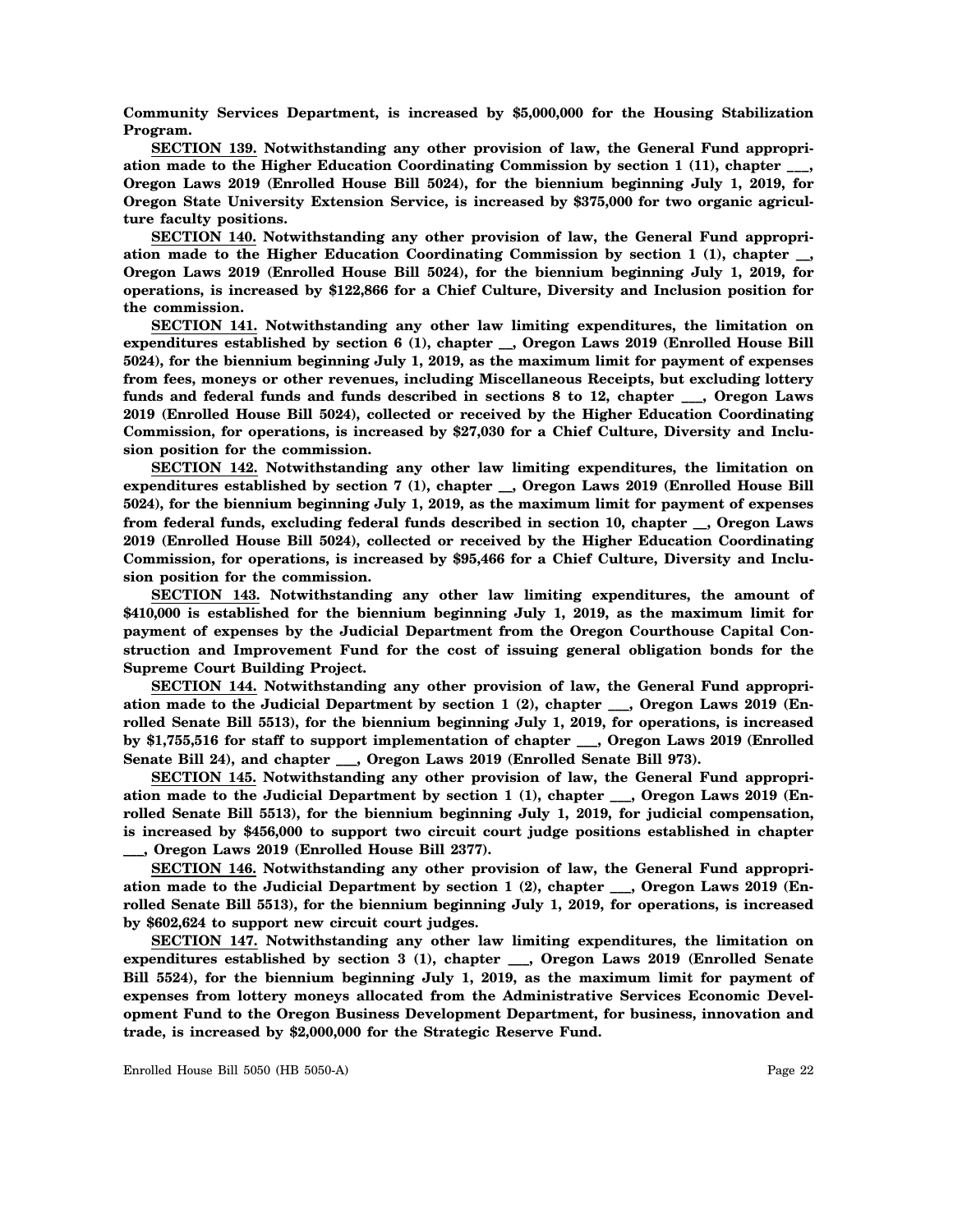**SECTION 148. Notwithstanding any other provision of law, the General Fund appropriation made to the Higher Education Coordinating Commission by section 1 (10), chapter \_\_\_, Oregon Laws 2019 (Enrolled House Bill 5024), for the biennium beginning July 1, 2019, for Agricultural Experiment Station and the branch extension stations of Oregon State University, is increased by \$125,000 for a berry research position at the North Willamette Research and Extension Center.**

**SECTION 149. Notwithstanding any other provision of law, the General Fund appropriation made to the Oregon Military Department by section 1 (3), chapter \_\_\_, Oregon Laws 2019 (Enrolled House Bill 5031), for the biennium beginning July 1, 2019, for emergency management, is increased by \$300,000 for a risk abatement study for the Critical Energy Infrastructure Hub.**

**SECTION 150. Notwithstanding any other provision of law, the General Fund appropriation made to the Secretary of State by section 1 (2), chapter \_\_\_, Oregon Laws 2019 (Enrolled House Bill 5034), for the biennium beginning July 1, 2019, for the Elections Division, is increased by \$336,696 for costs associated with implementing campaign finance regulation changes due to passage of chapter \_\_\_, Oregon Laws 2019 (Enrolled House Bill 2983).**

**SECTION 151. Section 150 of this 2019 Act becomes operative on the effective date of chapter \_\_\_, Oregon Laws 2019 (Enrolled House Bill 2983).**

**NOTE:** Section 152 was deleted by amendment. Subsequent sections were not renumbered.

**SECTION 153. Notwithstanding any other law limiting expenditures, the limitation on expenditures established by section 2 (1), chapter \_\_\_, Oregon Laws 2019 (Enrolled Senate Bill 5510), for the biennium beginning July 1, 2019, as the maximum limit for payment of expenses from fees, moneys or other revenues, including Miscellaneous Receipts and including federal funds from the Pacific Coastal Salmon Recovery Fund, but excluding lottery funds and federal funds not described in section 2, chapter \_\_\_, Oregon Laws 2019 (Enrolled Senate Bill 5510), collected or received by the State Department of Fish and Wildlife, for the Fish Division, is increased by \$1,352,102 for the operation of the Leaburg Hatchery.**

**SECTION 154. Notwithstanding any other law limiting expenditures, the limitation on expenditures established by section 4 (1), chapter \_\_\_, Oregon Laws 2019 (Enrolled Senate Bill 5510), for the biennium beginning July 1, 2019, as the maximum limit for payment of expenses from federal funds other than those described in section 2, chapter \_\_\_, Oregon Laws 2019 (Enrolled Senate Bill 5510), collected or received by the State Department of Fish and Wildlife, for the Fish Division, is decreased by \$866,091.**

**SECTION 155. Notwithstanding any other provision of law, the General Fund appropriation made to the Oregon Health Authority by section 1 (1), chapter \_\_\_, Oregon Laws 2019 (Enrolled Senate Bill 5525), for the biennium beginning July 1, 2019, for Health Systems, Health Policy and Analytics, and Public Health, is increased by \$6,000,000 for community mental health programs.**

**SECTION 156. Notwithstanding any other law limiting expenditures, the amount of \$1,500,000 is established for the biennium beginning July 1, 2019, as the maximum limit for payment of expenses from fees, moneys or other revenues, including Miscellaneous Receipts, tobacco tax receipts, recreational marijuana tax receipts, provider taxes, Medicare receipts and federal funds for indirect cost recovery, Supplemental Security Income recoveries, Women, Infants and Children Program food rebates, the Coordinated School Health Program, the Edward Byrne Memorial State and Local Law Enforcement Assistance Grant Program and emergency preparedness and response services, but excluding lottery funds and federal funds not described in this section, collected or received by the Oregon Health Authority, for maintaining, repairing, replacing, improving and equipping facilities that serve individuals pursuant to ORS 161.370.**

**SECTION 157. In addition to and not in lieu of any other appropriation, there is appropriated to the State Department of Energy, for the biennium beginning July 1, 2019, out of**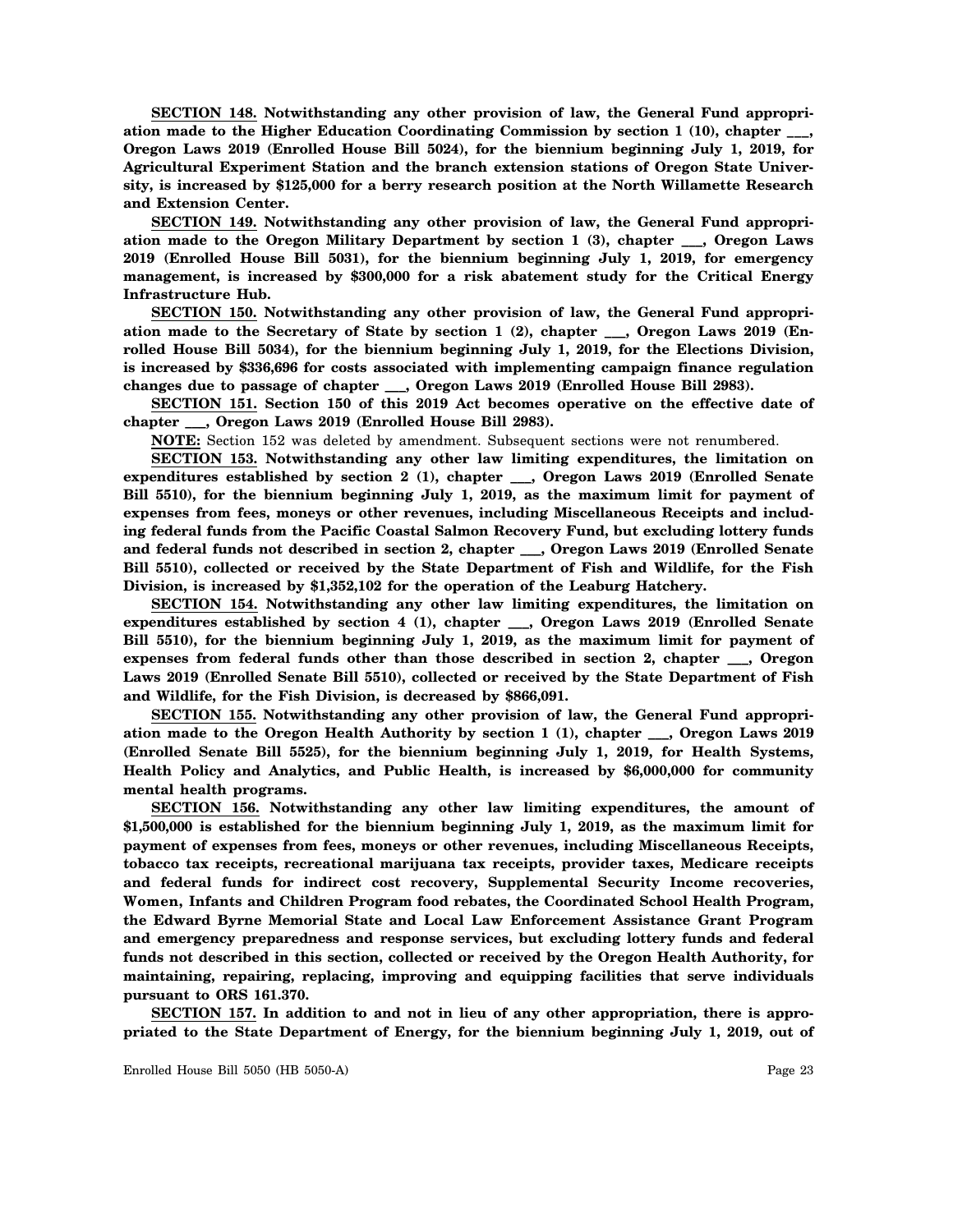**the General Fund, the amount of \$2,000,000 for deposit into the Rooftop Solar Incentive Fund established by section 3, chapter \_\_\_, Oregon Laws 2019 (Enrolled House Bill 2618).**

**SECTION 158. Notwithstanding any other law limiting expenditures, the amount of \$2,000,000 is established for the biennium beginning July 1, 2019, as the maximum limit for payment of expenses by the State Department of Energy from the Rooftop Solar Incentive Fund established by section 3, chapter \_\_\_, Oregon Laws 2019 (Enrolled House Bill 2618).**

**SECTION 159. Sections 157 and 158 of this 2019 Act become operative on the effective date of chapter \_\_\_, Oregon Laws 2019 (Enrolled House Bill 2618).**

**SECTION 160. (1) Notwithstanding any other provision of law, the General Fund appropriation made to the Higher Education Coordinating Commission by section 1 (10), chapter**

**\_\_\_, Oregon Laws 2019 (Enrolled House Bill 5024), for the biennium beginning July 1, 2019, for the Agricultural Experiment Station and the branch extension stations of Oregon State University, is increased by \$2,270,000 for an integrated river basin water quality and quantity program.**

**(2) Notwithstanding any other provision of law, the General Fund appropriation made to the Higher Education Coordinating Commission by section 1 (11), chapter \_\_\_, Oregon Laws 2019 (Enrolled House Bill 5024), for the biennium beginning July 1, 2019, for Oregon State University Extension Service, is increased by \$410,000 for an integrated river basin water quality and quantity program.**

**SECTION 161. Notwithstanding any other provision of law, the authorized appropriations and expenditure limitations for the biennium beginning July 1, 2019, for the following agencies and programs are changed by the amounts specified:**

#### **(1) ADMINISTRATION.**

|                                     | 2019<br><b>Oregon Laws</b><br>Chapter/ | \$         |
|-------------------------------------|----------------------------------------|------------|
| <b>Agency/Program/Funds</b>         | Section                                | Adjustment |
| <b>Oregon Advocacy Commissions</b>  |                                        |            |
| Office:                             |                                        |            |
| <b>Operating Expenses</b>           |                                        |            |
| General Fund                        | HB 5001 1                              | $-3,910$   |
| <b>Oregon Department of</b>         |                                        |            |
| <b>Administrative Services:</b>     |                                        |            |
| <b>Chief Operating Office</b>       |                                        |            |
| General Fund                        | SB 5502 1(1)                           | $-3,368$   |
| Other funds                         | SB 5502 2(1)                           | -54,288    |
| Debt Service                        |                                        |            |
| General Fund                        | SB 5502 1(6)                           | -243,315   |
| <b>Chief Financial Office</b>       |                                        |            |
| Other funds                         | SB 5502 2(2)                           | $-100,605$ |
| Office of the State Chief           |                                        |            |
| <b>Information Officer - Policy</b> |                                        |            |
| Other funds                         | SB 5502 2(3)                           | -248,735   |
| <b>Chief Human Resource Office</b>  |                                        |            |
| Other funds                         | SB 5502 2(4)                           | -124,048   |
| <b>OSCIO - State Data Center</b>    |                                        |            |
| - Operations                        |                                        |            |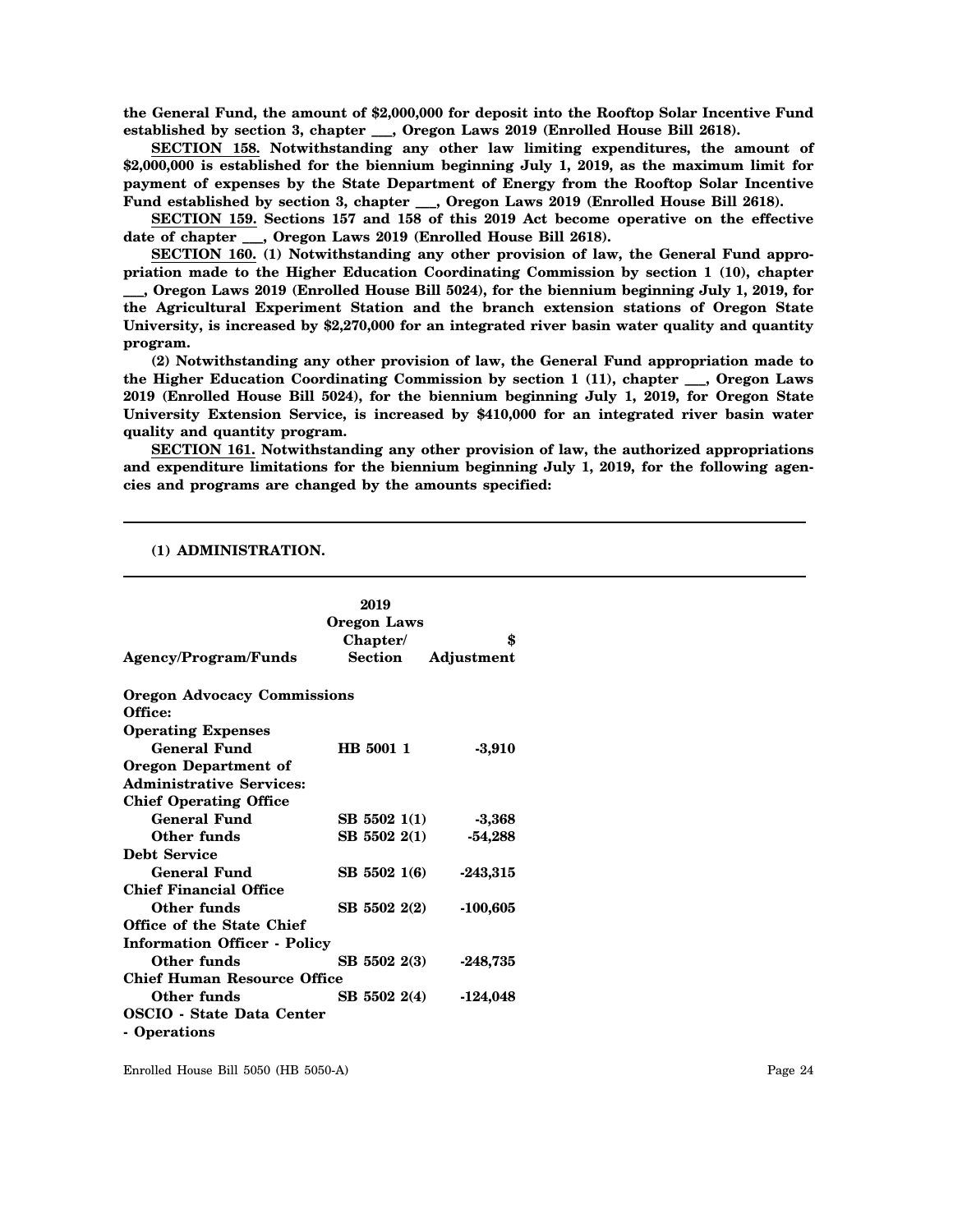| Other funds                                          |                              |               | SB 5502 2(5)(a) -288,959 |
|------------------------------------------------------|------------------------------|---------------|--------------------------|
| <b>Enterprise Asset Management</b>                   |                              |               |                          |
| Other funds                                          |                              | SB 5502 2(6)  | $-393,145$               |
| <b>Enterprise Goods and</b>                          |                              |               |                          |
| <b>Services</b>                                      |                              |               |                          |
| Other funds                                          |                              | SB 5502 2(7)  | $-1,162,748$             |
| <b>Business Services</b>                             |                              |               |                          |
| Other funds                                          |                              | SB 5502 2(8)  | $-603,766$               |
| Debt Service - ODAS                                  |                              |               |                          |
| Other funds                                          |                              |               | SB 5502 2(12) +448,163   |
| <b>ODAS Information Technology</b>                   |                              |               |                          |
| Other funds                                          |                              | SB 5502 2(14) | $+9,805$                 |
| Debt Service and Related                             |                              |               |                          |
|                                                      |                              |               |                          |
| <b>Costs for Bonds Issued</b>                        |                              |               |                          |
| Lottery funds                                        | SB 55023                     |               | $-2,797,357$             |
| <b>State Treasury:</b>                               |                              |               |                          |
| <b>Administrative Expenses</b>                       |                              |               |                          |
| - Operations                                         |                              |               |                          |
| <b>Other funds</b>                                   |                              |               | HB 5042 1(1) -753,344    |
| <b>Administrative Expenses</b>                       |                              |               |                          |
| - Oregon 529 Savings Network                         |                              |               |                          |
| <b>Other funds</b>                                   | HB 5042 1(2)                 |               | $-13,656$                |
| <b>Administrative Expenses</b>                       |                              |               |                          |
| - ORSB                                               |                              |               |                          |
| Other funds                                          | HB 5042 1(3)                 |               | $-19,435$                |
| <b>Oregon Racing Commission:</b>                     |                              |               |                          |
| <b>Operating Expenses</b>                            |                              |               |                          |
| <b>Other funds</b>                                   | SB 5535 1                    |               | -74,492                  |
| <b>Public Employees Retirement</b>                   |                              |               |                          |
| System:                                              |                              |               |                          |
| <b>Central Administration</b>                        |                              |               |                          |
| <b>Division</b>                                      |                              |               |                          |
|                                                      |                              |               |                          |
| <b>Other funds</b>                                   |                              | HB 5032 1(1)  | $-21,334$                |
| <b>Financial and Administrative</b>                  |                              |               |                          |
| <b>Services Division</b>                             |                              |               |                          |
|                                                      |                              |               |                          |
| Other funds                                          |                              | HB 5032 1(2)  | $+187,025$               |
| <b>Information Services</b>                          |                              |               |                          |
| <b>Division</b>                                      |                              |               |                          |
| Other funds                                          | HB 5032 1(3)                 |               | $-63,820$                |
| <b>Operations Division</b>                           |                              |               |                          |
| Other funds                                          |                              | HB 5032 1(4)  | $-141,042$               |
|                                                      |                              |               |                          |
| <b>Compliance, Audit and</b><br><b>Risk Division</b> |                              |               |                          |
|                                                      |                              |               |                          |
| <b>Other funds</b>                                   | <b>HB</b> 5032 1(5)          |               | $-60,369$                |
| <b>Secretary of State:</b>                           |                              |               |                          |
| <b>Administrative Services</b>                       |                              |               |                          |
| <b>Division</b>                                      |                              |               |                          |
| <b>General Fund</b>                                  | HB 5034 1(1)                 |               | $-26,571$                |
| Other funds                                          | HB 5034 2(1)                 |               | $-152,303$               |
| <b>Elections Division</b>                            |                              |               |                          |
| <b>General Fund</b><br>Other funds                   | HB 5034 1(2)<br>HB 5034 2(2) |               | -111,845                 |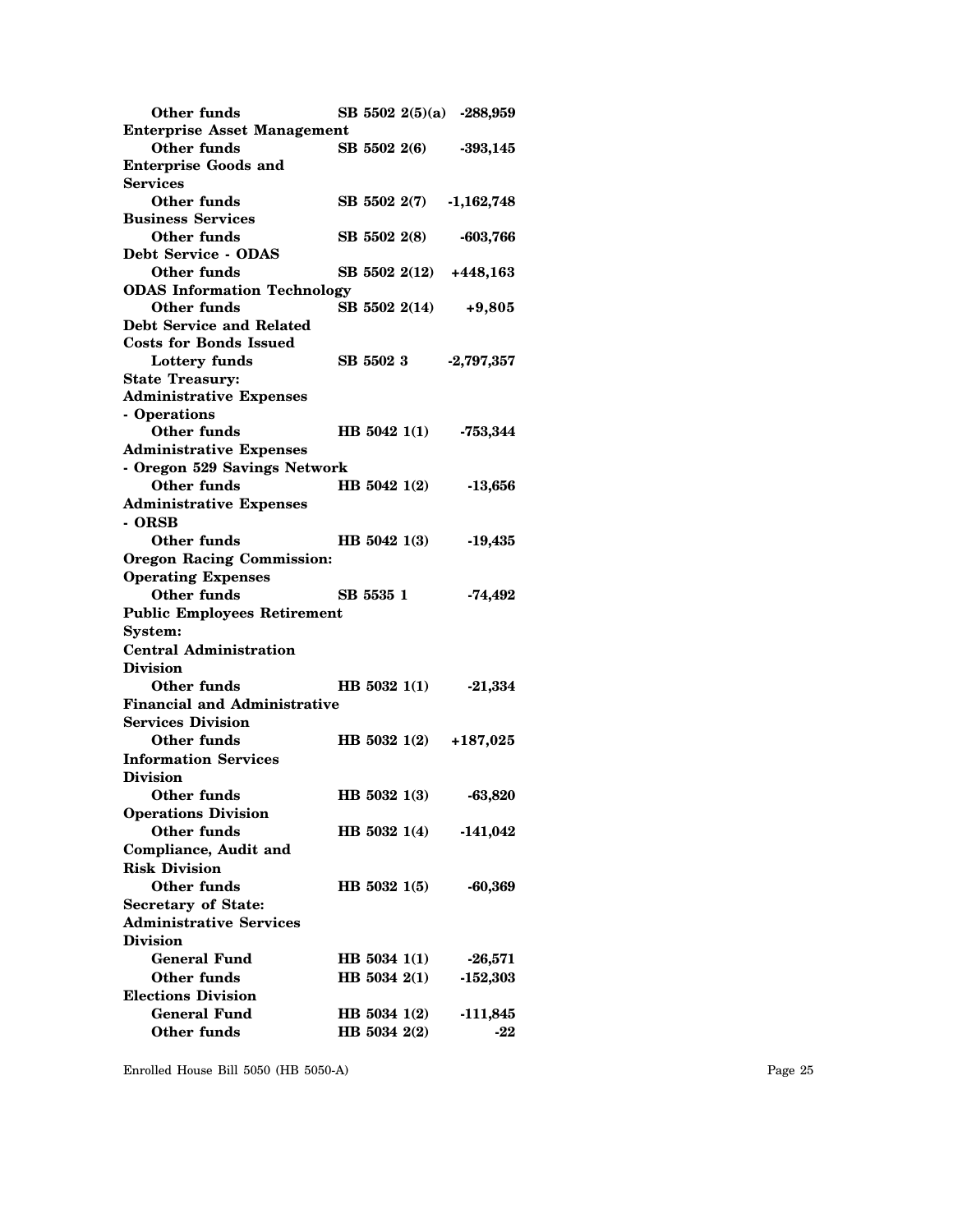| <b>Federal funds</b>           | HB 5034 3           | $-6,624$     |
|--------------------------------|---------------------|--------------|
| <b>Archives Division</b>       |                     |              |
| <b>Other funds</b>             | HB 5034 2(4)        | $-254,370$   |
| <b>Audits Division</b>         |                     |              |
| Other funds                    | HB 5034 2(3)        | $-195,069$   |
| <b>Corporation Division</b>    |                     |              |
| Other funds                    | HB 5034 2(5)        | $-129,568$   |
| <b>Oregon Liquor Control</b>   |                     |              |
| Commission:                    |                     |              |
| <b>Administrative Expenses</b> |                     |              |
| Other funds                    | SB 5519 1(1)        | $-460,180$   |
| Marijuana Regulation           |                     |              |
| - Recreational                 |                     |              |
| <b>Other funds</b>             | SB 5519 1(2)        | $-105,949$   |
| Marijuana Regulation           |                     |              |
| - Medical                      |                     |              |
| Other funds                    | SB 5519 1(3)        | $-33,076$    |
| <b>Department of Revenue:</b>  |                     |              |
| Administration                 |                     |              |
| General Fund                   | <b>HB</b> 5033 1(1) | $-1,167,647$ |
| Other funds                    | HB 5033 2(1)        | $-452,775$   |
| <b>Property Tax Division</b>   |                     |              |
| <b>General Fund</b>            | HB 5033 1(2)        | $-127,017$   |
| Other funds                    | HB 5033 2(2)        | $-20,725$    |
| <b>Personal Tax and</b>        |                     |              |
| <b>Compliance Division</b>     |                     |              |
| <b>General Fund</b>            | HB 5033 1(3)        | -404,910     |
| <b>Other funds</b>             | HB 5033 2(3)        | $-5,839$     |
| <b>Business Division</b>       |                     |              |
| General Fund                   | HB 5033 1(4)        | $-164,655$   |
| Other funds                    | HB 5033 2(4)        | $-57,579$    |
| <b>Information Technology</b>  |                     |              |
| <b>Services Division</b>       |                     |              |
| <b>General Fund</b>            | HB 5033 1(6)        | $-87,484$    |
| Other funds                    | HB 5033 2(7)        | $-9,796$     |
| <b>Debt Service</b>            |                     |              |
| <b>General Fund</b>            | HB 5033 1(8)        | $-86,500$    |
| Other funds                    | HB 5033 2(11)       | $+90,000$    |
| <b>Collections</b>             |                     |              |
| <b>Other funds</b>             |                     |              |
|                                | HB 5033 2(5)        | $-59,101$    |
| Marijuana Division             |                     |              |
| Other funds                    | HB 5033 2(8)        | $-11,134$    |
| <b>Senior Property Tax</b>     |                     |              |
| <b>Deferral Program</b>        |                     |              |
| Other funds                    | HB 5033 2(9)        | $-8,930$     |
| <b>Employment Relations</b>    |                     |              |
| <b>Board:</b>                  |                     |              |
| <b>Operating Expenses</b>      |                     |              |
| <b>General Fund</b>            | SB 5509 1           | $-24,878$    |
| <b>Assessments of Agencies</b> |                     |              |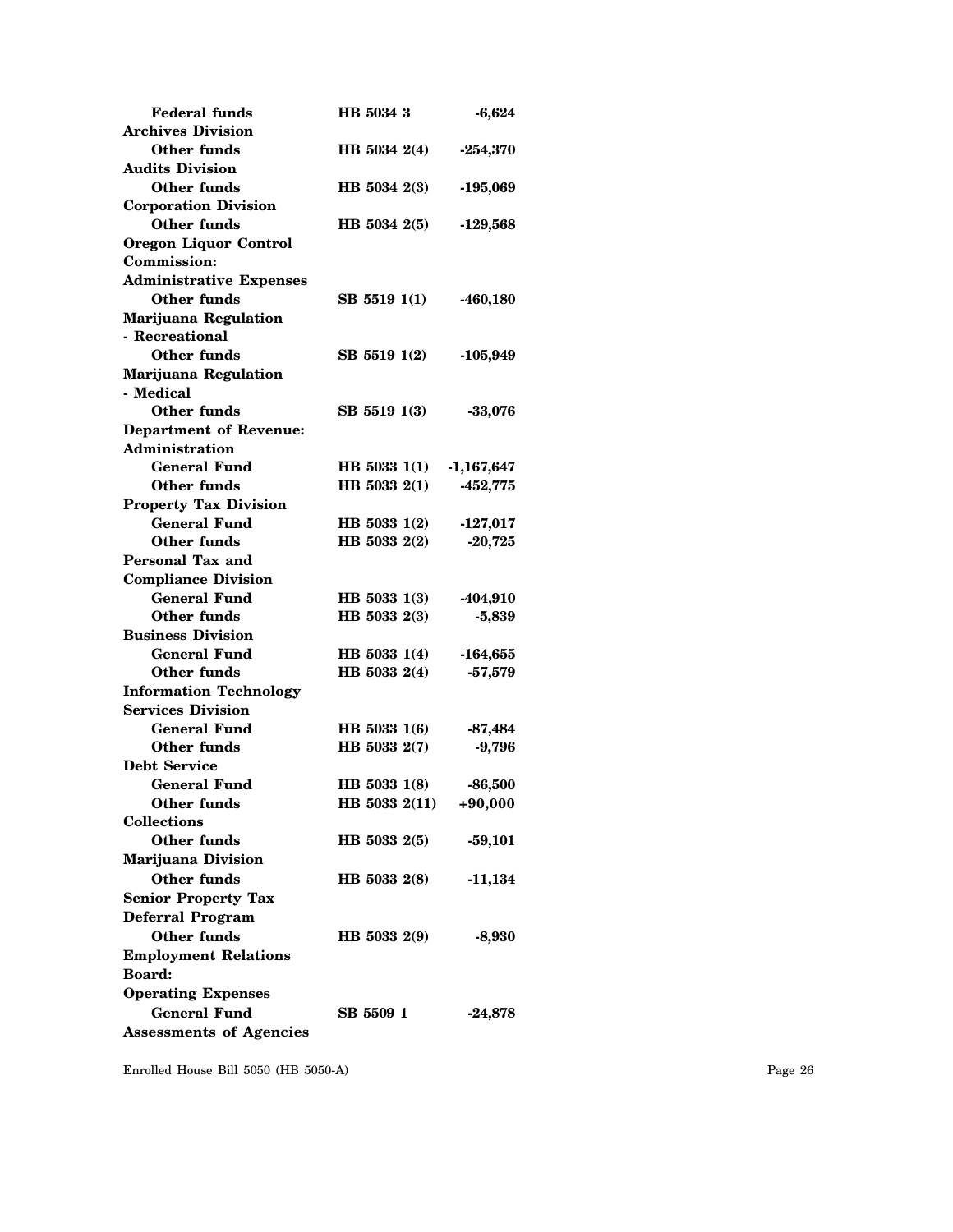| Other funds                     | SB 5509 3 | -17,900   |
|---------------------------------|-----------|-----------|
| Office of the Governor:         |           |           |
| <b>Operating Expenses</b>       |           |           |
| General Fund                    | HR 5021 1 | -212,024  |
| Other funds                     | HB 5021 4 | -14,162   |
| <b>Regional Solutions</b>       |           |           |
| Lottery funds                   | HB 5021 3 | $-30,060$ |
| <b>Oregon Government Ethics</b> |           |           |
| Commission:                     |           |           |
| <b>Operating Expenses</b>       |           |           |
| Other funds                     | HB 5020 1 | $-31,294$ |
| <b>State Library:</b>           |           |           |
| <b>Operating Expenses</b>       |           |           |
| <b>General Fund</b>             | SB 5518 1 | $-2,658$  |
| <b>Federal funds</b>            | SB 55184  | -4,478    |
| <b>Operating Expenses</b>       |           |           |
| - Non-Assessments               |           |           |
| Other funds                     | SB 5518 2 | -454      |
| <b>Operating Expenses</b>       |           |           |
| - Assessments                   |           |           |
| Other funds                     | SB 55183  | -54,494   |
|                                 |           |           |

## **(2) CONSUMER AND BUSINESS SERVICES.**

|                                     | 2019<br>Oregon Laws<br>Chapter/ | \$         |
|-------------------------------------|---------------------------------|------------|
| <b>Agency/Program/Funds</b>         | Section                         | Adjustment |
| <b>Oregon Board of Accountancy:</b> |                                 |            |
| <b>Operating Expenses</b>           |                                 |            |
| Other funds                         | SB 5501 1                       | -41,790    |
| <b>State Board of Tax</b>           |                                 |            |
| <b>Practitioners:</b>               |                                 |            |
| <b>Operating Expenses</b>           |                                 |            |
| Other funds                         | HR 5036 1                       | $-12,149$  |
| <b>Construction Contractors</b>     |                                 |            |
| <b>Board:</b>                       |                                 |            |
| <b>Operating Expenses</b>           |                                 |            |
| Other funds                         | HR 5010 1                       | $-223,798$ |
| <b>Mental Health Regulatory</b>     |                                 |            |
| Agency                              |                                 |            |
| <b>Oregon Board of Licensed</b>     |                                 |            |
| <b>Professional Counselors</b>      |                                 |            |
| and Therapists:                     |                                 |            |
| Other funds                         | HB 5012 1(1)                    | -23,995    |
| <b>Oregon Board of Psychology:</b>  |                                 |            |
| Other funds                         | HB 5012 2                       | -19,078    |
| <b>State Board of Chiropractic</b>  |                                 |            |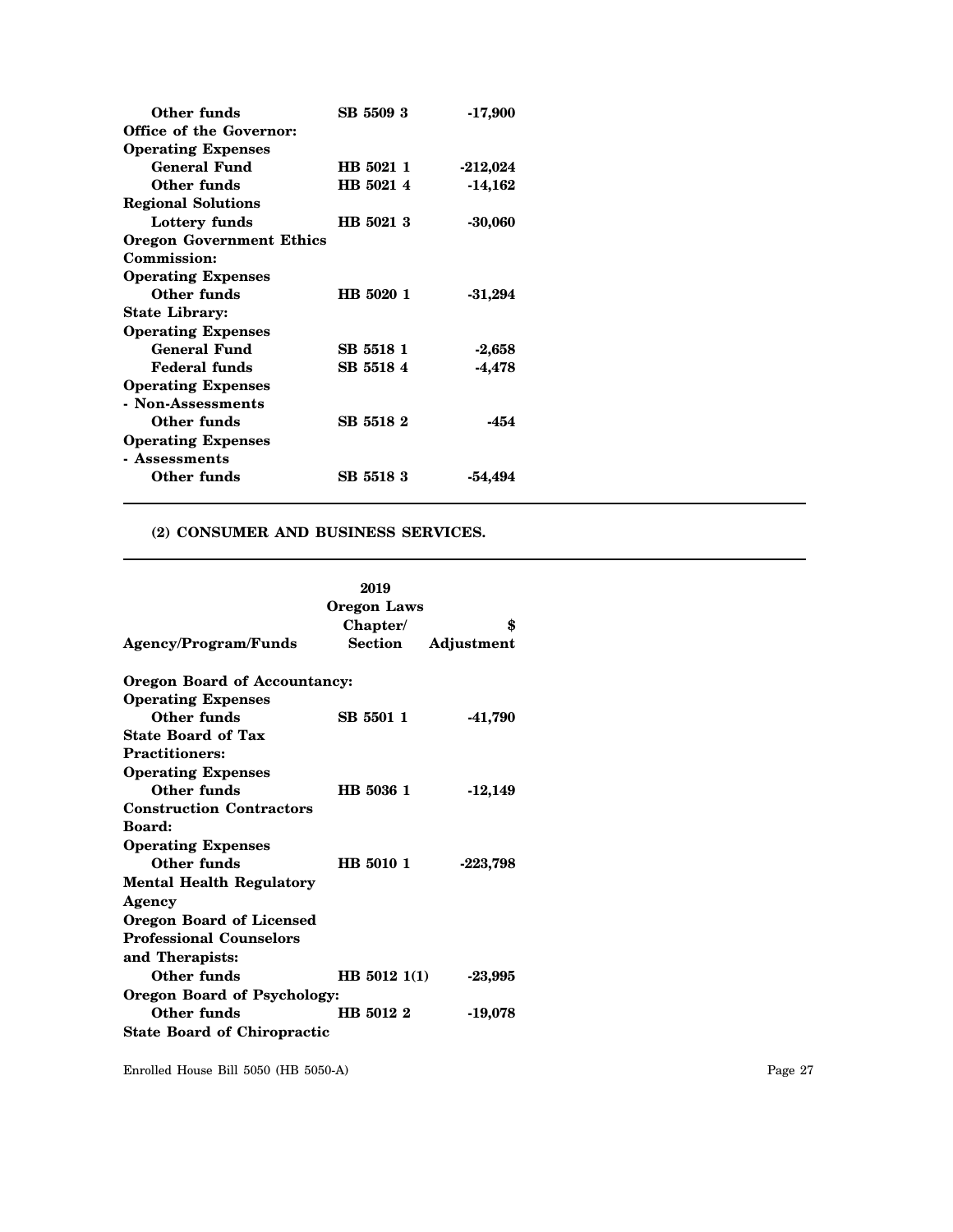| <b>Examiners:</b>                  |              |            |
|------------------------------------|--------------|------------|
| <b>Operating Expenses</b>          |              |            |
| Other funds                        | HB 5007 1    | -40,563    |
| <b>State Board of Licensed</b>     |              |            |
| <b>Social Workers:</b>             |              |            |
| <b>Operating Expenses</b>          |              |            |
| Other funds                        | HB 5008 1    | $-23,401$  |
| <b>Oregon Board of Dentistry:</b>  |              |            |
| <b>Operating Expenses</b>          |              |            |
| <b>Other funds</b>                 | HB 5013 1    | $-55,978$  |
| <b>Health-Related Licensing</b>    |              |            |
| <b>Boards:</b>                     |              |            |
| <b>State Mortuary and Cemetery</b> |              |            |
| <b>Board</b>                       |              |            |
| Other funds                        | HB 5022 1    | $-29,389$  |
| Oregon Board of Naturopathic       |              |            |
| <b>Medicine</b>                    |              |            |
| Other funds                        | HB 5022 2    | -13,354    |
| <b>Occupational Therapy</b>        |              |            |
| <b>Licensing Board</b>             |              |            |
| Other funds                        | HB 5022 3    | $-7,452$   |
| <b>Board of Medical Imaging</b>    |              |            |
| Other funds                        | HB 5022 4    | -12,650    |
| <b>State Board of Examiners</b>    |              |            |
| for Speech-Language                |              |            |
| <b>Pathology and Audiology</b>     |              |            |
| Other funds                        |              |            |
|                                    | HB 5022 5    | -14,222    |
| <b>Oregon State Veterinary</b>     |              |            |
| <b>Medical Examining Board</b>     |              |            |
| Other funds                        | HB 5022 6    | -16,864    |
| <b>Bureau of Labor and</b>         |              |            |
| <b>Industries:</b>                 |              |            |
| <b>Operating Expenses</b>          |              |            |
| <b>General Fund</b>                | SB 5516 1    | $-186,026$ |
| Other funds                        | SB 5516 2    | $-110,096$ |
| Federal funds                      | SB 5516 4    | $-19,597$  |
| <b>Wage Security Fund</b>          |              |            |
| Administration                     |              |            |
| Other funds                        | SB 5516 3(1) | $-18,436$  |
| <b>Public Utility Commission:</b>  |              |            |
| <b>Utility Program</b>             |              |            |
| <b>Other funds</b>                 | SB 5534 1(1) | $-175,074$ |
| <b>Residential Service</b>         |              |            |
| <b>Protection Fund</b>             |              |            |
| Other funds                        | SB 5534 1(2) | $-20,142$  |
| Administration                     |              |            |
| Other funds                        | SB 5534 1(3) | -133,804   |
| <b>Oregon Board of Maritime</b>    |              |            |
| <b>Pilots</b>                      |              |            |
| Other funds                        |              |            |
|                                    | SB 5534 1(4) | $-8,711$   |
| <b>Operating Expenses</b>          |              |            |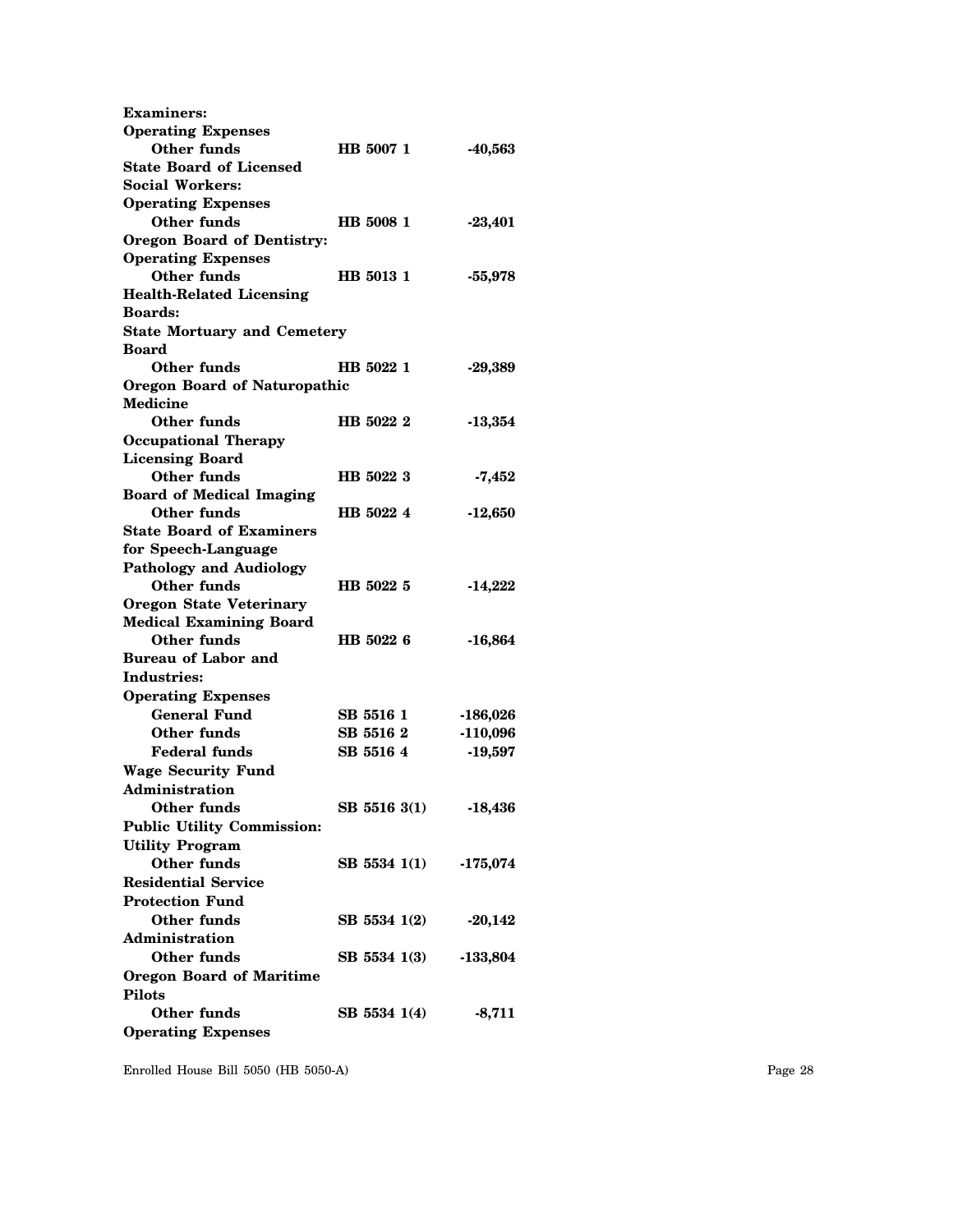| <b>Federal funds</b>             | SB 5534 2           | $-6,195$   |
|----------------------------------|---------------------|------------|
| Department of Consumer and       |                     |            |
| <b>Business Services:</b>        |                     |            |
| <b>Workers' Compensation</b>     |                     |            |
| <b>Board</b>                     |                     |            |
| Other funds                      | HB 5011 1(1)        | -112,552   |
| <b>Workers' Compensation</b>     |                     |            |
| <b>Division</b>                  |                     |            |
| Other funds                      | <b>HB</b> 5011 1(2) | -430,764   |
| Oregon OSHA                      |                     |            |
| Other funds                      | <b>HB</b> 5011 1(3) | $-375,753$ |
| <b>Federal funds</b>             | HB 5011 5(1)        | $-50,751$  |
| <b>Central Services Division</b> |                     |            |
| <b>Other funds</b>               | HB 5011 1(4)        | -456,899   |
| <b>Federal funds</b>             | HB 5011 5(3)        | $-1,040$   |
| Division of Financial            |                     |            |
| Regulation                       |                     |            |
| Other funds                      | <b>HB</b> 5011 1(5) | -421,714   |
| <b>Building Codes Division</b>   |                     |            |
| <b>Other funds</b>               | HB 5011 1(6)        | $-206,909$ |
| <b>Federal funds</b>             | HB 5011 5(4)        | -971       |
| <b>Health Insurance Exchange</b> |                     |            |
| - Marketplace Division           |                     |            |
| <b>Other funds</b>               | HB 5011 2(1)        | $-57,618$  |
| <b>Health Insurance Exchange</b> |                     |            |
| - Central Services Division      |                     |            |
| Other funds                      | HB 5011 2(2)        | $-5,165$   |
| <b>COFA Premium Assistance</b>   |                     |            |
| Program                          |                     |            |
| <b>Other funds</b>               | HB 5011 3           | -786       |
| <b>Senior Health Insurance</b>   |                     |            |
| <b>Benefit Assistance</b>        |                     |            |
| <b>Federal funds</b>             | HB 5011 5(2)        | $-2,764$   |
| <b>Real Estate Agency:</b>       |                     |            |
| <b>Operating Expenses</b>        |                     |            |
| <b>Other funds</b>               | SB 5536 1           | $-87,703$  |
| Oregon State Board of            |                     |            |
| Nursing:                         |                     |            |
| <b>Operating Expenses</b>        |                     |            |
| Other funds                      | SB 5523 1           | -148,702   |
| <b>Oregon Medical Board:</b>     |                     |            |
| <b>Operating Expenses</b>        |                     |            |
| <b>Other funds</b>               | SB 5522 1           | $-105,576$ |
| <b>State Board of Pharmacy:</b>  |                     |            |
| <b>Operating Expenses</b>        |                     |            |
| Other funds                      | SB 5529 1           | $-93,745$  |
|                                  |                     |            |

**(3) ECONOMIC DEVELOPMENT.**

#### **2019**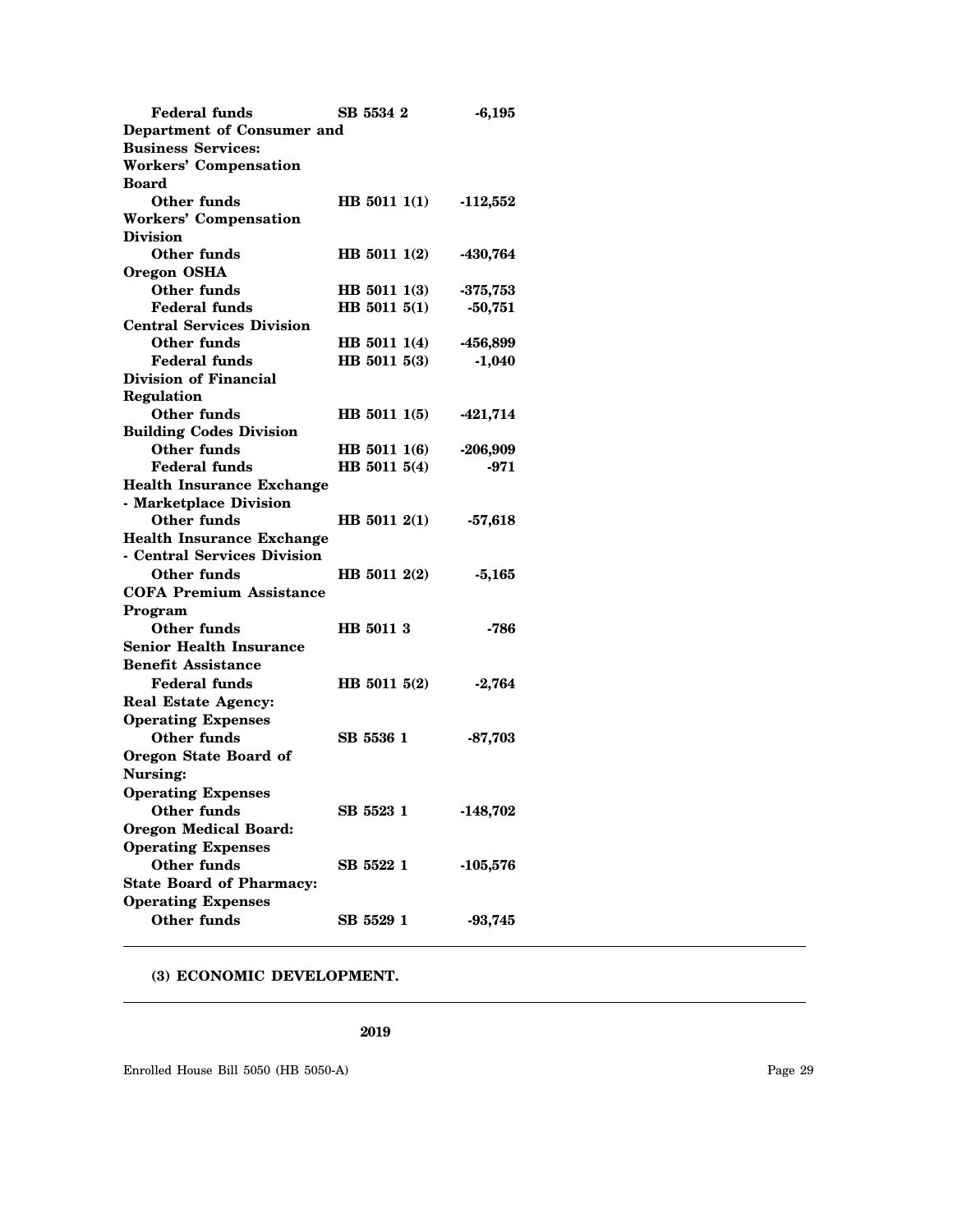|                                    | <b>Oregon Laws</b> |              |
|------------------------------------|--------------------|--------------|
|                                    | Chapter/           | \$           |
| <b>Agency/Program/Funds</b>        | <b>Section</b>     | Adjustment   |
|                                    |                    |              |
| <b>Oregon Business Development</b> |                    |              |
| Department:                        |                    |              |
| <b>Oregon Arts Commission</b>      |                    |              |
| General Fund                       | SB 5524 1(1)       | $-5,946$     |
| <b>Business, Innovation and</b>    |                    |              |
| Trade                              |                    |              |
| <b>General Fund</b>                | SB 5524 1(2)       | $-1,658$     |
| <b>Other funds</b>                 | SB 5524 2(1)       | $-26,651$    |
| <b>Lottery funds</b>               | SB 5524 3(1)       | $-47,888$    |
| <b>Debt Service</b>                |                    |              |
| General Fund                       | SB 5524 1(3)       | $-2,485,034$ |
| Infrastructure                     |                    |              |
| Other funds                        | SB 5524 2(2)       | $-36,924$    |
| <b>Lottery funds</b>               | SB 5524 3(5)       | $-6,228$     |
| <b>Federal funds</b>               | SB 5524 4(2)       | $-5,259$     |
| <b>Operations</b>                  |                    |              |
| Other funds                        | SB 5524 2(3)       | $-6,615$     |
| <b>Lottery funds</b>               | SB 5524 3(2)       | $-32,653$    |
| <b>Federal funds</b>               | SB 5524 4(3)       | -819         |
| <b>Arts and Cultural Trust</b>     |                    |              |
| <b>Other funds</b>                 | SB 5524 2(4)       | $-7,312$     |
| <b>Lottery Bond Debt Service</b>   |                    |              |
| Lottery funds                      | SB 5524 3(4)       | $-3,691,197$ |
| <b>Housing and Community</b>       |                    |              |
| <b>Services Department:</b>        |                    |              |
| <b>Operating Expenses</b>          |                    |              |
| General Fund                       | SB 5512 1          | $-5,741$     |
| Other funds                        | SB 5512 2          | $-280,865$   |
| <b>Federal funds</b>               | SB 55124           |              |
| <b>Debt Service</b>                |                    | $-35,075$    |
| <b>General Fund</b>                |                    |              |
|                                    | SB 5512 5          | -1,589,080   |
| <b>Other funds</b>                 | SB 5512 5a         | $+1,099$     |
| Lottery funds                      | SB 5512 3          | $-79,455$    |
| <b>Department of Veterans'</b>     |                    |              |
| Affairs:                           |                    |              |
| <b>Services Provided by</b>        |                    |              |
| the Department                     |                    |              |
| <b>General Fund</b>                | SB 5538 1(1)       | $-51,109$    |
| Lottery funds                      | SB 5538 2(1)       | $-38,334$    |
| <b>Debt Service</b>                |                    |              |
| General Fund                       | SB 5538 1(4)       | $-1,871,420$ |
| Veteran Loans, Oregon              |                    |              |
| <b>Veterans' Homes</b>             |                    |              |
| Other funds                        | SB 5538 3(1)       | $-144,346$   |
| <b>Employment Department:</b>      |                    |              |
| <b>Unemployment Insurance,</b>     |                    |              |
| <b>Shared Services and</b>         |                    |              |
| <b>Workforce Operations,</b>       |                    |              |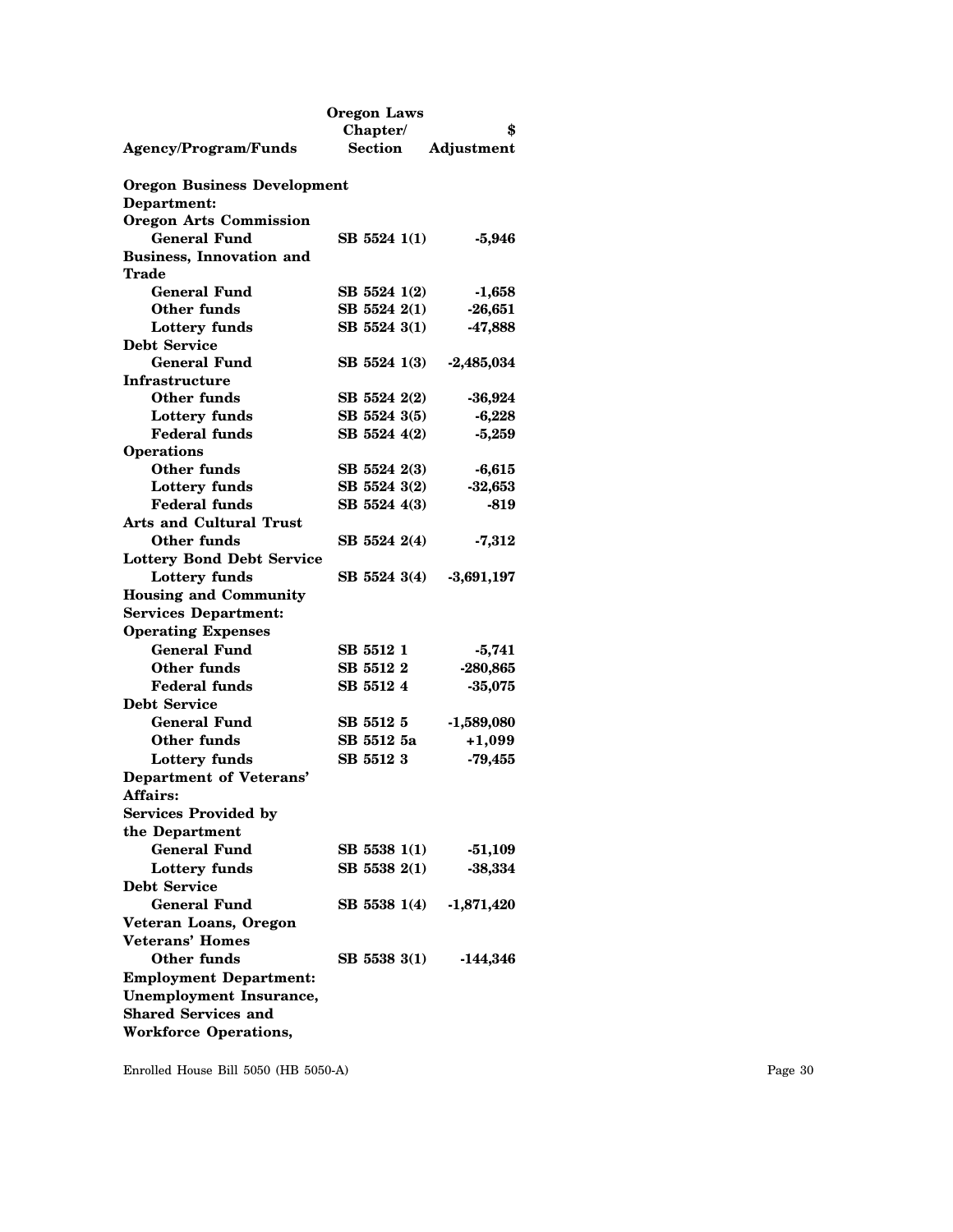| and Workforce and               |              |            |
|---------------------------------|--------------|------------|
| <b>Economic Research</b>        |              |            |
| Other funds                     | SB 5508 1(1) | -742.993   |
| Office of Administrative        |              |            |
| <b>Hearings</b>                 |              |            |
| Other funds                     | SB 5508 1(2) | $-142,736$ |
| <b>Modernization Initiative</b> |              |            |
| Other funds                     | SB 5508 1(4) | -13,485    |
| <b>Operating Budget</b>         |              |            |
| <b>Federal funds</b>            | SB 5508 4    | -665.899   |
|                                 |              |            |

### **(4) EDUCATION.**

| <b>Agency/Program/Funds</b>     | 2019<br><b>Oregon Laws</b><br>Chapter/<br><b>Section</b> | \$<br>Adjustment |
|---------------------------------|----------------------------------------------------------|------------------|
| <b>Teacher Standards and</b>    |                                                          |                  |
| <b>Practices Commission:</b>    |                                                          |                  |
| <b>Operating Expenses</b>       |                                                          |                  |
| Other funds                     | SB 5537 1                                                | $-87,203$        |
| <b>Department of Education:</b> |                                                          |                  |
| <b>Operations</b>               |                                                          |                  |
| <b>General Fund</b>             | HB 5015 1(1)                                             | -78,883          |
| Other funds                     | HB 5015 6(2)                                             | $-312,705$       |
| <b>Federal funds</b>            | HB 5015 8(1)                                             | $-323,883$       |
| Oregon School for the Deaf      |                                                          |                  |
| General Fund                    | HB 5015 1(2)                                             | $-46,187$        |
| Other funds                     | HB 5015 6(3)                                             | $-7,158$         |
| <b>Federal funds</b>            | HB 5015 8(2)                                             | $-532$           |
| <b>Debt Service for Article</b> |                                                          |                  |
| <b>XI-P General Obligation</b>  |                                                          |                  |
| <b>Bonds</b>                    |                                                          |                  |
| <b>General Fund</b>             | HB 5015 4                                                | $-1,345,537$     |
| <b>Article XI-P General</b>     |                                                          |                  |
| <b>Obligation Bonds Debt</b>    |                                                          |                  |
| <b>Service</b>                  |                                                          |                  |
| Other funds                     | HB 5015 6(4)                                             | $+9,330$         |
| <b>Higher Education</b>         |                                                          |                  |
| <b>Coordinating Commission:</b> |                                                          |                  |
| <b>HECC</b> operations          |                                                          |                  |
| <b>General Fund</b>             | HB 5024 1(1)                                             | $-49,057$        |
| Debt Service - XI-G Bonds       |                                                          |                  |
| <b>Community Colleges</b>       |                                                          |                  |
| General Fund                    | HB 5024                                                  |                  |
|                                 | 1(16)(a)                                                 | -5,763,861       |
| Debt Service - XI-G Bonds       |                                                          |                  |
| <b>Public Universities</b>      |                                                          |                  |
| <b>General Fund</b>             | HB 5024                                                  |                  |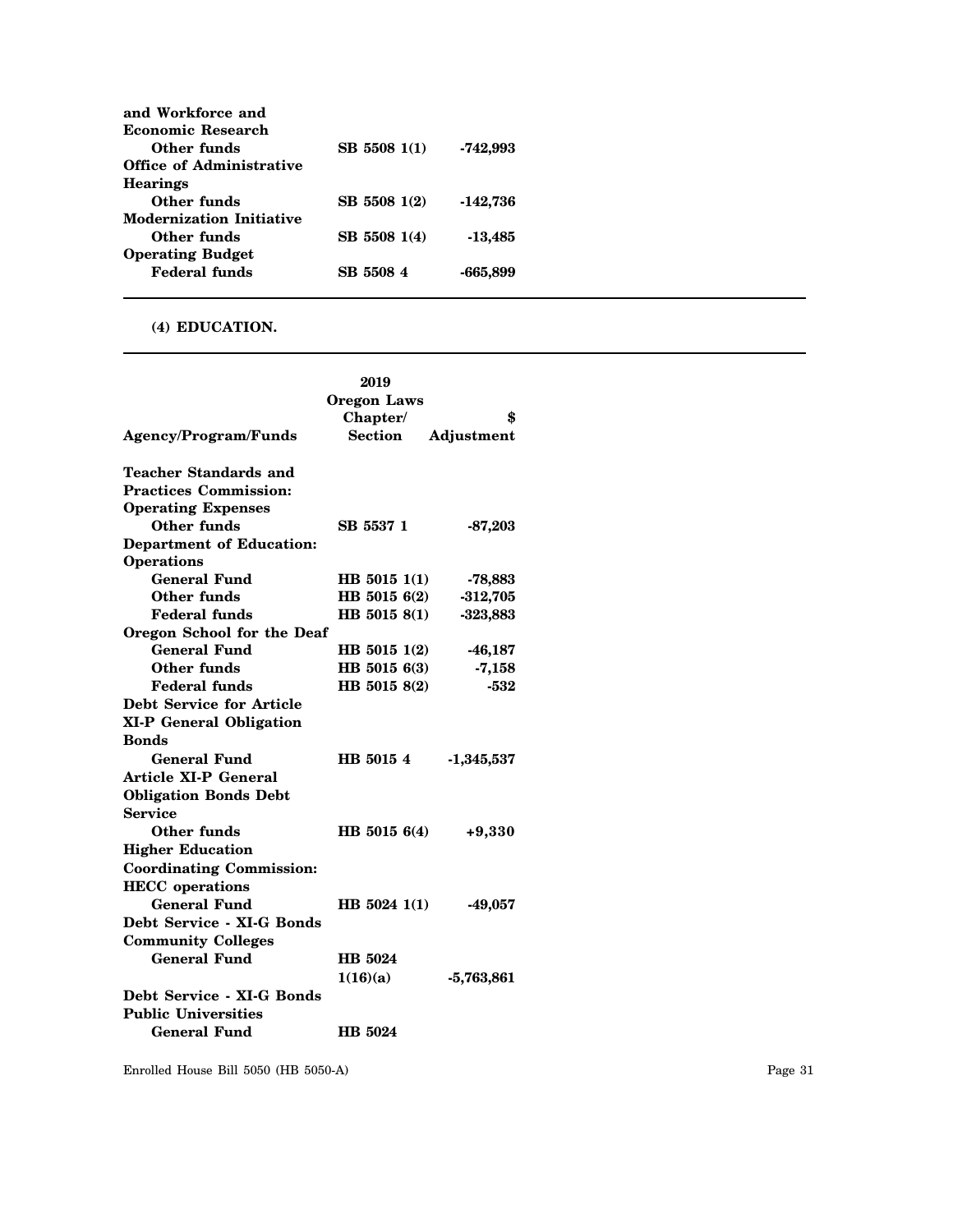|                                          | 1(16)(c)                  | $-6,587,074$ |
|------------------------------------------|---------------------------|--------------|
| Debt Service - XI-G Bonds<br><b>OHSU</b> |                           |              |
| <b>General Fund</b>                      | HB 5024                   |              |
|                                          | 1(16)(d)                  | $-48,310$    |
| Other funds                              | HB 5024 6(6)              | +48,365      |
| Debt Service - XI-Q Public               |                           |              |
| <b>Universities</b>                      |                           |              |
| <b>General Fund</b>                      | HB 5024                   |              |
|                                          | 1(16)(e)                  | $-6,851,318$ |
| <b>Lottery Debt Service - From</b>       |                           |              |
| <b>Administrative Services</b>           |                           |              |
| <b>Economic Development Fund</b>         |                           |              |
| for Public Universities                  |                           |              |
| <b>Lottery funds</b>                     | HB 5024 2                 | $-774,410$   |
| <b>Lottery Debt Service</b>              |                           |              |
| - From Administrative                    |                           |              |
| <b>Services Economic</b>                 |                           |              |
| <b>Development Fund</b>                  |                           |              |
| for Community Colleges                   |                           |              |
| Lottery funds                            | HB 5024 3                 | $-242,498$   |
| <b>Operations</b>                        |                           |              |
| Other funds                              | HB $50246(1)$             | $-20,782$    |
| <b>Federal funds</b>                     | HB 5024 7(1)              | $-30,036$    |
| Debt Service - Lottery,                  |                           |              |
| XI-G and XI-Q Bonds                      |                           |              |
| <b>Public Universities</b>               |                           |              |
| Other funds                              | HB 5024 6(4) +4,876,782   |              |
| Debt Service - Lottery,                  |                           |              |
| <b>XI-G Bonds Community</b>              |                           |              |
| <b>Colleges</b>                          |                           |              |
| <b>Other funds</b>                       | HB 5024 6(5) $+3,126,854$ |              |
|                                          |                           |              |

#### **(5) HUMAN SERVICES.**

|                                                                  | 2019<br><b>Oregon Laws</b><br>Chapter/ | \$         |
|------------------------------------------------------------------|----------------------------------------|------------|
| <b>Agency/Program/Funds</b>                                      | Section                                | Adjustment |
| Long Term Care Ombudsman:<br><b>General Program and Services</b> |                                        |            |
| <b>Provided to Care Facility</b>                                 |                                        |            |
| <b>Residents</b><br>General Fund                                 | SB 5520 1(1)                           | $-38,161$  |
| Public Guardian and<br><b>Conservator Program</b>                |                                        |            |
| General Fund                                                     | SB 5520 1(2)                           | -22.300    |
| <b>Operating Expenses</b>                                        |                                        |            |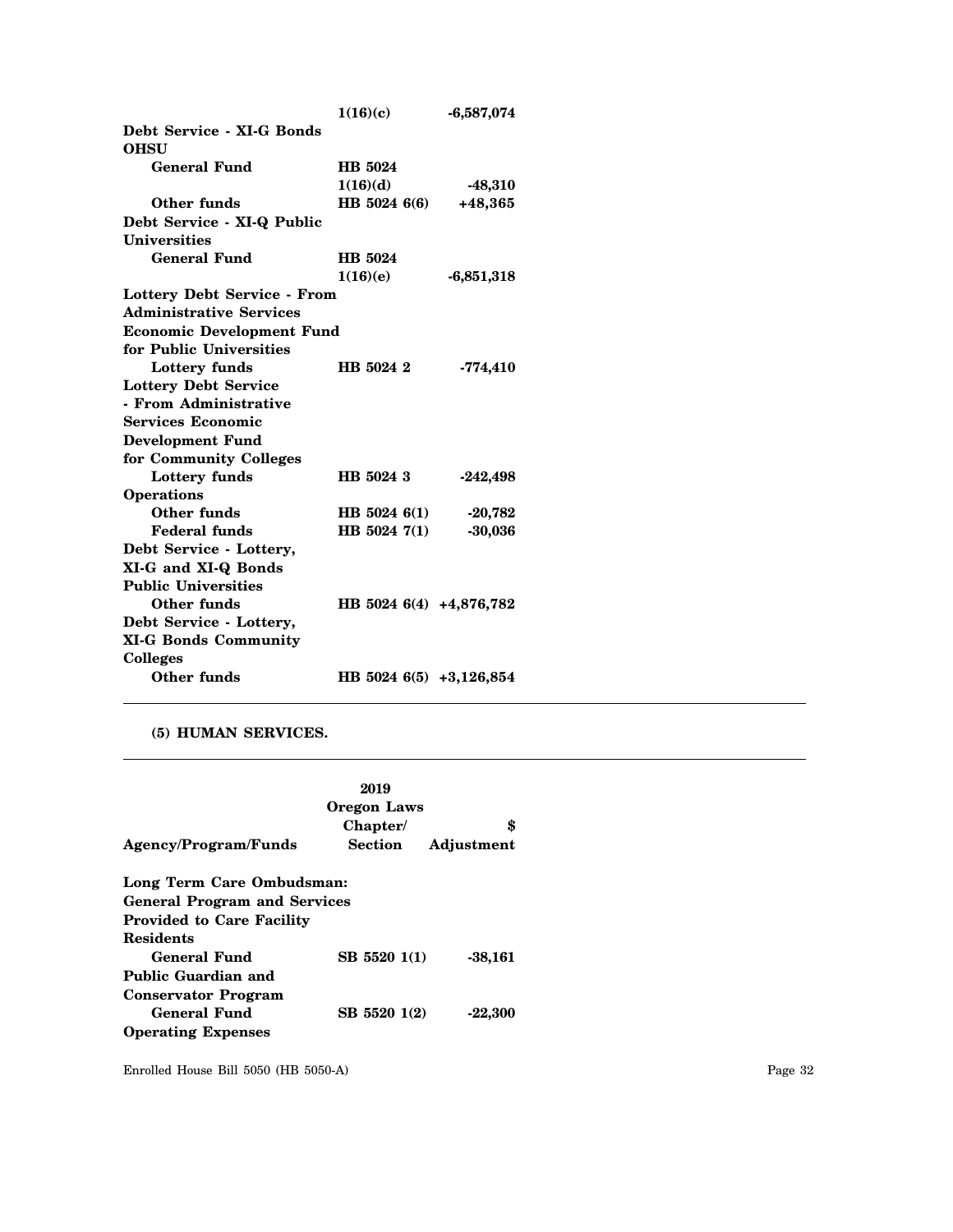| <b>Other funds</b>                                      | SB 5520 2           | $-8,161$     |
|---------------------------------------------------------|---------------------|--------------|
| <b>Commission for the Blind:</b>                        |                     |              |
| <b>Operating Expenses</b>                               |                     |              |
| <b>General Fund</b>                                     | SB 5503 1           | $-103,100$   |
| Other funds                                             | SB 5503 2           | $-7,232$     |
| <b>Federal funds</b>                                    | SB 5503 3           | $-115,724$   |
| <b>Psychiatric Security Review</b>                      |                     |              |
| <b>Board:</b>                                           |                     |              |
| <b>Operating Expenses</b>                               |                     |              |
| <b>General Fund</b>                                     | SB 5531 1           | $-30,871$    |
| <b>Department of Human</b>                              |                     |              |
| Services:                                               |                     |              |
| <b>Central Services and</b>                             |                     |              |
| <b>State Assessments and</b>                            |                     |              |
| <b>Enterprise-Wide Costs</b>                            |                     |              |
| <b>General Fund</b>                                     | HB 5026 1(1)        | $-3,414,064$ |
| <b>Other funds</b>                                      | HB 5026 2(1)        | $-41,669$    |
| <b>Federal funds</b>                                    | HB 5026 3(1)        | $-2,457,536$ |
| Self-Sufficiency and                                    |                     |              |
| <b>Vocational Rehabilitation</b>                        |                     |              |
| <b>Services</b>                                         |                     |              |
| <b>General Fund</b>                                     | HB 5026 1(2)        | -999,602     |
| <b>Other funds</b>                                      | HB 5026 2(2)        | $-5,551$     |
| <b>Federal funds</b>                                    | HB 5026 3(2)        | $-1,041,828$ |
| Child Welfare                                           |                     |              |
| <b>General Fund</b>                                     | <b>HB</b> 5026 1(3) | $-2,772,383$ |
| Other funds                                             | HB 5026 2(3)        | $-21,685$    |
| <b>Federal funds</b>                                    | HB 5026 3(3)        |              |
|                                                         |                     | $-2,313,873$ |
| <b>Aging and People With</b><br><b>Disabilities and</b> |                     |              |
|                                                         |                     |              |
| <b>Intellectual/Developmental</b>                       |                     |              |
| <b>Disabilities Programs</b>                            |                     |              |
| <b>General Fund</b>                                     | HB 5026 1(4)        | $-811,530$   |
| Other funds                                             | HB 5026 2(4)        | $-31,250$    |
| <b>Federal funds</b>                                    | HB 5026 3(4)        | $-1,175,271$ |
| <b>Debt Service</b>                                     |                     |              |
| General Fund                                            | HB 5026 1(5)        | $-4,245,096$ |
| <b>Shared Services</b>                                  |                     |              |
| Other funds                                             | HB 5026 2(5)        | $-634,550$   |
| <b>Oregon Health Authority:</b>                         |                     |              |
| <b>Health Systems, Health</b>                           |                     |              |
| Policy and Analytics, and                               |                     |              |
| <b>Public Health</b>                                    |                     |              |
| <b>General Fund</b>                                     | SB 5525 1(1)        | -477,621     |
| <b>Other funds</b>                                      | SB 5525 2(1)        | -464,672     |
| <b>Federal funds</b>                                    | SB 5525 4(1)        | -737,699     |
| <b>Oregon State Hospital</b>                            |                     |              |
| <b>General Fund</b>                                     | SB 5525 1(2)        | -1,797,491   |
| <b>Central Services, State</b>                          |                     |              |
| Assessments and                                         |                     |              |
| <b>Enterprise-Wide Costs</b>                            |                     |              |
| <b>Other funds</b>                                      | SB 5525 2(3)        | +486,993     |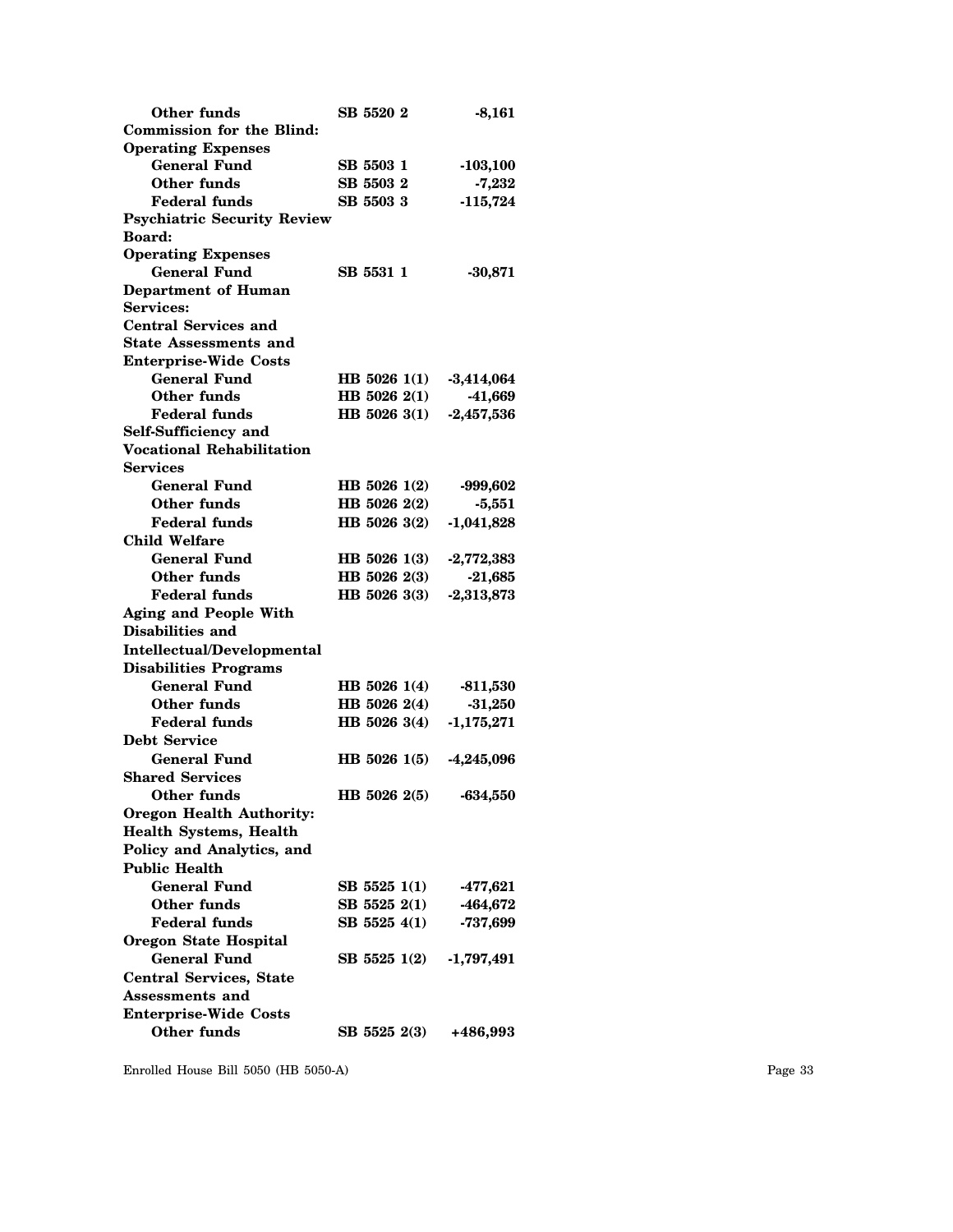| Lottery funds                    | SB 5525 3(2) | -59        |
|----------------------------------|--------------|------------|
| <b>Federal funds</b>             | SB 5525 4(3) | $+249,118$ |
| <b>Debt Service</b>              |              |            |
| <b>General Fund</b>              | SB 5525 1(5) | $-216,292$ |
| <b>Shared Administrative</b>     |              |            |
| <b>Services</b>                  |              |            |
| Other funds                      | SB 5525 2(4) | -527,248   |
| <b>Health Systems and Health</b> |              |            |
| <b>Policy and Analytics</b>      |              |            |
| Lottery funds                    | SB 5525 3(1) |            |

### **(6) JUDICIAL BRANCH.**

| <b>Agency/Program/Funds</b>        | 2019<br><b>Oregon Laws</b><br>Chapter/<br><b>Section</b> | \$<br>Adjustment |
|------------------------------------|----------------------------------------------------------|------------------|
| <b>Judicial Department:</b>        |                                                          |                  |
| <b>Judicial Compensation</b>       |                                                          |                  |
| <b>General Fund</b>                | SB 5513 1(1)                                             | $-303,123$       |
| <b>Operations</b>                  |                                                          |                  |
| General Fund                       | SB 5513 1(2)                                             | $-2,415,413$     |
| Other funds                        | SB 5513 2(1)                                             | $-29,678$        |
| <b>Federal funds</b>               | SB 55133                                                 | $-1,408$         |
| <b>Mandated Payments</b>           |                                                          |                  |
| <b>General Fund</b>                | SB 5513 1(3)                                             | $-17,666$        |
| Other funds                        | SB 5513 2(2)                                             | $-200$           |
| Debt Service                       |                                                          |                  |
| <b>General Fund</b>                | SB 5513 1(5)                                             | $-3,585,266$     |
| <b>State Court Facilities and</b>  |                                                          |                  |
| <b>Security Account</b>            |                                                          |                  |
| Other funds                        | SB 5513 2(3)                                             | $-4,308$         |
| <b>State Court Technology Fund</b> |                                                          |                  |
| Other funds                        | SB 5513 2(4)                                             | $-31,261$        |
| <b>Public Defense Services</b>     |                                                          |                  |
| Commission:                        |                                                          |                  |
| <b>Appellate Division</b>          |                                                          |                  |
| <b>General Fund</b>                | SB 5532 1(1)                                             | $-84,196$        |
| <b>Contract and Business</b>       |                                                          |                  |
| <b>Services Division</b>           |                                                          |                  |
| <b>General Fund</b>                | SB 5532 1(3)                                             | $-20,832$        |
| Other funds                        | SB 5532 2(2)                                             | $-3,183$         |

**(7) LEGISLATIVE BRANCH.**

**2019 Oregon Laws**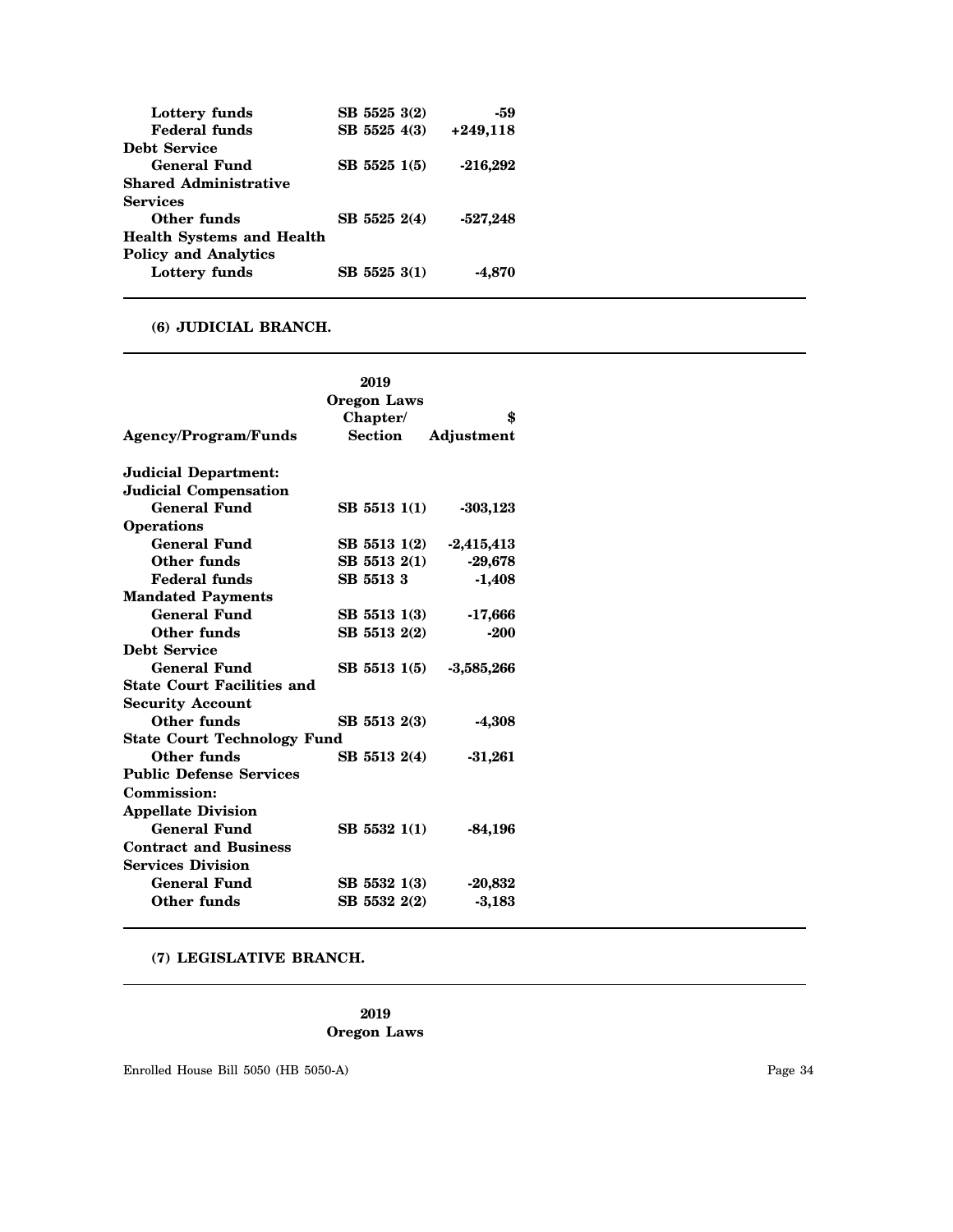|                                   | Chapter/       |            |
|-----------------------------------|----------------|------------|
| <b>Agency/Program/Funds</b>       | <b>Section</b> | Adjustment |
| <b>Legislative Administration</b> |                |            |
| Committee:                        |                |            |
| <b>General Program</b>            |                |            |
| <b>General Fund</b>               | SB 5517 1(1)   | $-30,950$  |
| Other funds                       | SB 5517 2(1)   | -553       |
| <b>Debt Service</b>               |                |            |
| General Fund                      | SB 5517 1(2)   | -238,303   |
| Other funds                       | SB 5517 2(2)   | $+38,500$  |
| <b>Legislative Assembly:</b>      |                |            |
| <b>Biennial General Fund</b>      |                |            |
| <b>General Fund</b>               | SB 55176       | $-194,383$ |
| <b>80th Legislative Assembly</b>  |                |            |
| <b>General Fund</b>               | SB 5517 7(1)   | $-20,542$  |
| <b>81st Legislative Assembly</b>  |                |            |
| <b>General Fund</b>               | SB 5517 7(2)   | -20,994    |
| <b>Legislative Counsel</b>        |                |            |
| <b>Committee:</b>                 |                |            |
| <b>Operating Expenses</b>         |                |            |
| General Fund                      | SB 5517 10     | -70,545    |
| Other funds                       | SB 5517 11     | $-6,086$   |
| <b>Legislative Fiscal</b>         |                |            |
| Officer:                          |                |            |
| <b>Operating Expenses</b>         |                |            |
| <b>General Fund</b>               | SB 5517 13(1)  | -30,828    |
| Other funds                       | SB 5517 13(2)  | $-15,770$  |
| <b>Legislative Revenue</b>        |                |            |
| Officer:                          |                |            |
| <b>Operating Expenses</b>         |                |            |
| <b>General Fund</b>               | SB 5517 15     | -16,951    |
| <b>Commission on Indian</b>       |                |            |
| Services:                         |                |            |
| <b>Operating Expenses</b>         |                |            |
| <b>General Fund</b>               | SB 5517 16     | $-7,244$   |
| <b>Legislative Policy and</b>     |                |            |
| <b>Research Committee:</b>        |                |            |
| <b>Operating Expenses</b>         |                |            |
| <b>General Fund</b>               | SB 5517 14     | $-57,110$  |

#### **(8) NATURAL RESOURCES.**

|                             | 2019               |            |
|-----------------------------|--------------------|------------|
|                             | <b>Oregon Laws</b> |            |
|                             | Chapter/           |            |
| <b>Agency/Program/Funds</b> | <b>Section</b>     | Adjustment |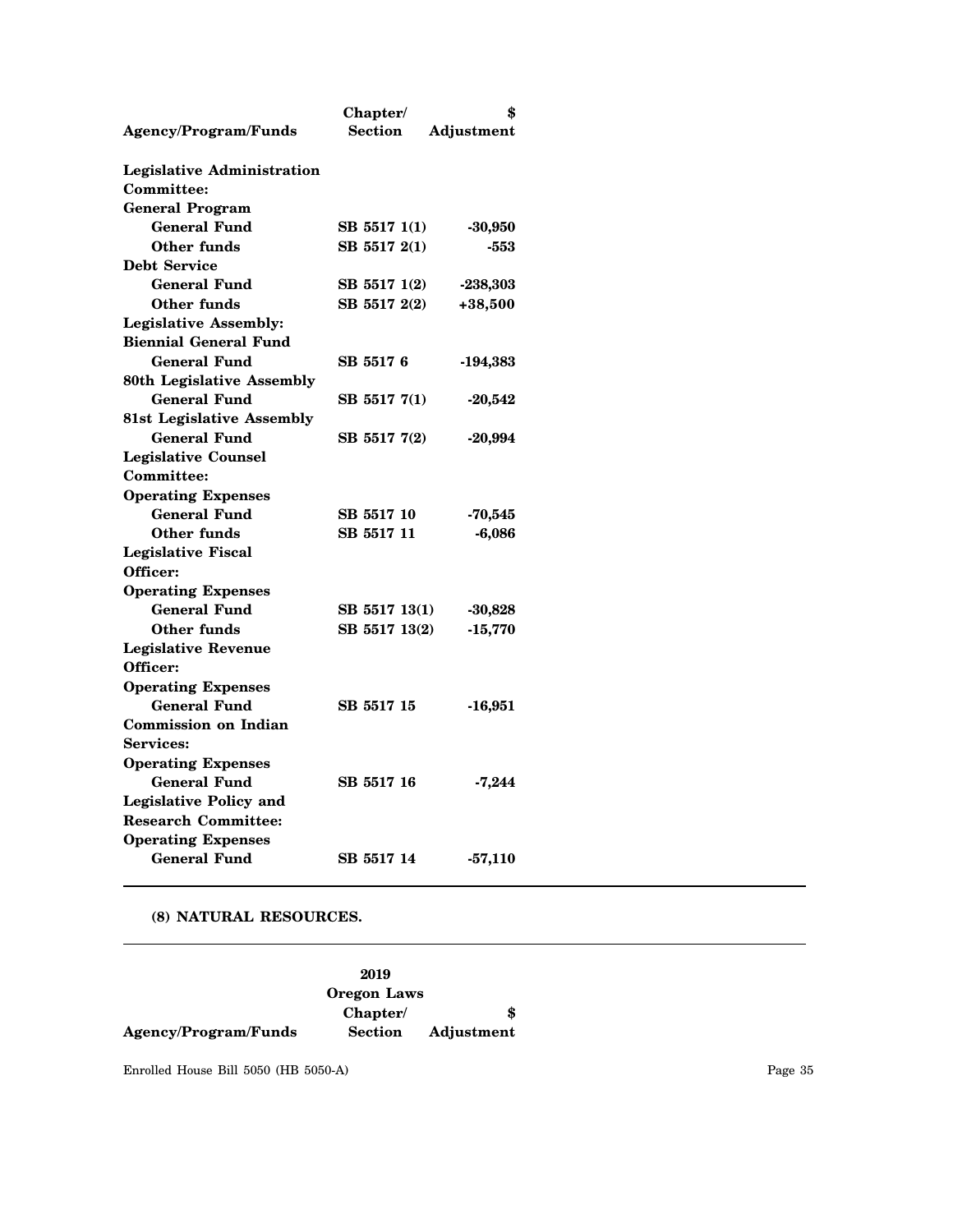| <b>State Marine Board:</b>         |              |            |
|------------------------------------|--------------|------------|
| Administration and                 |              |            |
| <b>Education</b>                   |              |            |
| Other funds                        | SB 5521 1(1) | -74,494    |
| <b>Federal funds</b>               | SB 5521 2(1) | $-1,586$   |
| <b>Marine Law Enforcement</b>      |              |            |
| Other funds                        | SB 5521 1(2) | $-7,064$   |
| <b>Facilities Construction</b>     |              |            |
| and Maintenance                    |              |            |
| Other funds                        | SB 5521 1(3) | $-8,225$   |
| <b>Federal funds</b>               | SB 5521 2(3) | $-1,057$   |
| <b>Aquatic Invasive Species</b>    |              |            |
| <b>Other funds</b>                 | SB 5521 1(4) | $-2,643$   |
| <b>State Department of Energy:</b> |              |            |
| <b>Operations</b>                  |              |            |
| Other funds                        | SB 5545 2    | -423,278   |
| <b>Federal funds</b>               | SB 5545 4    | $-7,330$   |
| <b>Energy Efficiency and</b>       |              |            |
| <b>Sustainable Technology</b>      |              |            |
| <b>Debt Service</b>                |              |            |
| <b>Lottery funds</b>               | SB 5545 3    | -5         |
| <b>State Department of</b>         |              |            |
| <b>Geology and Mineral</b>         |              |            |
| Industries:                        |              |            |
| General Fund                       | SB 5511 1    | -25,615    |
| <b>Geologic Survey</b>             |              |            |
| Other funds                        |              |            |
| <b>Mined Land Reclamation</b>      | SB 5511 2(1) | $-17,229$  |
|                                    |              |            |
| Other funds                        | SB 5511 2(2) | $-12,041$  |
| <b>Federal funds</b>               | SB 5511 3    | $-19,870$  |
| <b>State Parks and Recreation</b>  |              |            |
| Department:                        |              |            |
| Director's Office                  |              |            |
| Other funds                        | SB 5527 1(1) | -2,962     |
| Lottery funds                      | SB 5527 2(1) | $-2,906$   |
| <b>Central Services</b>            |              |            |
| Other funds                        | SB 5527 1(2) | $-613,631$ |
| Lottery funds                      | SB 5527 2(2) | -586,696   |
| <b>Parks Development</b>           |              |            |
| Other funds                        | SB 5527 1(3) | $-1,666$   |
| <b>Lottery funds</b>               | SB 5527 2(3) | $-6,670$   |
| <b>Direct Services</b>             |              |            |
| <b>Other funds</b>                 | SB 5527 1(4) | $-268,356$ |
| Lottery funds                      | SB 5527 2(4) | $-254,673$ |
| <b>Federal funds</b>               | SB 5527 4(2) | -583       |
| <b>Community Support</b>           |              |            |
| and Grants                         |              |            |
| <b>Other funds</b>                 | SB 5527 1(5) | -7,032     |
| <b>Lottery funds</b>               | SB 5527 2(5) | $-14,422$  |
| <b>Federal funds</b>               | SB 5527 4(3) | $-4,037$   |
| <b>Debt Service</b>                |              |            |
|                                    |              |            |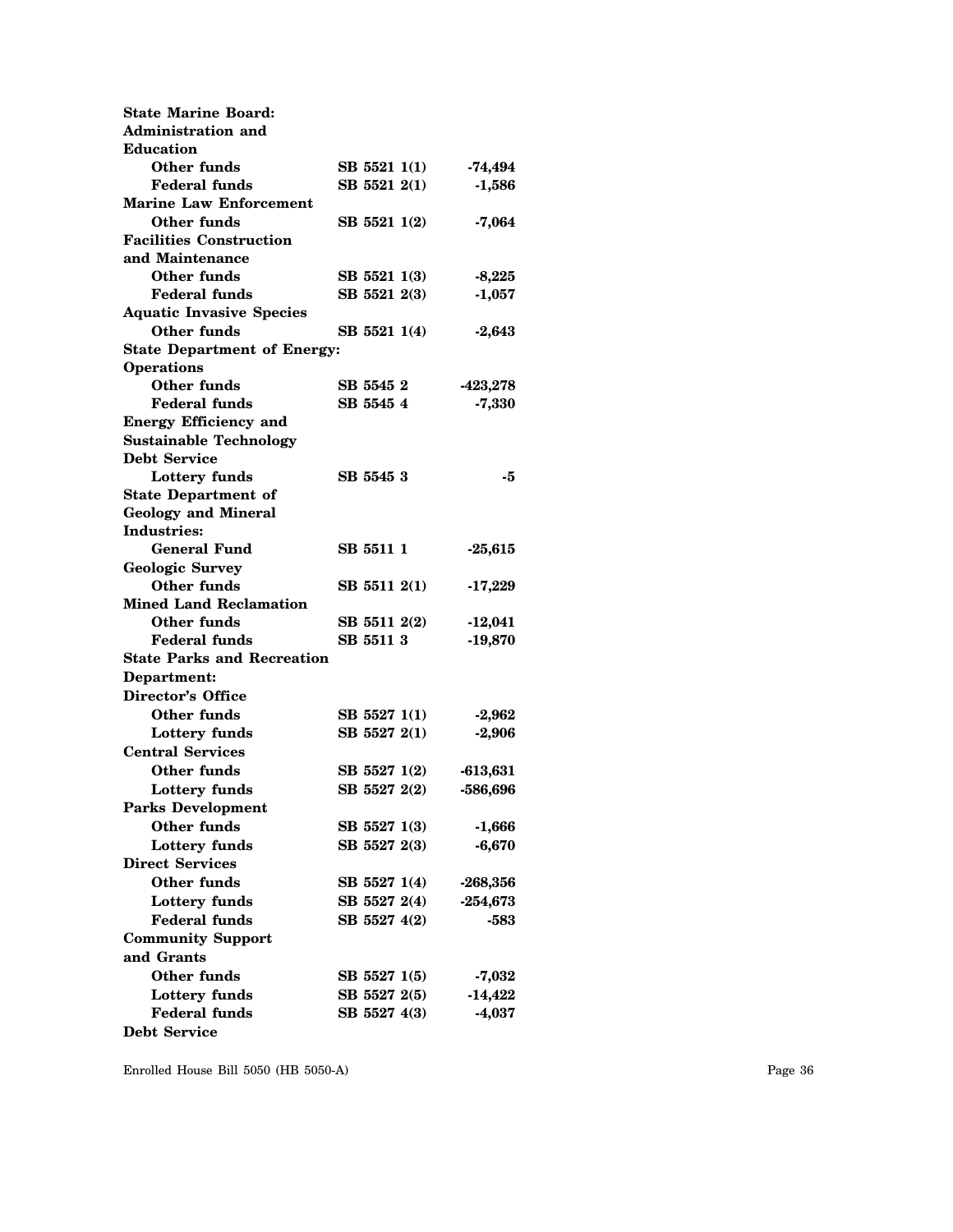| Lottery funds                      | SB 5527 3    |            |
|------------------------------------|--------------|------------|
| Land Use Board of Appeals:         |              | -76,557    |
| <b>General Fund</b>                |              |            |
|                                    | HB 5028 1    | $-21,627$  |
| <b>Water Resources Department:</b> |              |            |
| <b>Administrative Services</b>     |              |            |
| <b>General Fund</b>                | HB 5043 1(1) | $-108,184$ |
| <b>Other funds</b>                 | HB 5043 3(1) | $-4,099$   |
| <b>Field Services</b>              |              |            |
| <b>General Fund</b>                | HB 5043 1(2) | $-136,226$ |
| Other funds                        | HB 5043 3(2) | $-22,027$  |
| <b>Federal funds</b>               | HB 5043 4(2) | -689       |
| <b>Water Rights and</b>            |              |            |
| <b>Adjudications</b>               |              |            |
| <b>General Fund</b>                | HB 5043 1(3) | $-52,065$  |
| <b>Other funds</b>                 | HB 5043 3(3) | $-51,430$  |
| <b>Federal funds</b>               | HB 5043 4(3) | $-526$     |
| <b>Technical Services</b>          |              |            |
| <b>General Fund</b>                | HB 5043 1(4) | $-72,311$  |
| <b>Other funds</b>                 | HB 5043 3(4) | $-34,578$  |
| Director's Office                  |              |            |
| <b>General Fund</b>                | HB 5043 1(5) | $-66,927$  |
| Other funds                        | HB 5043 3(5) | $-2,213$   |
| <b>Debt Service</b>                |              |            |
| Lottery funds                      | HB 5043 2    | $-926,818$ |
| <b>Oregon Watershed</b>            |              |            |
| <b>Enhancement Board:</b>          |              |            |
|                                    |              |            |
| <b>Operating Expenses,</b>         |              |            |
| <b>Activities and Projects</b>     |              |            |
| <b>Lottery funds</b>               | SB 5539 5    | $-22,280$  |
| <b>Operations</b>                  |              |            |
| <b>Federal funds</b>               | SB 5539 7(1) | $-6,493$   |
| <b>Department of State Lands:</b>  |              |            |
| <b>Common School Fund Programs</b> |              |            |
| <b>Other funds</b>                 | HB 5035 1(1) | -454,595   |
| <b>Oregon Removal-Fill</b>         |              |            |
| <b>Mitigation Fund</b>             |              |            |
| Other funds                        | HB 5035 1(2) | -529       |
| <b>South Slough National</b>       |              |            |
| <b>Estuarine Research</b>          |              |            |
| <b>Reserve Operations</b>          |              |            |
| Other funds                        | HB 5035 1(3) | $-6,039$   |
| <b>Federal funds</b>               | HB 5035 3(1) | $-5,268$   |
| <b>Debt Service</b>                |              |            |
| Lottery funds                      | HB 5035 4    | -589,920   |
| <b>State Department of</b>         |              |            |
| Agriculture:                       |              |            |
| <b>Administrative and</b>          |              |            |
|                                    |              |            |
| <b>Support Services</b>            |              |            |
| <b>General Fund</b>                | HB 5002 1(1) | $-24,908$  |
| <b>Other funds</b>                 | HB 5002 2(1) | $-87,191$  |
| <b>Food Safety</b>                 |              |            |
| <b>General Fund</b>                | HB 5002 1(2) | $-127,991$ |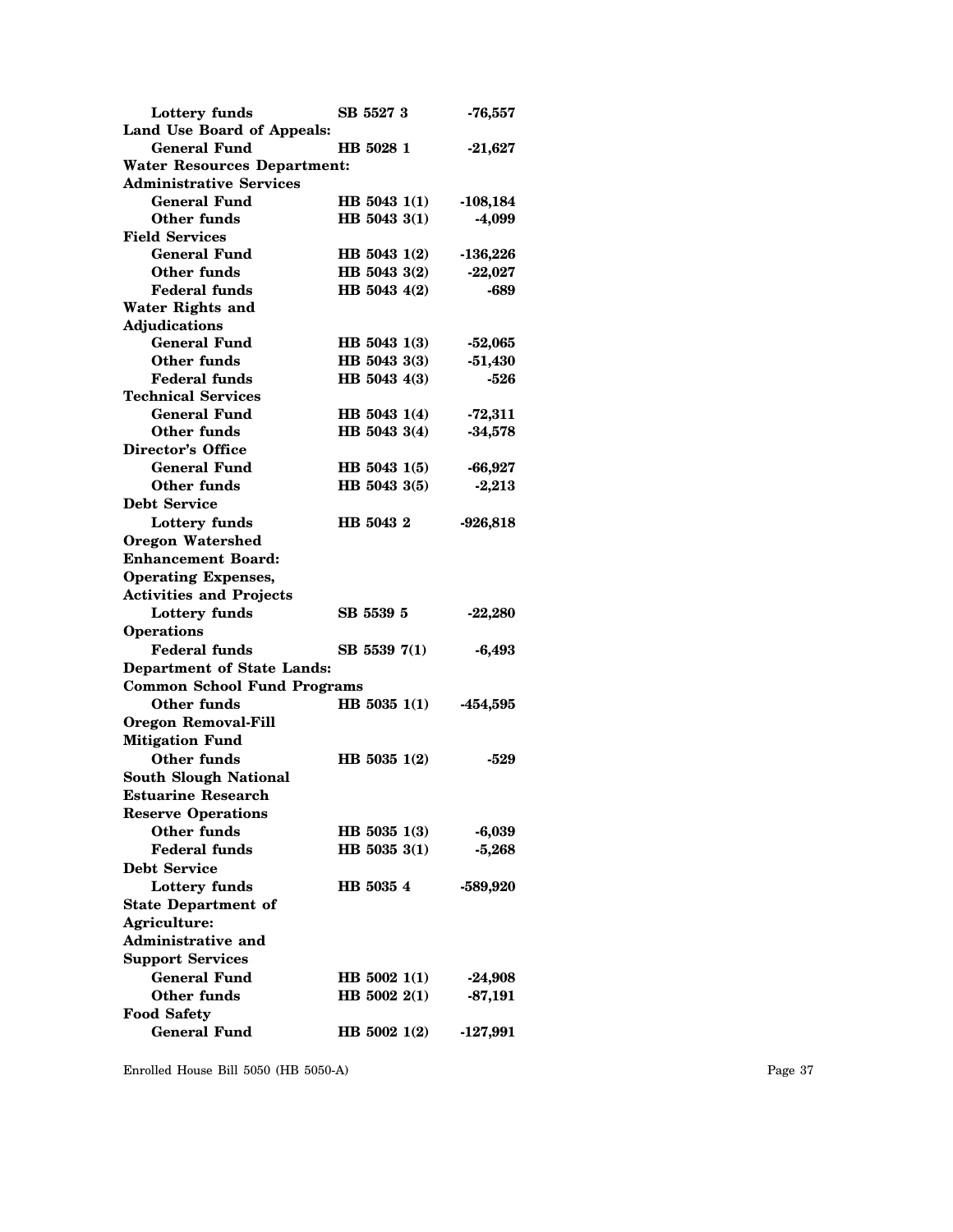| Other funds                        | HB 5002 2(2)                 | $-226,372$                |
|------------------------------------|------------------------------|---------------------------|
| <b>Federal funds</b>               | HB 5002 4(2)                 | $-6,822$                  |
| <b>Natural Resources</b>           |                              |                           |
| <b>General Fund</b>                | HB 5002 1(3)                 | $-83,692$                 |
| <b>Other funds</b>                 | HB 5002 2(3)                 | $-154,773$                |
| <b>Federal funds</b>               | HB 5002 4(3)                 | $-25,383$                 |
| <b>Market Access</b>               |                              |                           |
| <b>General Fund</b>                | HB 5002 1(4)                 | -47,094                   |
| <b>Other funds</b>                 | HB 5002 2(4)                 | $-126,991$                |
| <b>Federal funds</b>               | HB 5002 4(4)                 | $-20,289$                 |
| <b>Parks and Natural</b>           |                              |                           |
| <b>Resources Fund</b>              |                              |                           |
| Lottery funds                      | HB 5002 3                    | -68,464                   |
| <b>Department of Environmental</b> |                              |                           |
| <b>Quality:</b>                    |                              |                           |
| <b>Air Quality</b>                 |                              |                           |
| <b>General Fund</b>                | HB 5017 1(1)                 | -64,047                   |
| <b>Other funds</b>                 | HB 5017 2(1)                 | $-273,788$                |
| <b>Federal funds</b>               | HB 5017 5(1)                 | $-34,987$                 |
| <b>Water Quality</b>               |                              |                           |
| <b>General Fund</b>                | HB 5017 1(2)                 | $-130,439$                |
| <b>Other funds</b>                 | HB 5017 2(2)                 | $-162,556$                |
| <b>Federal funds</b>               | HB 5017 5(2)                 | $-47,973$                 |
| <b>Land Quality</b>                |                              |                           |
| <b>General Fund</b>                | HB 5017 1(3)                 | $-4,338$                  |
| <b>Other funds</b>                 | HB 5017 2(3)                 | $-265,766$                |
| <b>Federal funds</b>               | HB 5017 5(3)                 | $-30,644$                 |
| <b>Agency Management</b>           |                              |                           |
| <b>Other funds</b>                 | HB 5017 2(4)                 | $-615,723$                |
| <b>Parks and Natural</b>           |                              |                           |
| <b>Resources Fund</b>              |                              |                           |
| <b>Lottery funds</b>               | HB 5017 3                    | $-31,593$                 |
| <b>State Department of</b>         |                              |                           |
| <b>Fish and Wildlife:</b>          |                              |                           |
| <b>Fish Division</b>               |                              |                           |
| <b>General Fund</b>                | SB 5510 1(1)                 | $-69,161$                 |
| <b>Other funds</b>                 | SB 5510 2(1)                 | $-513,220$                |
| <b>Lottery funds</b>               | SB 5510 3(1)                 | $-15,425$                 |
| <b>Federal funds</b>               | SB 5510 4(1)                 | $-253,532$                |
| <b>Wildlife Division</b>           |                              |                           |
| <b>General Fund</b>                | SB 5510 1(2)                 | -14,704                   |
| <b>Other funds</b>                 | SB 5510 2(2)                 | $-256,006$                |
| <b>Lottery funds</b>               | SB 5510 3(2)                 | $-3,201$                  |
| <b>Federal funds</b>               | SB 5510 4(2)                 | $-53,681$                 |
| <b>Administrative Services</b>     |                              |                           |
| <b>Division</b>                    |                              |                           |
| <b>General Fund</b>                | SB 5510 1(3)                 |                           |
| <b>Other funds</b>                 |                              | $-1,052$                  |
| <b>Federal funds</b>               | SB 5510 2(3)<br>SB 5510 4(3) | $-1,255,343$<br>$-14,029$ |
| <b>Debt Service</b>                |                              |                           |
| <b>General Fund</b>                |                              |                           |
|                                    | SB 5510 1(4)                 | $-324,470$                |
| <b>Capital Improvement</b>         |                              |                           |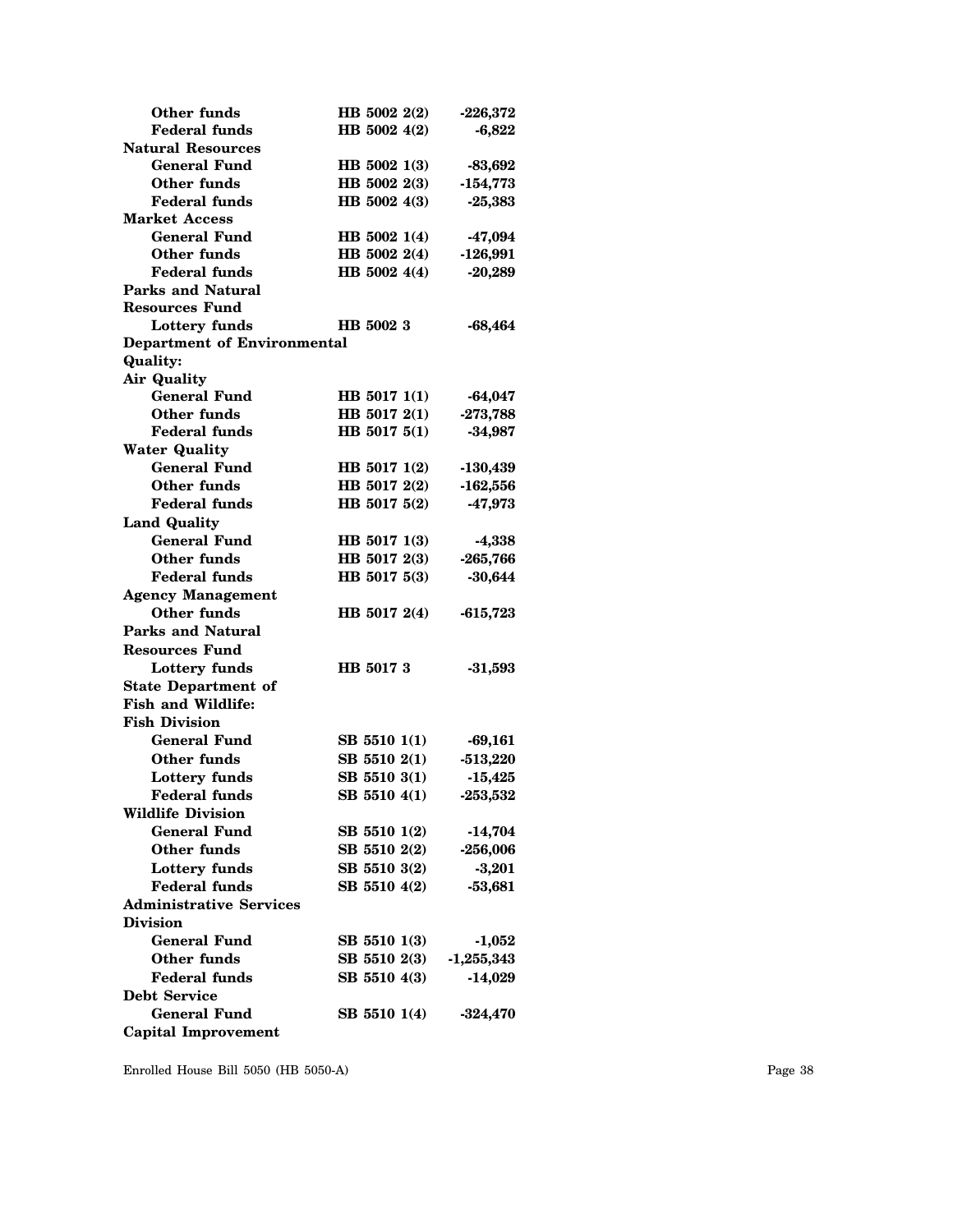| Other funds                          | SB 5510 2(4) | -4,077       |
|--------------------------------------|--------------|--------------|
| <b>State Forestry Department:</b>    |              |              |
| <b>Agency Administration</b>         |              |              |
| <b>General Fund</b>                  | HB 5019 1(1) | $-8,485$     |
| Other funds                          | HB 5019 2(1) | $-742,886$   |
| <b>Federal funds</b>                 | HB 5019 4(1) | $-10,434$    |
| <b>Fire Protection</b>               |              |              |
| <b>General Fund</b>                  | HB 5019 1(2) | -424,158     |
| Other funds                          | HB 5019 2(2) | $-301,163$   |
| <b>Federal funds</b>                 | HB 5019 4(2) | $-44,571$    |
| <b>Private Forests</b>               |              |              |
| <b>General Fund</b>                  | HB 5019 1(3) | $-126,777$   |
| Other funds                          | HB 5019 2(4) | $-50,028$    |
| <b>Federal funds</b>                 | HB 5019 4(4) | $-22,542$    |
| <b>Debt Service</b>                  |              |              |
| <b>General Fund</b>                  | HB 5019 1(4) | $-2,591,647$ |
| Other funds                          | HB 5019 2(6) | $-17,720$    |
| <b>State Forests</b>                 |              |              |
| Other funds                          | HB 5019 2(3) | $-264,017$   |
| <b>Federal funds</b>                 | HB 5019 4(3) | -79          |
| <b>Equipment Pool</b>                |              |              |
| Other funds                          | HB 5019 2(7) | $-45,428$    |
| <b>Facilities Maintenance</b>        |              |              |
| and Management                       |              |              |
| Other funds                          | HB 5019 2(8) | -96          |
| <b>Debt Service and Costs</b>        |              |              |
| <b>Relating to Purchase of</b>       |              |              |
| <b>Land in Gilchrist Forest</b>      |              |              |
| Lottery funds                        | HB 5019 3    | $-61,999$    |
| Department of Land                   |              |              |
| <b>Conservation and Development:</b> |              |              |
| <b>Planning Program</b>              |              |              |
| <b>General Fund</b>                  | HB 5027 1(1) | $-210,807$   |
| Other funds                          | HB 5027 2    | $-2,132$     |
| <b>Federal funds</b>                 | HB 5027 3    | $-17,182$    |

**(9) PUBLIC SAFETY.**

|                                    | 2019<br><b>Oregon Laws</b> |            |
|------------------------------------|----------------------------|------------|
|                                    | Chapter/                   | \$         |
| <b>Agency/Program/Funds</b>        | Section                    | Adjustment |
| State Board of Parole and          |                            |            |
| <b>Post-Prison Supervision:</b>    |                            |            |
| General Fund                       | SB 5528 1                  | $-101,621$ |
| <b>Department of State Police:</b> |                            |            |
| <b>Patrol Services, Criminal</b>   |                            |            |
| Investigations, Gaming             |                            |            |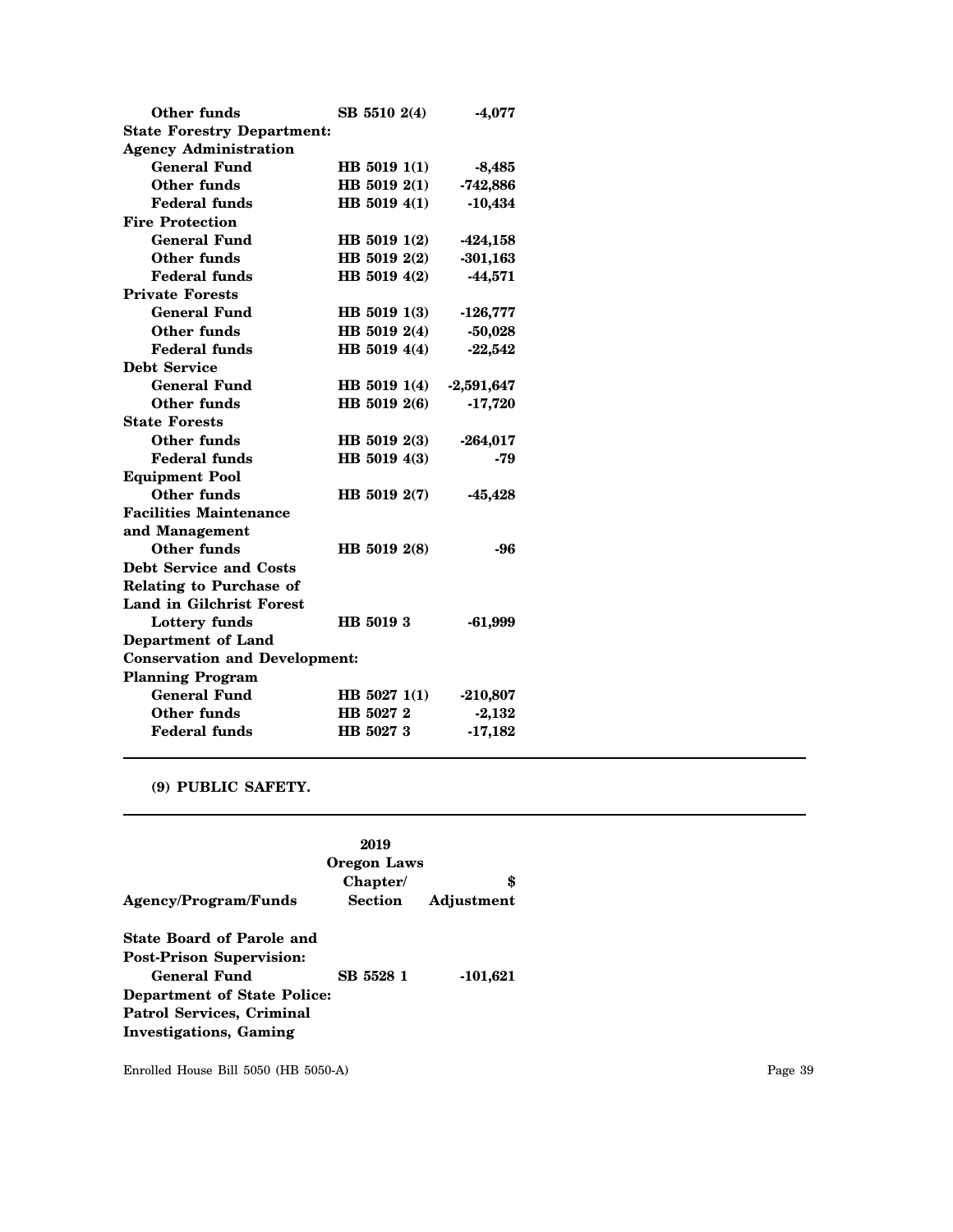| <b>Enforcement and Office of</b>    |           |              |              |
|-------------------------------------|-----------|--------------|--------------|
| the State Fire Marshal              |           |              |              |
| General Fund                        |           | SB 5530 1(1) | -1,366,280   |
| Other funds                         |           | SB 5530 2(1) | $-476,466$   |
| <b>Federal funds</b>                |           | SB 5530 3(1) | $-4,408$     |
| <b>Fish and Wildlife</b>            |           |              |              |
| <b>Enforcement</b>                  |           |              |              |
| <b>General Fund</b>                 |           | SB 5530 1(2) | -77,482      |
| <b>Other funds</b>                  |           | SB 5530 2(2) | $-188,654$   |
| Lottery funds                       | SB 5530 4 |              | $-69,541$    |
| <b>Federal funds</b>                |           | SB 5530 3(2) | $-6,958$     |
| <b>Forensic Services and</b>        |           |              |              |
| <b>Chief Medical Examiner</b>       |           |              |              |
| General Fund                        |           | SB 5530 1(3) | $-227,844$   |
| Other funds                         |           | SB 5530 2(3) | $-5,569$     |
| <b>Administrative Services,</b>     |           |              |              |
| <b>Agency Support and Criminal</b>  |           |              |              |
| <b>Justice Information Services</b> |           |              |              |
| General Fund                        |           | SB 5530 1(4) | $-450, 415$  |
| <b>Other funds</b>                  |           | SB 5530 2(4) | $-203,183$   |
| <b>Federal funds</b>                |           | SB 5530 3(4) | $-6,659$     |
| <b>Forensic Services</b>            |           |              |              |
| <b>Federal funds</b>                |           | SB 5530 3(3) | $-5,578$     |
| <b>Department of Corrections:</b>   |           |              |              |
| <b>Operations and Health</b>        |           |              |              |
| <b>Services</b>                     |           |              |              |
| <b>General Fund</b>                 |           | SB 5504 1(1) | $-2,686,551$ |
| Other funds                         |           | SB 5504 2(1) | $-23,780$    |
| <b>Central Administration</b>       |           |              |              |
| and Administrative Services         |           |              |              |
| <b>General Fund</b>                 |           |              |              |
|                                     |           | SB 5504 1(2) | $-5,253,887$ |
| <b>Other funds</b>                  |           | SB 5504 2(2) | $-21,073$    |
| <b>Offender Management</b>          |           |              |              |
| and Rehabilitation                  |           |              |              |
| General Fund                        |           | SB 5504 1(3) | $-136,281$   |
| <b>Community Corrections</b>        |           |              |              |
| <b>General Fund</b>                 |           | SB 5504 1(4) | $-54,462$    |
| <b>Debt Service</b>                 |           |              |              |
| <b>General Fund</b>                 |           | SB 5504 1(5) | $-505,768$   |
| <b>Oregon Criminal Justice</b>      |           |              |              |
| Commission:                         |           |              |              |
| General Fund                        | SB 5506 1 |              | -42,049      |
| Other funds                         | SB 55063  |              | $-1,451$     |
| <b>Federal funds</b>                | SB 5506 4 |              | $-1,216$     |
| <b>District Attorneys</b>           |           |              |              |
| and Deputies:                       |           |              |              |
| <b>Department of Justice</b>        |           |              |              |
| for District Attorneys              |           |              |              |
| <b>General Fund</b>                 | HB 5014 1 |              | $-105,735$   |
| <b>Department of Justice:</b>       |           |              |              |
| Office of the Attorney              |           |              |              |
| <b>General and Administration</b>   |           |              |              |
|                                     |           |              |              |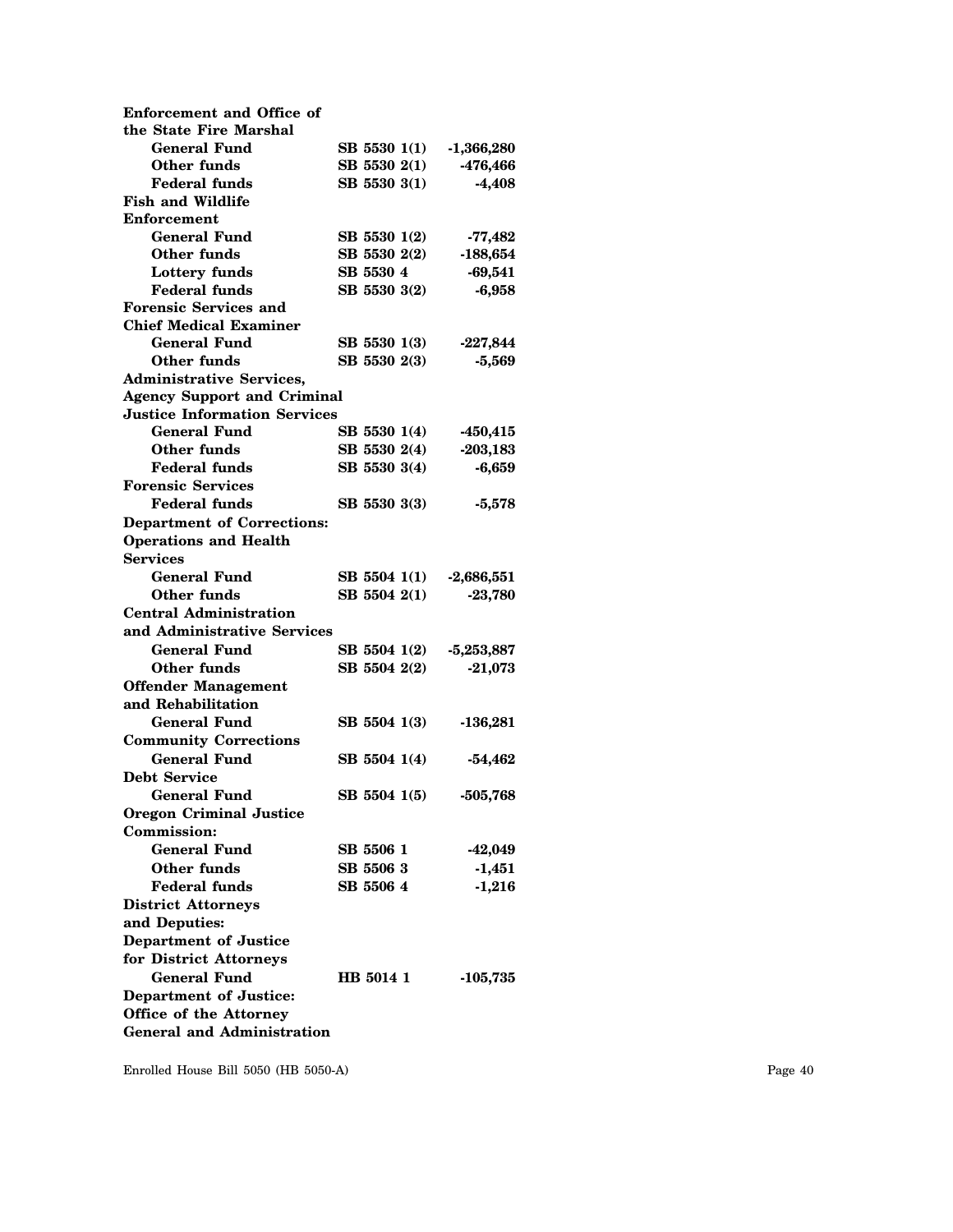| <b>General Fund</b>                                         | SB 5515 1(1)            | $-34,259$    |
|-------------------------------------------------------------|-------------------------|--------------|
| Other funds                                                 | SB 5515 2(1)            | $-401,353$   |
| <b>Appellate Division</b>                                   |                         |              |
| <b>General Fund</b>                                         | SB 5515 1(2)            | $-14,156$    |
| <b>Other funds</b>                                          | SB 5515 2(2)            | $-159,524$   |
| <b>Criminal Justice Division</b>                            |                         |              |
| <b>General Fund</b>                                         | SB 5515 1(3)            | $-74,853$    |
| Other funds                                                 | SB 5515 2(4)            | $-105,924$   |
| <b>Federal funds</b>                                        | SB 5515 3(2)            | $-15,353$    |
| <b>Crime Victim and Survivor</b>                            |                         |              |
| <b>Services Division</b>                                    |                         |              |
| <b>General Fund</b>                                         | SB 5515 1(4)            | $-18,555$    |
| Other funds                                                 | SB 5515 2(5)            | $-61,876$    |
| <b>Federal funds</b>                                        | SB 5515 3(3)            | $-177,718$   |
| <b>Defense of Criminal</b>                                  |                         |              |
| <b>Convictions</b>                                          |                         |              |
| General Fund                                                | SB 5515 1(5)            | $-1,050,206$ |
| Division of Child Support                                   |                         |              |
| <b>General Fund</b>                                         | SB 5515 1(6)            | $-175,760$   |
| <b>Other funds</b>                                          | SB 5515 2(8)            | $-174,311$   |
| <b>Federal funds</b>                                        | SB 5515 3(4)            | $-503,312$   |
|                                                             |                         |              |
| <b>Child Support Enforcement</b><br><b>Automated System</b> |                         |              |
| Other funds                                                 |                         |              |
|                                                             | SB 5515 2(9)            | $-6,600$     |
| <b>Debt Service and Related</b>                             |                         |              |
| Costs                                                       |                         |              |
| <b>General Fund</b>                                         | SB 5515 1(8) +1,484,988 |              |
| <b>Civil Enforcement Division</b>                           |                         |              |
| Other funds                                                 | SB 5515 2(3)            | $-931,401$   |
|                                                             |                         |              |
| Federal funds                                               | SB 5515 3(1)            | $-20,569$    |
| <b>General Counsel Division</b>                             |                         |              |
| <b>Other funds</b>                                          | SB 5515 2(6)            | -439,308     |
| <b>Trial Division</b>                                       |                         |              |
| Other funds                                                 | SB 5515 2(7)            | -198,723     |
| <b>Oregon Military Department:</b>                          |                         |              |
| Administration                                              |                         |              |
| Other funds                                                 | HB 5031 2(1)            | $-28,641$    |
| <b>Operations</b>                                           |                         |              |
| <b>General Fund</b>                                         | HB 5031 1(2)            | $-38,119$    |
| <b>Other funds</b>                                          | HB 5031 2(2)            | $-30,007$    |
| <b>Federal funds</b>                                        | HB 5031 3(1)            | $-509,493$   |
|                                                             |                         |              |
| <b>Emergency Management</b><br><b>General Fund</b>          |                         |              |
|                                                             | HB 5031 1(3)            | $-82,486$    |
| <b>Other funds</b>                                          | HB 5031 2(3)            | $-663,089$   |
| <b>Federal funds</b>                                        | HB 5031 3(2)            | $-113,936$   |
| <b>Community Support</b>                                    |                         |              |
| <b>Federal funds</b>                                        | HB 5031 3(3)            | $-67,848$    |
| <b>Debt Service</b>                                         |                         |              |
| <b>General Fund</b>                                         | HB 5031 1(5)            | -569,996     |
| <b>Other funds</b><br><b>Capital Improvements</b>           | HB 5031 2(5)            | $+33,000$    |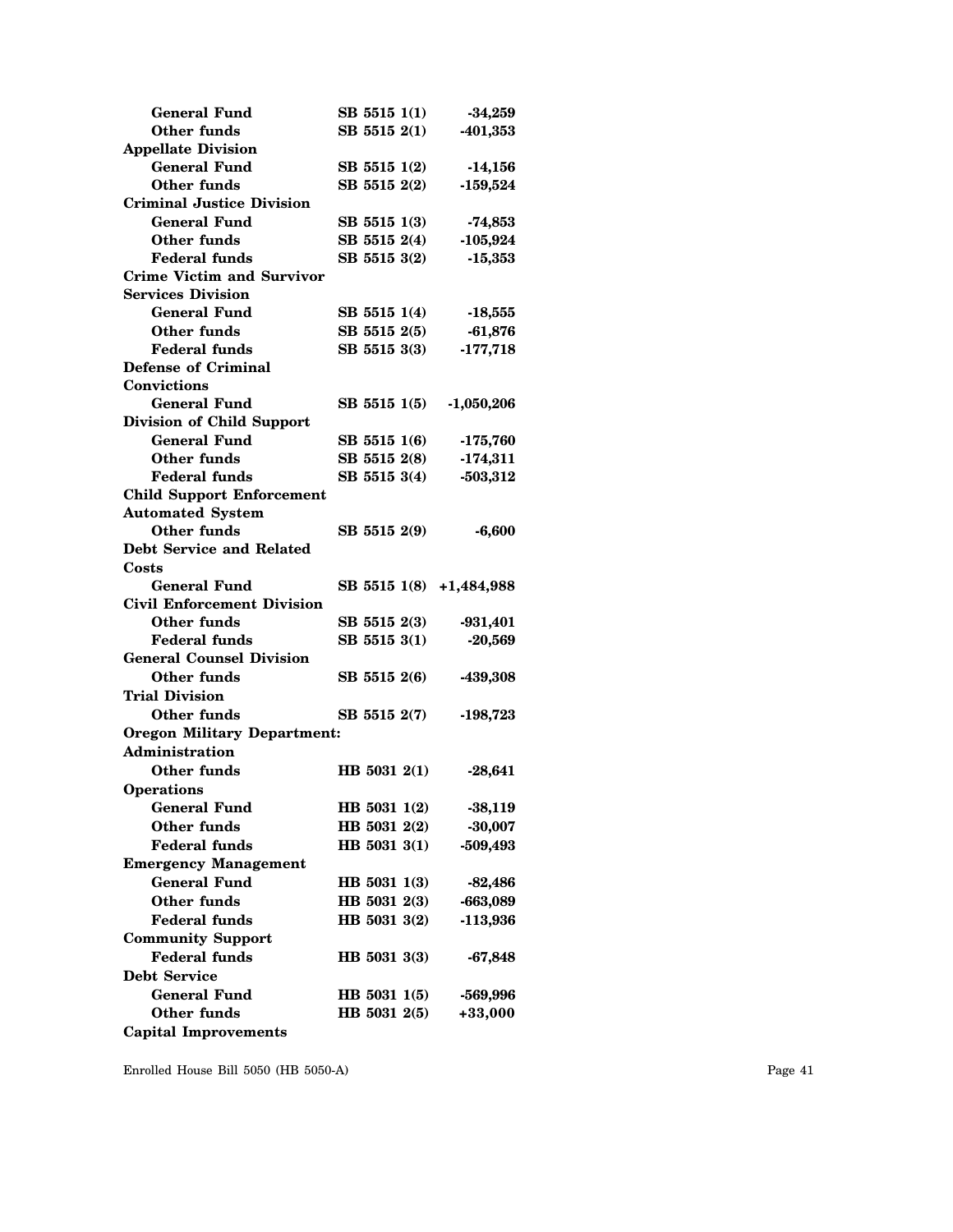| Federal funds                  | HB 5031 3(4) | -328         |
|--------------------------------|--------------|--------------|
| Department of Public           |              |              |
| <b>Safety Standards and</b>    |              |              |
| Training:                      |              |              |
| <b>Operations</b>              |              |              |
| Other funds                    | SB 5533 2(1) | $-290,693$   |
| Federal funds                  | SB 5533 3    | $-1,145$     |
| <b>Oregon Youth Authority:</b> |              |              |
| <b>Operations</b>              |              |              |
| <b>General Fund</b>            | SB 5541 1(1) | $-1,803,255$ |
| Other funds                    | SB 5541 2    | $-2,342$     |
| Federal funds                  | SB 5541 3    | $-74,149$    |
| Debt Service                   |              |              |
| <b>General Fund</b>            | SB 5541 1(5) | -3.922.881   |

#### **(10) TRANSPORTATION.**

|                                  | 2019<br>Oregon Laws                            |  |
|----------------------------------|------------------------------------------------|--|
| <b>Agency/Program/Funds</b>      | \$<br>Chapter/<br><b>Section</b><br>Adjustment |  |
| <b>Oregon Department of</b>      |                                                |  |
| Aviation:                        |                                                |  |
| <b>Operations</b>                |                                                |  |
| Other funds                      | HB 5004 1(1)<br>$-30,955$                      |  |
| <b>Federal funds</b>             | HB 5004 2(1)<br>$-826$                         |  |
| <b>Aircraft Registration</b>     |                                                |  |
| Other funds                      | HB 5004 1(2)<br>-521                           |  |
| <b>Pavement Maintenance</b>      |                                                |  |
| Other funds                      | HB 5004 1(3)<br>-608                           |  |
| Department of                    |                                                |  |
| <b>Transportation:</b>           |                                                |  |
| <b>Debt Service</b>              |                                                |  |
| <b>General Fund</b>              | HB 5039 1<br>$-8,904$                          |  |
| Other funds                      | HB 5039 2(16)<br>$+8,904$                      |  |
| <b>Lottery funds</b>             | HB 5039 4<br>$-3,182,760$                      |  |
| <b>Maintenance and Emergency</b> |                                                |  |
| <b>Relief Program</b>            |                                                |  |
| Other funds                      | HB 5039 2(2)<br>$-2,896,233$                   |  |
| <b>Preservation Program</b>      |                                                |  |
| Other funds                      | <b>HB</b> 5039 2(3)<br>$-130,410$              |  |
| <b>Bridge Program</b>            |                                                |  |
| <b>Other funds</b>               | HB 5039 2(4)<br>$-167,303$                     |  |
| <b>Operations Program</b>        |                                                |  |
| Other funds                      | HB 5039 2(5)<br>$-168,997$                     |  |
| <b>Modernization Program</b>     |                                                |  |
| Other funds                      | HB 5039 2(6)<br>-234,561                       |  |
| <b>Special Programs</b>          |                                                |  |